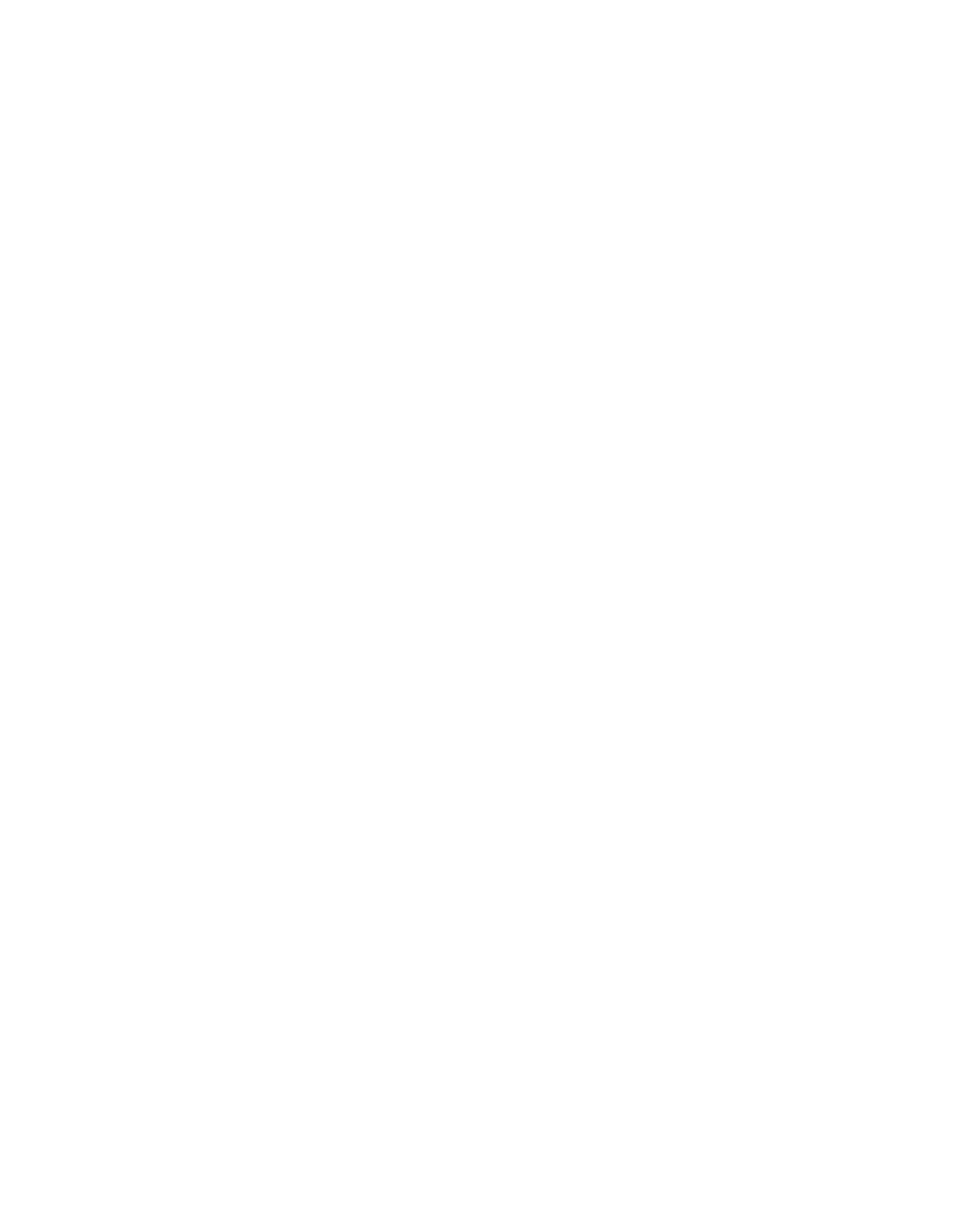

**BCAR 13**

#### **Issue and Revision System**

THE REVISIONS TO THIS REGULATION WILL BE INDICATED BY A VERTICAL BAR ON THE LEFT SIDE, IN FRONT OF THE LINE, SECTION OR FIGURE THAT HAS BEEN AFFECTED. AN ISSUE WILL BE THE REPLACEMENT OF THE COMPLETE DOCUMENT.

THESE REVISIONS MUST BE RECORDED ON THE RECORD OF REVISIONS TABLE OF THIS DOCUMENT, INDICATING THE RESPECTIVE NUMBER, DATE IT WAS ENTERED AND SIGNED BY THE PERSON ENTERING THE REVISION.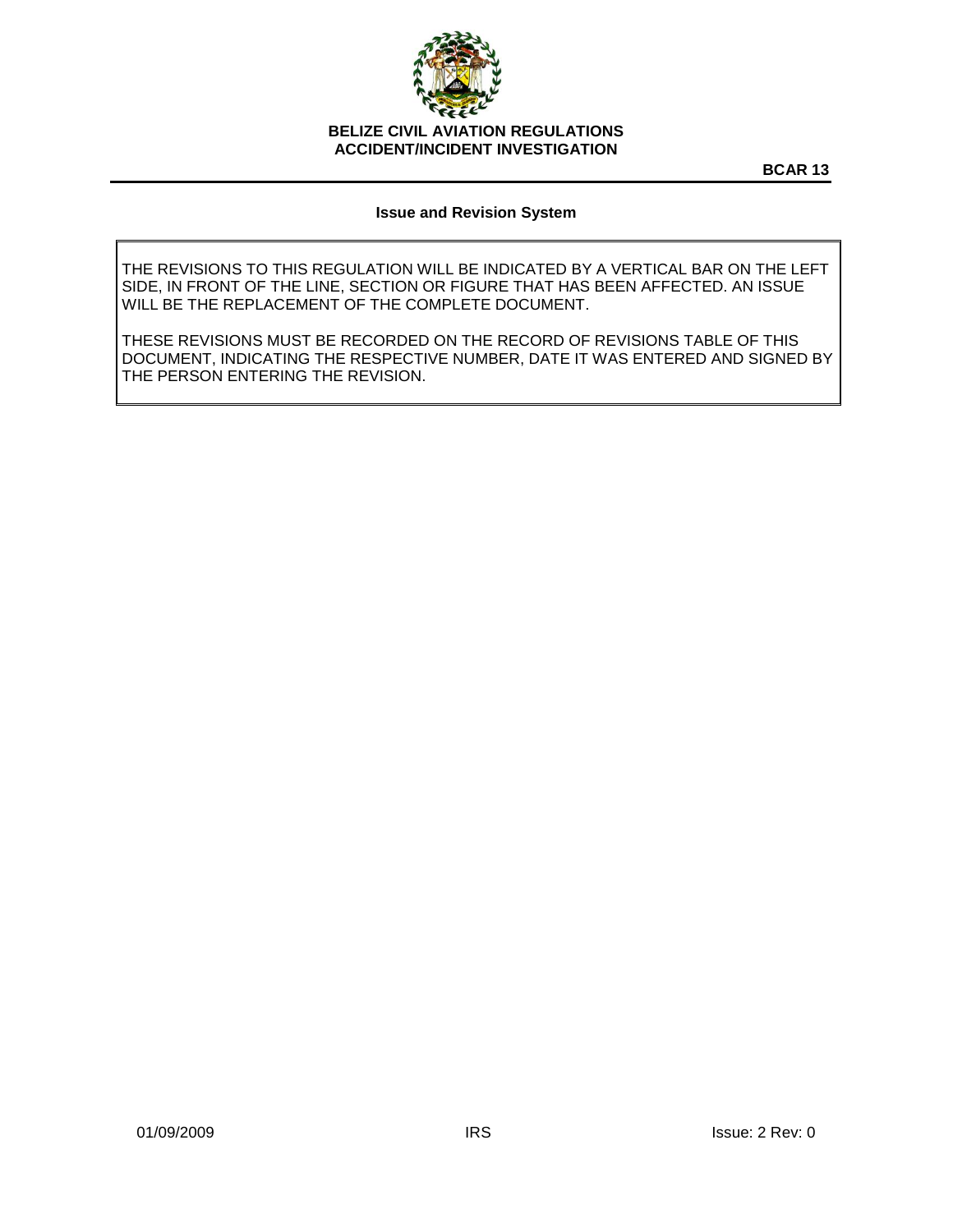

**BCAR 13**

#### Record of Revisions

| Number | Date entered: | Entered by: |
|--------|---------------|-------------|
|        |               |             |
|        |               |             |
|        |               |             |
|        |               |             |
|        |               |             |
|        |               |             |
|        |               |             |
|        |               |             |
|        |               |             |
|        |               |             |
|        |               |             |
|        |               |             |
|        |               |             |
|        |               |             |
|        |               |             |
|        |               |             |
|        |               |             |
|        |               |             |
|        |               |             |
|        |               |             |
|        |               |             |
|        |               |             |
|        |               |             |
|        |               |             |
|        |               |             |
|        |               |             |
|        |               |             |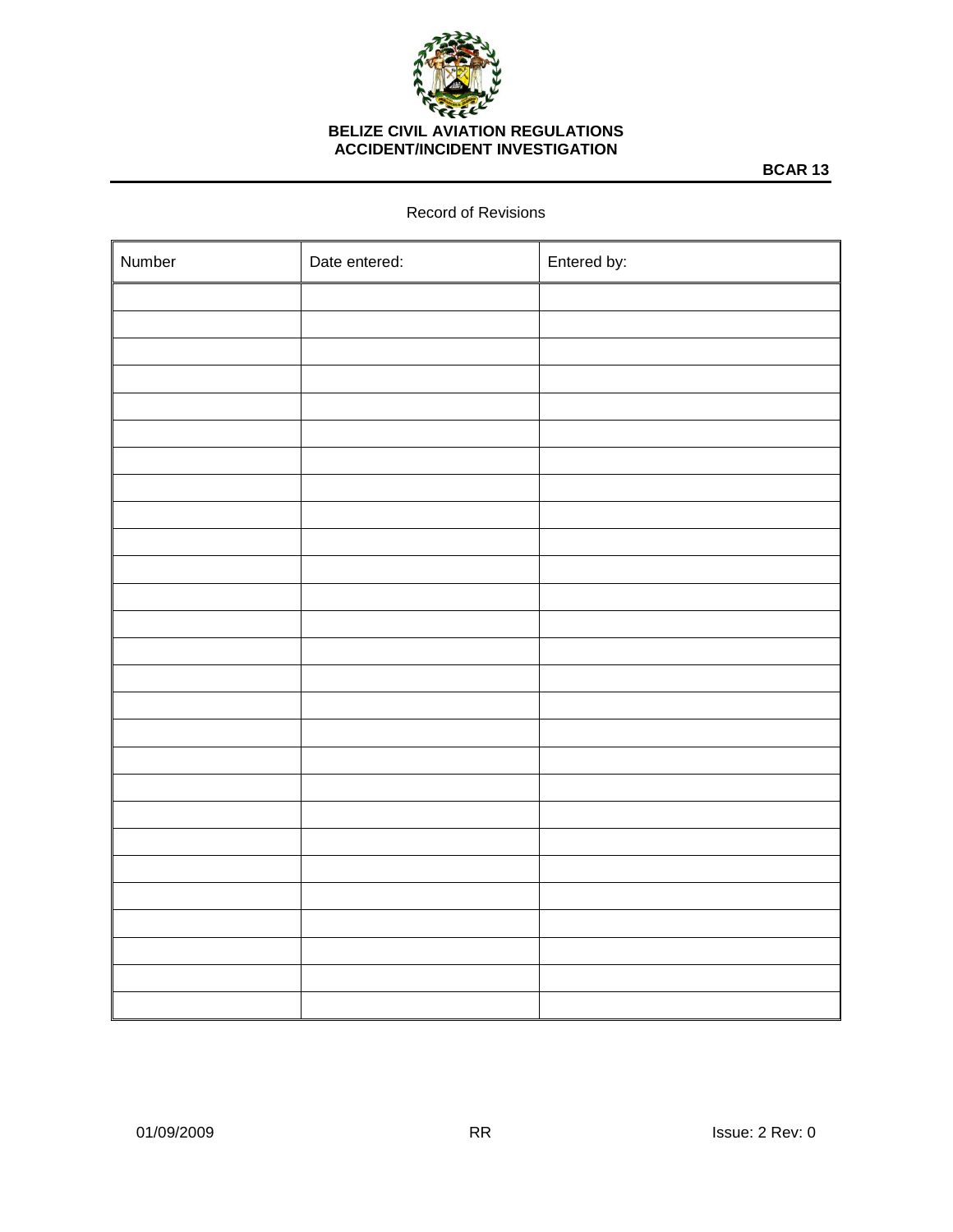

**BCAR 13**

# **Preamble**

This BCAR 13 was developed based on ICAO's Annex 13, Ninth Edition July 2006. It has been customized according to the needs and requirement of the country of Belize. Section 1 is based on Annex 13 and includes Regulatory material, while Section 2 is not Regulatory in Nature.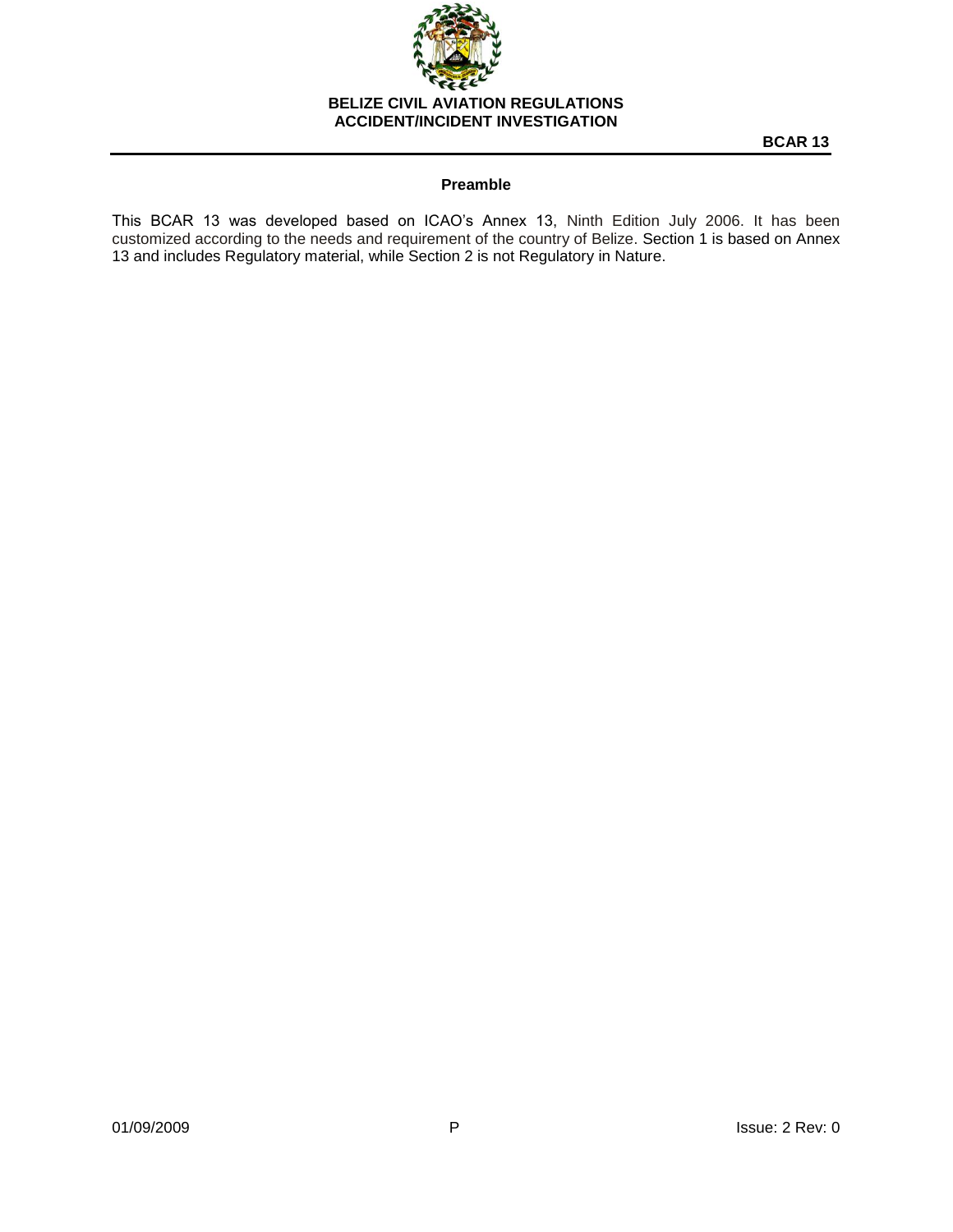

**BCAR 13**

# **List of Effective Pages**

| <b>PAGE</b><br><b>NUMBER</b> | <b>REVISION</b><br><b>DATE</b><br><b>NUMBER</b> |            |  |
|------------------------------|-------------------------------------------------|------------|--|
| Front page                   | 0                                               | 01/09/2009 |  |
| <b>IRS</b>                   | 0                                               | 01/09/2009 |  |
| <b>RR</b>                    | 0                                               | 01/09/2009 |  |
| P                            | 0                                               | 01/09/2009 |  |
| LEP-1                        | 0                                               | 01/09/2009 |  |
| LEP-2                        | 0                                               | 01/09/2009 |  |
| $TOC-1$                      | 0                                               | 01/09/2009 |  |
| TOC-2                        | 0                                               | 01/09/2009 |  |
| TOC-3                        | 0                                               | 01/09/2009 |  |
| S.<br>1                      | 0                                               | 01/09/2009 |  |
| 1                            | 0                                               | 01/09/2009 |  |
| $\overline{2}$               | 0                                               | 01/09/2009 |  |
| 3                            | 0                                               | 01/09/2009 |  |
| 4                            | 0                                               | 01/09/2009 |  |
| 5                            | 0                                               | 01/09/2009 |  |
| 6                            | 0                                               | 01/09/2009 |  |
| 7                            | 0                                               | 01/09/2009 |  |
| 8                            | 0                                               | 01/09/2009 |  |
| 9                            | 0                                               | 01/09/2009 |  |
| 10                           | 0                                               | 01/09/2009 |  |
| 11                           | 0                                               | 01/09/2009 |  |
| 12                           | 0                                               | 01/09/2009 |  |
| 13                           | 0                                               | 01/09/2009 |  |
| 14                           | 0                                               | 01/09/2009 |  |
| 15                           | 0                                               | 01/09/2009 |  |
| $\overline{16}$              | 0                                               | 01/09/2009 |  |
| 17                           | 0                                               | 01/09/2009 |  |
| 18                           | 0                                               | 01/09/2009 |  |
| 19                           | 0                                               | 01/09/2009 |  |
| 20                           | 0                                               | 01/09/2009 |  |
| 21                           | U                                               | 01/09/2009 |  |
| 22                           | 0                                               | 01/09/2009 |  |
| 23                           | 0                                               | 01/09/2009 |  |
| 24                           | 0                                               | 01/09/2009 |  |
| 25                           | 0                                               | 01/09/2009 |  |
| 26                           | 0                                               | 01/09/2009 |  |
| 27                           | 0                                               | 01/09/2009 |  |
| 28                           | 0                                               | 01/09/2009 |  |

| <b>PAGE</b><br><b>NUMBER</b> | <b>REVISION</b><br><b>NUMBER</b> | <b>DATE</b> |  |
|------------------------------|----------------------------------|-------------|--|
| 29                           | 0                                | 01/09/2009  |  |
| S <sub>2</sub>               | 0                                | 01/09/2009  |  |
| 30                           | 0                                | 01/09/2009  |  |
| 31                           | 0                                | 01/09/2009  |  |
| 32                           | 0                                | 01/09/2009  |  |
| 33                           | 0                                | 01/09/2009  |  |
| 34                           | $\mathbf 0$                      | 01/09/2009  |  |
| 35                           | 0                                | 01/09/2009  |  |
| 36                           | 0                                | 01/09/2009  |  |
| 37                           | 0                                | 01/09/2009  |  |
|                              |                                  |             |  |
|                              |                                  |             |  |
|                              |                                  |             |  |
|                              |                                  |             |  |
|                              |                                  |             |  |
|                              |                                  |             |  |
|                              |                                  |             |  |
|                              |                                  |             |  |
|                              |                                  |             |  |
|                              |                                  |             |  |
|                              |                                  |             |  |
|                              |                                  |             |  |
|                              |                                  |             |  |
|                              |                                  |             |  |
|                              |                                  |             |  |
|                              |                                  |             |  |
|                              |                                  |             |  |
|                              |                                  |             |  |
|                              |                                  |             |  |
|                              |                                  |             |  |
|                              |                                  |             |  |
|                              |                                  |             |  |
|                              |                                  |             |  |
|                              |                                  |             |  |
|                              |                                  |             |  |
|                              |                                  |             |  |
|                              |                                  |             |  |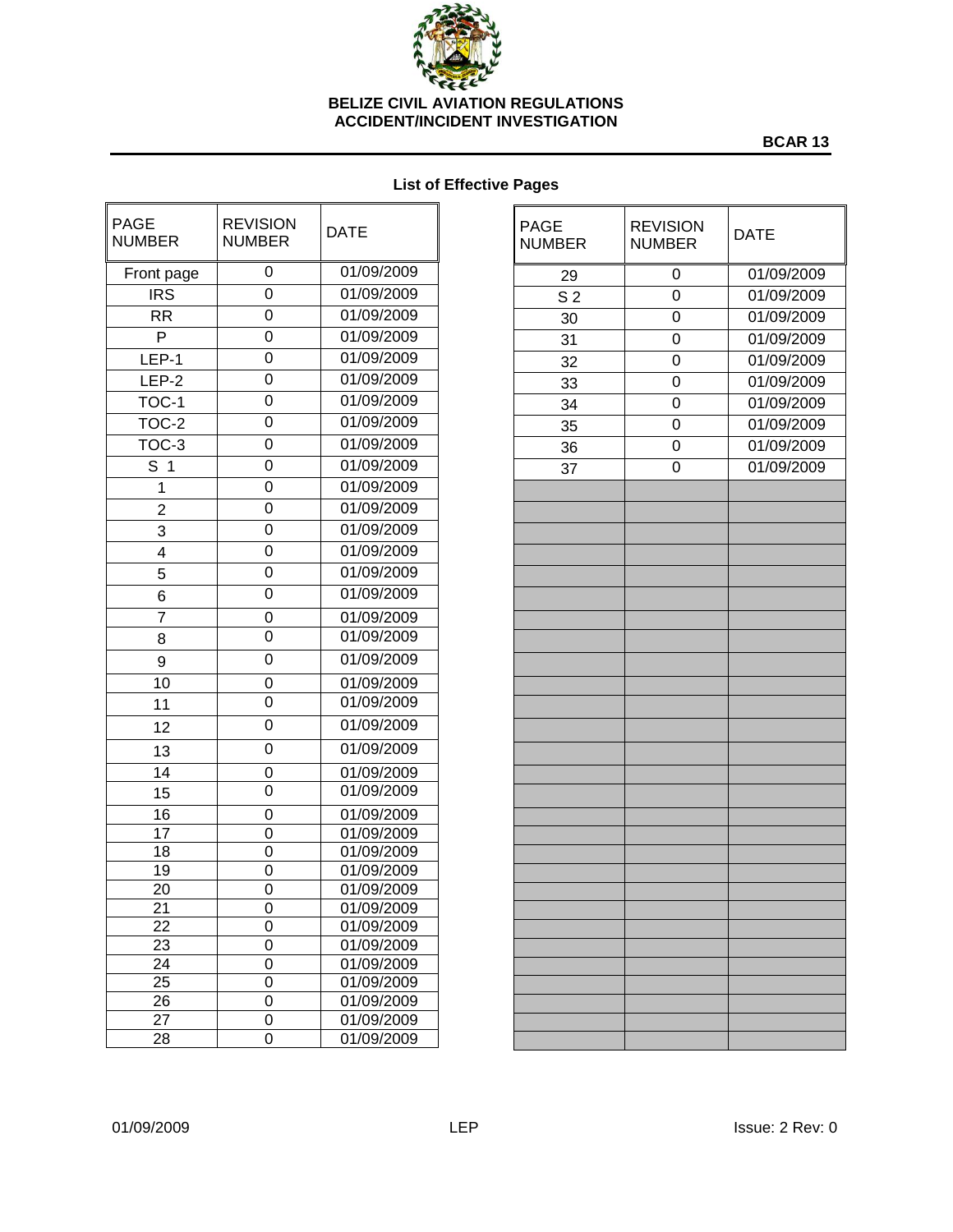

# **Table of Contents**

#### SECTION 1

| Chapter 2 |                                                                                                   |  |
|-----------|---------------------------------------------------------------------------------------------------|--|
| Chapter 3 |                                                                                                   |  |
| Chapter 4 |                                                                                                   |  |
| Chapter 5 |                                                                                                   |  |
| Chapter 6 |                                                                                                   |  |
| Chapter 7 |                                                                                                   |  |
| Chapter 8 |                                                                                                   |  |
| Appendix  |                                                                                                   |  |
| Annex 1   | Rights and Obligations of State Involving Leased, Chartered or Interchanged Aircraft 22           |  |
| Annex 2   |                                                                                                   |  |
| Annex 3   | Guidelines for Flight Recorder Read-Out and Analysis [11, 11, 11, 11, 11, 11, 11, 11, 11, 124-25] |  |
| Annex 4   |                                                                                                   |  |
|           | <b>SECTION 2</b>                                                                                  |  |
|           |                                                                                                   |  |

| J-SOP |  |  |
|-------|--|--|
|       |  |  |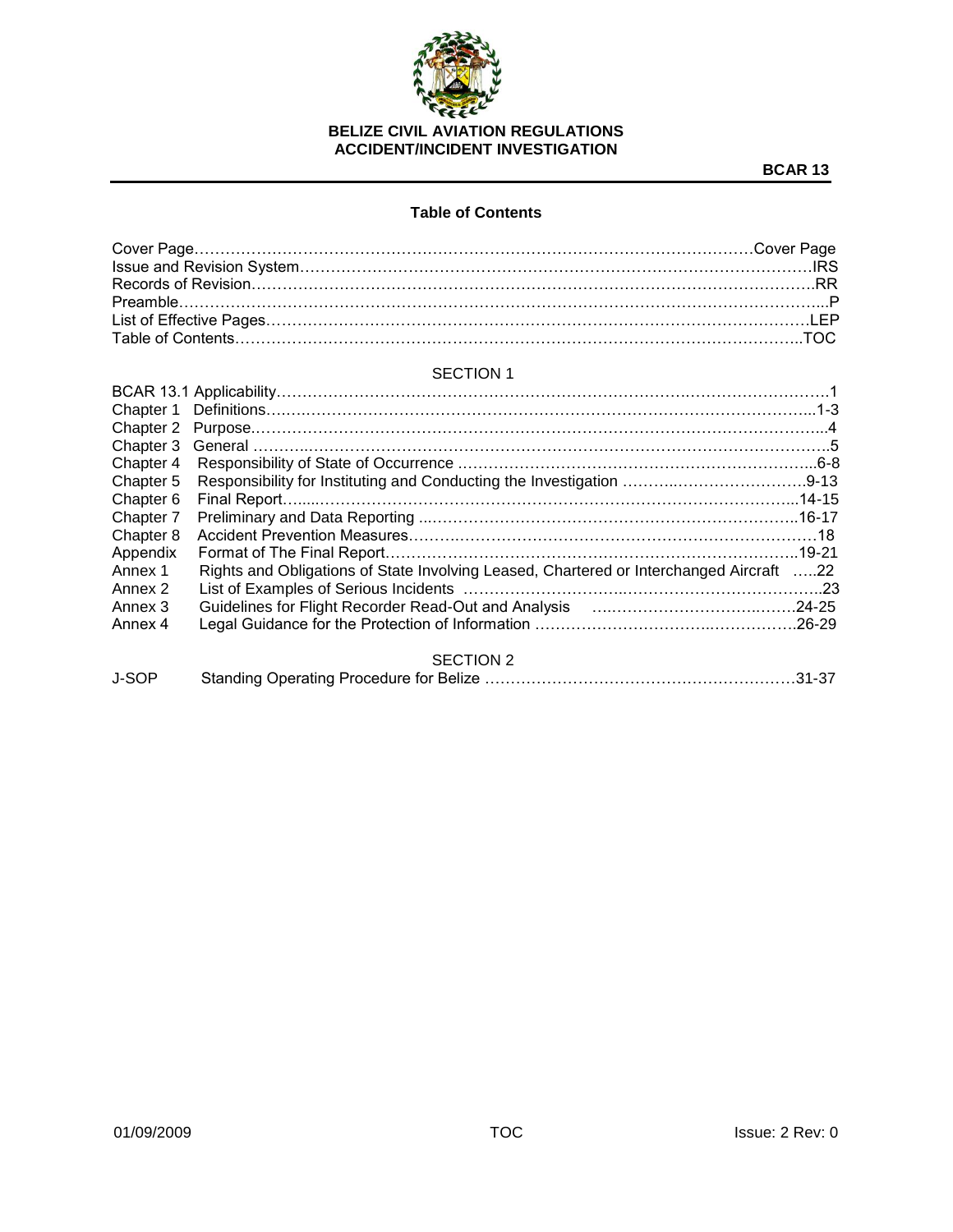

**BCAR 13**

# BELIZE DEPARTMENT OF CIVIL AVIATION



# SECTION 1 BCAR 13 REGULATORY MATERIAL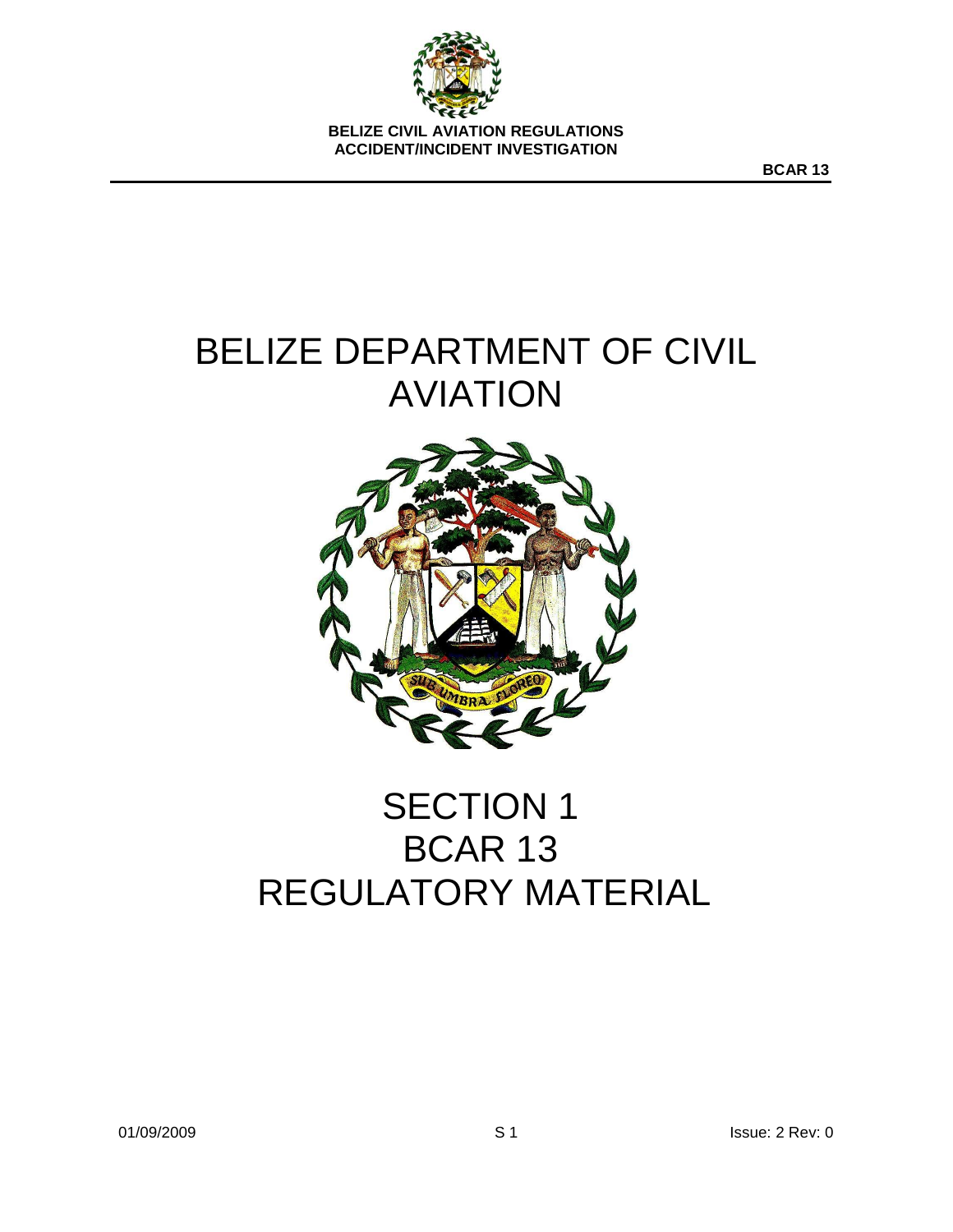

## **BCAR 13.1 Applicability**

- a) While this BCAR 13 has been adopted pursuant to the provisions of Annex 13 and Article 37 of the Convention, Aircraft Accident Inquiry is itself the subject of Article 26 of the Convention. This Article imposes an obligation on the country of Belize in which the aircraft accident occurred to institute an inquiry in certain circumstances and, as far as its laws permit, to conduct the inquiry in accordance with ICAO procedure and regulation.
- b) BCAR 13 has been established to comply with Annex 13 and customized according to the needs and requirement of the country of Belize.

# INTENTIONALLY LEFT BLANK

#### INTENTIONALLY LEFT BLANK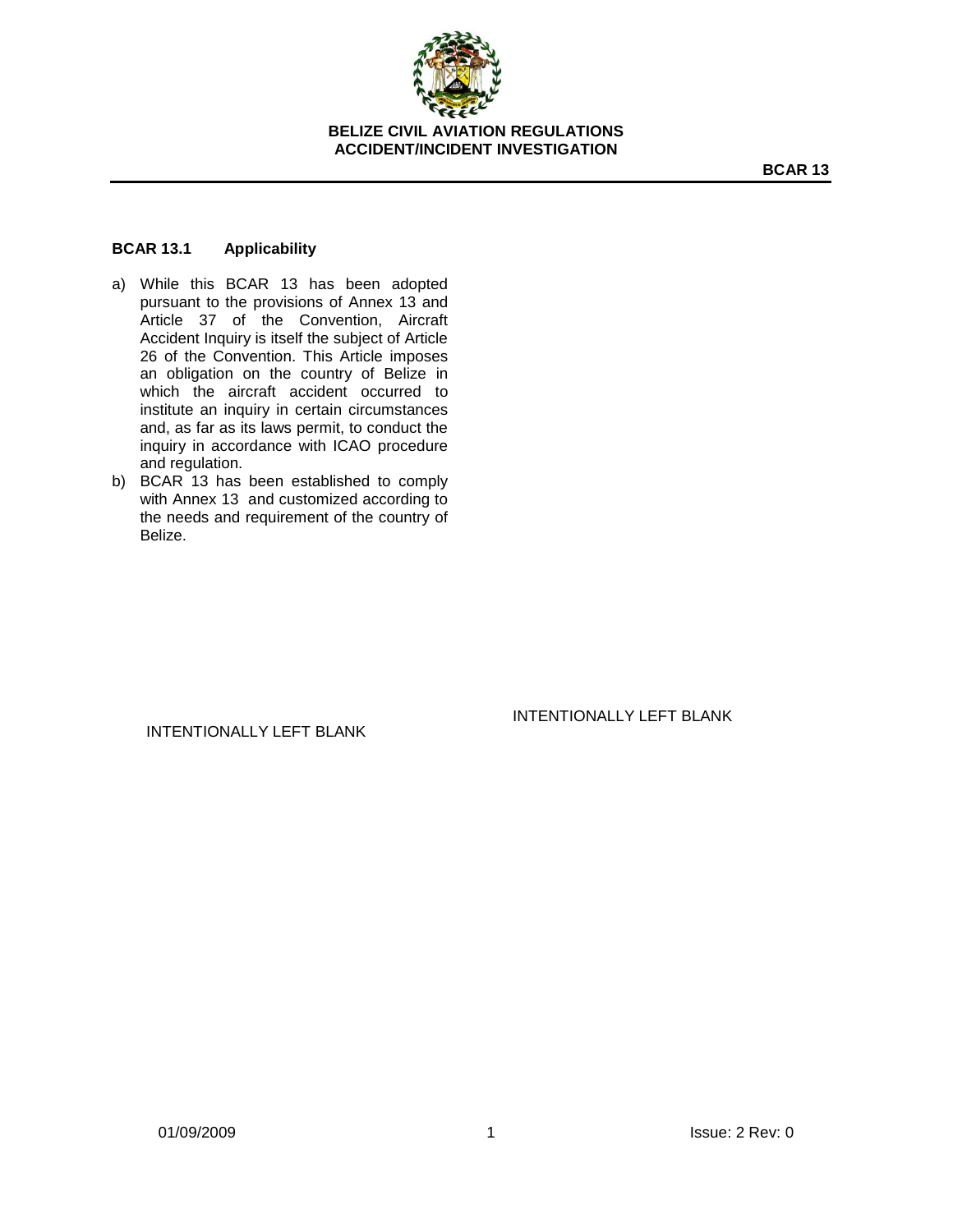

# **ACCIDENT/INCIDENT INVESTIGATION**

#### **CHAPTER 1.**

#### **INTERNATIONAL STANDARDS AND RECOMMENDED PRACTICES**

# **BCAR 13.3 DEFINITIONS**

When the following terms are used in the Standards and Recommended Practices for Aircraft Accident and Incident Investigation, they have the following meaning:

**Accident.** An occurrence associated with the operation of an aircraft which takes place between the time any person boards the aircraft with the intention of flight until such time as all such persons have disembarked, in which:

- a) a person is fatally or seriously injured as a result of:
	- 1) being in the aircraft, or
	- 2) direct contact with any part of the aircraft, including parts which have become detached from the aircraft, or
	- 3) direct exposure to jet blast,
	- 4) *except* when the injuries are from natural causes, self-inflicted or inflicted by other persons, or when the injuries are to stowaways hiding outside the areas normally available to the passengers and crew; or
- b) the aircraft sustains damage or structural failure which:
	- 1) adversely affects the structural strength, performance or flight characteristics of the aircraft, and
	- 2) would normally require major repair or replacement of the affected component, *except* for engine failure or damage, when the damage is limited to the engine, its cowlings or accessories; or

01/09/2009 2 Issue: 2 Rev: 0 for damage limited to propellers, wing tips, antennas, tires, brakes, fairings,

small dents or puncture holes in the aircraft skin; or

c) the aircraft is missing or is completely inaccessible.

**Accredited representative.** A person designated by a State, on the basis of his or her qualifications, for the purpose of participating in an investigation conducted by another State.

**Advise***r*. A person appointed by a State, on the basis of his or her qualifications, for the purpose of assisting its accredited representative in an investigation.

**Aircraft.** Any machine that can derive support in the atmosphere from the reactions of the air other than the reactions of the air against the earth's surface.

**Causes.** Actions, omissions, events, conditions, or a combination thereof, which led to the accident or incident.

**Flight recorder.** Any type of recorder installed in the aircraft for the purpose of complementing accident/incident investigation.

**Incident.** An occurrence, other than an accident, associated with the operation of an aircraft which affects or could affect the safety of operation.

**Investigation***:* A process conducted for the purpose of accident prevention which includes the gathering and analysis of information, the drawing of conclusions, including the determination of causes and, when appropriate, the making of safety

recommendations.

**Investigator-in-charge**: A person charged, on the basis of his or her qualifications, with the responsibility for the organization, conduct and control of an investigation.

**Maximum mass***:* Maximum certificated take-off mass.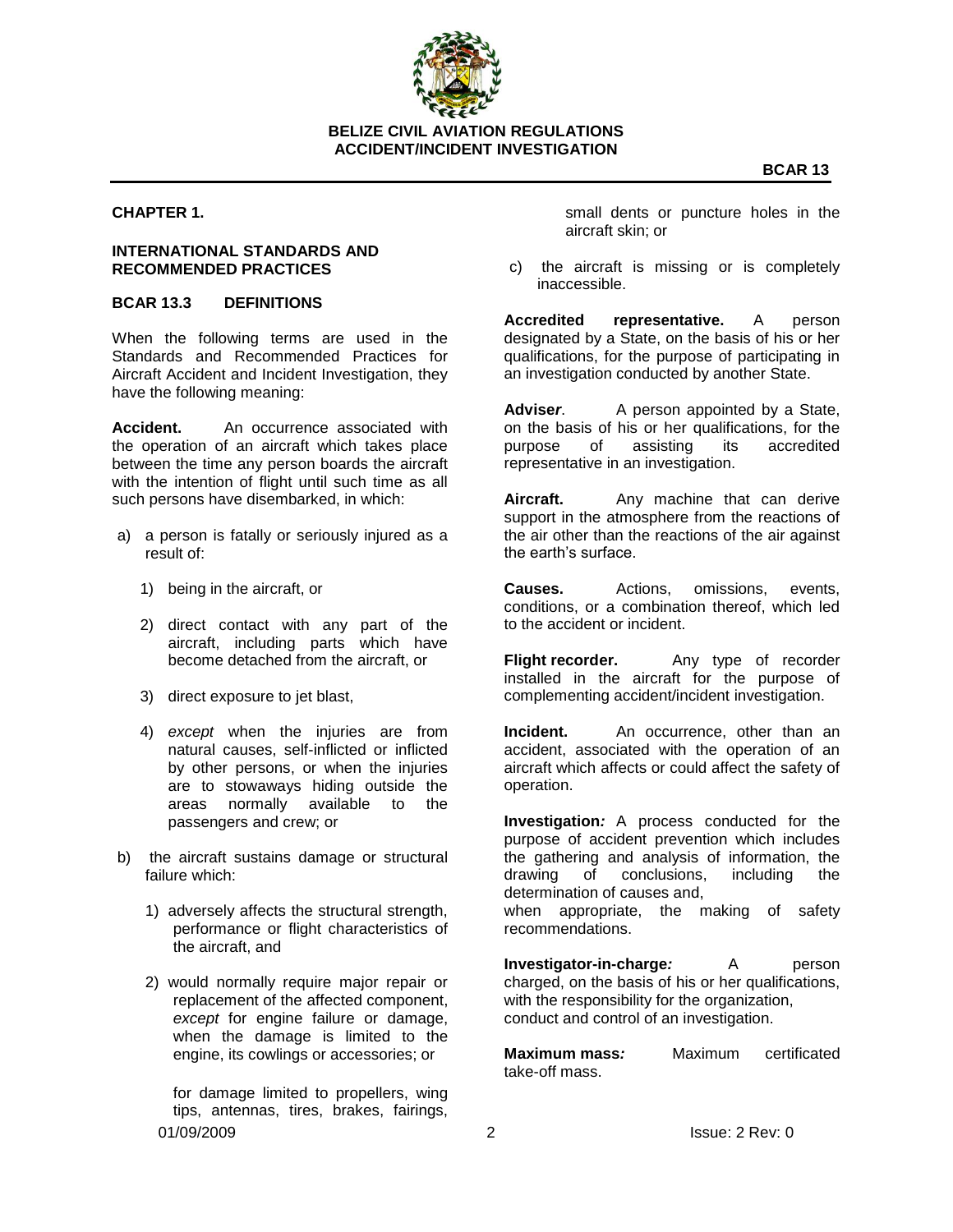

**Operator:** A person, organization or enterprise engaged in or offering to engage in an aircraft operation.

**Preliminary Report***:* The communication used for the prompt dissemination of data obtained during the early stages of the investigation.

*Safety recommendation:* A proposal of the accident investigation authority of the State conducting the investigation, based on information derived from the investigation, made with the intention of preventing accidents or incidents.

**Serious incident***:* An incident involving circumstances indicating that an accident nearly occurred.

**Serious injury***:* An injury which is sustained by a person in an accident and which:

- a) requires hospitalization for more than 48 hours, commencing within seven days from the date the injury was received; or
- b) results in a fracture of any bone (except simple fractures of fingers, toes or nose); or
- c) involves lacerations which cause severe hemorrhage, nerve, muscle or tendon damage; or
- d) involves injury to any internal organ; or
- e) involves second or third degree burns, or any burns affecting more than 5 per cent of the body surface; or involves verified exposure to infectious substances or injurious radiation.

**State of Design***:* The State having jurisdiction over the organization responsible for the type design.

**State of Manufacture:** The State having jurisdiction over the organization responsible for the final assembly of the aircraft.

**State of Occurrence***:* The State in the territory of which an accident or incident occurs.

**State of the Operator***:* The State in which the operator's principal place of business is located or, if there is no such place of business, the operator's permanent residence.

**State of Registry:** The State on whose register the aircraft is entered.

**BDCA**: Belize Department of Civil Aviation

## INTENTIONALLY LEFT BLANK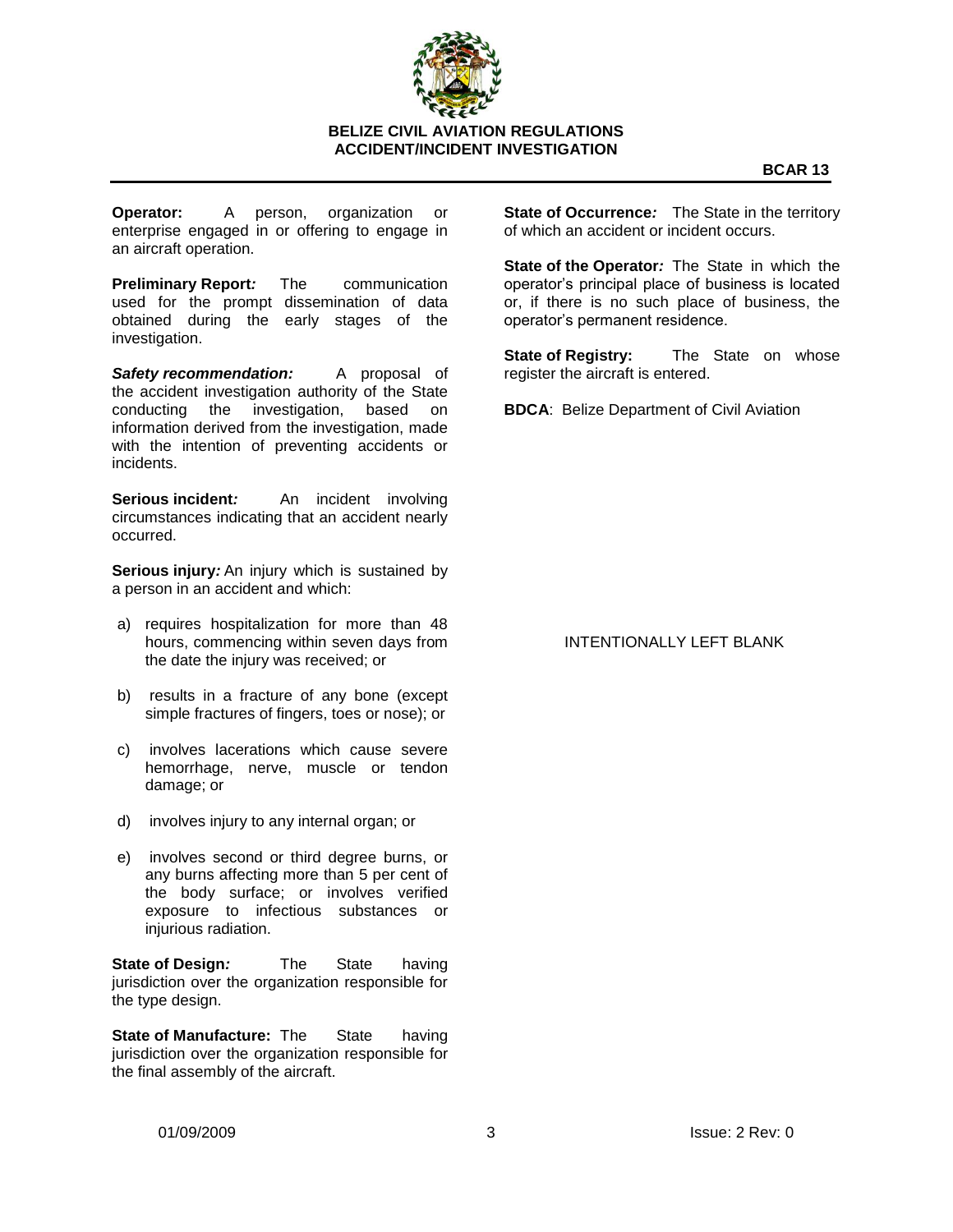

**BCAR 13**

# **CHAPTER 2.**

# **BCAR 13.5 PURPOSE**

- **a)** Unless otherwise stated, the specifications in this BCAR apply to activities following accidents and incidents wherever they occur in the country of Belize.
- **b)** In this BCAR the specifications concerning the State of the Operator apply only when an aircraft is leased, chartered or interchanged and when that State is not the State of Registry and if it discharges, in respect of this BCAR, in part or in whole, the functions and obligations of the State of Registry.

INTENTIONALLY LEFT BLANK INTENTIONALLY LEFT BLANK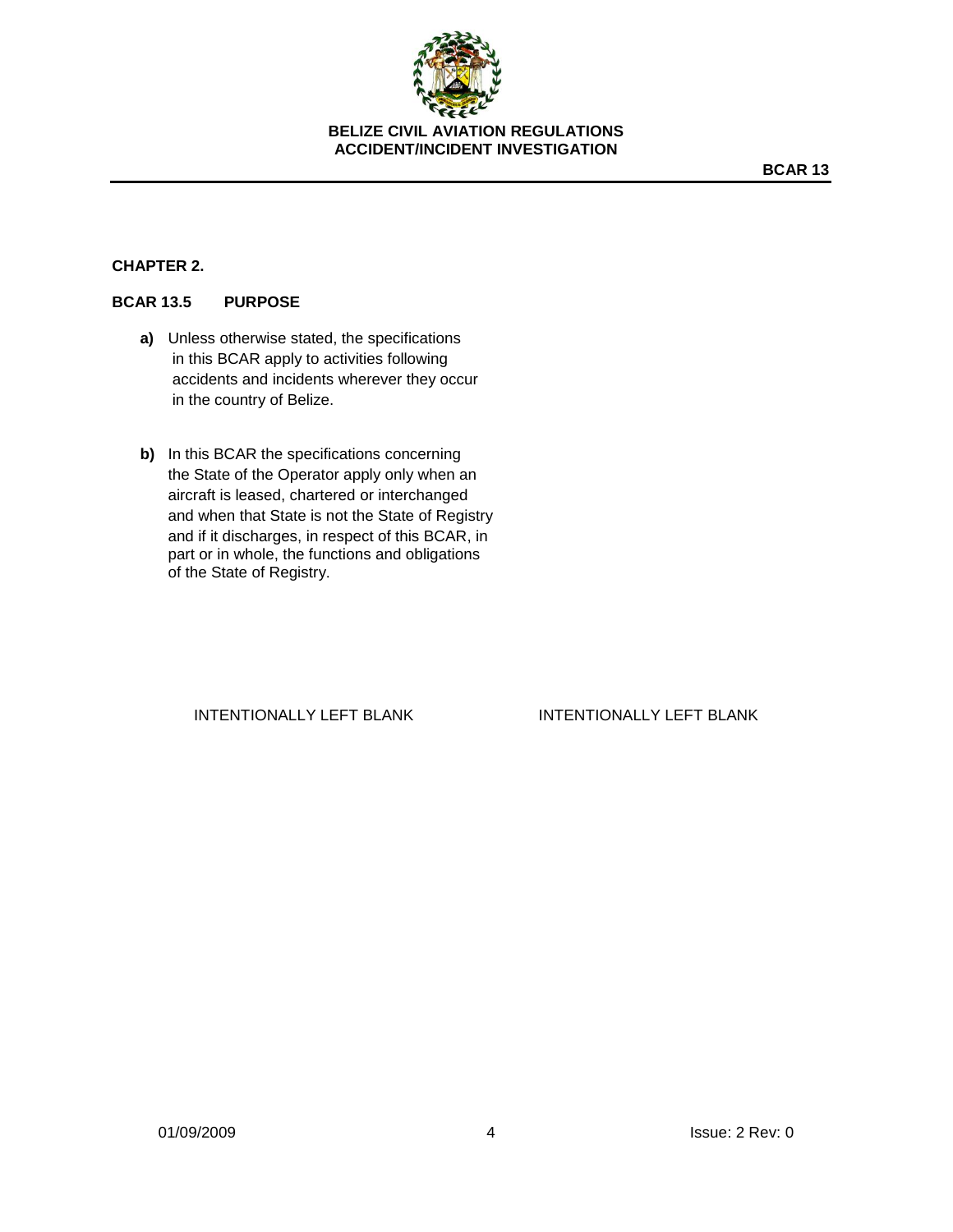

#### **CHAPTER 3.**

#### **GENERAL**

#### **BCAR 13.7 OBJECTIVE OF THE INVESTIGATION**

The sole objective of the investigation of an accident or incident shall be the prevention of accidents and incidents. It is not the purpose of this activity to apportion blame or liability.

#### **BCAR 13.9 PROTECTION OF EVIDENCE, CUSTODY AND REMOVAL OF AIRCRAFT. RESPONSIBILITY OF THE STATE OF OCCURRENCE**

The BDCA shall take all reasonable measures to protect the evidence and to maintain safe custody of the aircraft and its contents for such a period as may be necessary for the purposes of an investigation. Protection of evidence shall include the preservation, by photographic or other means of any evidence which might be removed, effaced, lost or destroyed. Safe custody shall include protection against further damage, access by unauthorized persons, pilfering and deterioration.

#### **BCAR 13.11 Request from State of Registry, State of the Operator, State of Design or State of Manufacture**

If a request is received from the State of Registry, the State of the Operator, the State of Design or the State of Manufacture that the aircraft, its contents, and any other evidence remain undisturbed pending inspection by an accredited representative of the requesting State, the BDCA shall take all necessary steps to comply with such request, so far as this is reasonably practicable and compatible with the proper

conduct of the investigation; provided that the aircraft may be moved to the extent necessary to extricate persons, animals, mail and valuables, to prevent destruction by fire or other causes, or to eliminate any danger or obstruction to air navigation, to other transport or to the public, and provided that it does not result in undue delay in returning the aircraft to service where this is practicable.

#### **BCAR 13.13 Release from custody**

Subject to the provisions of 13.9 and 13.10, the BDCA shall release custody of the aircraft, its contents or any parts thereof as soon as they are no longer required in the investigation, to any person or persons duly designated by the State of Registry or the State of the Operator, as applicable. For this purpose the BDCA shall facilitate access to the aircraft, its contents or any parts thereof, provided that, if the aircraft, its contents, or any parts thereof lie in an area within which the BDCA finds it impracticable to grant such access, it shall itself effect removal to a point where access can be given.

INTENTIONALLY LEFT BLANK

**BCAR 13**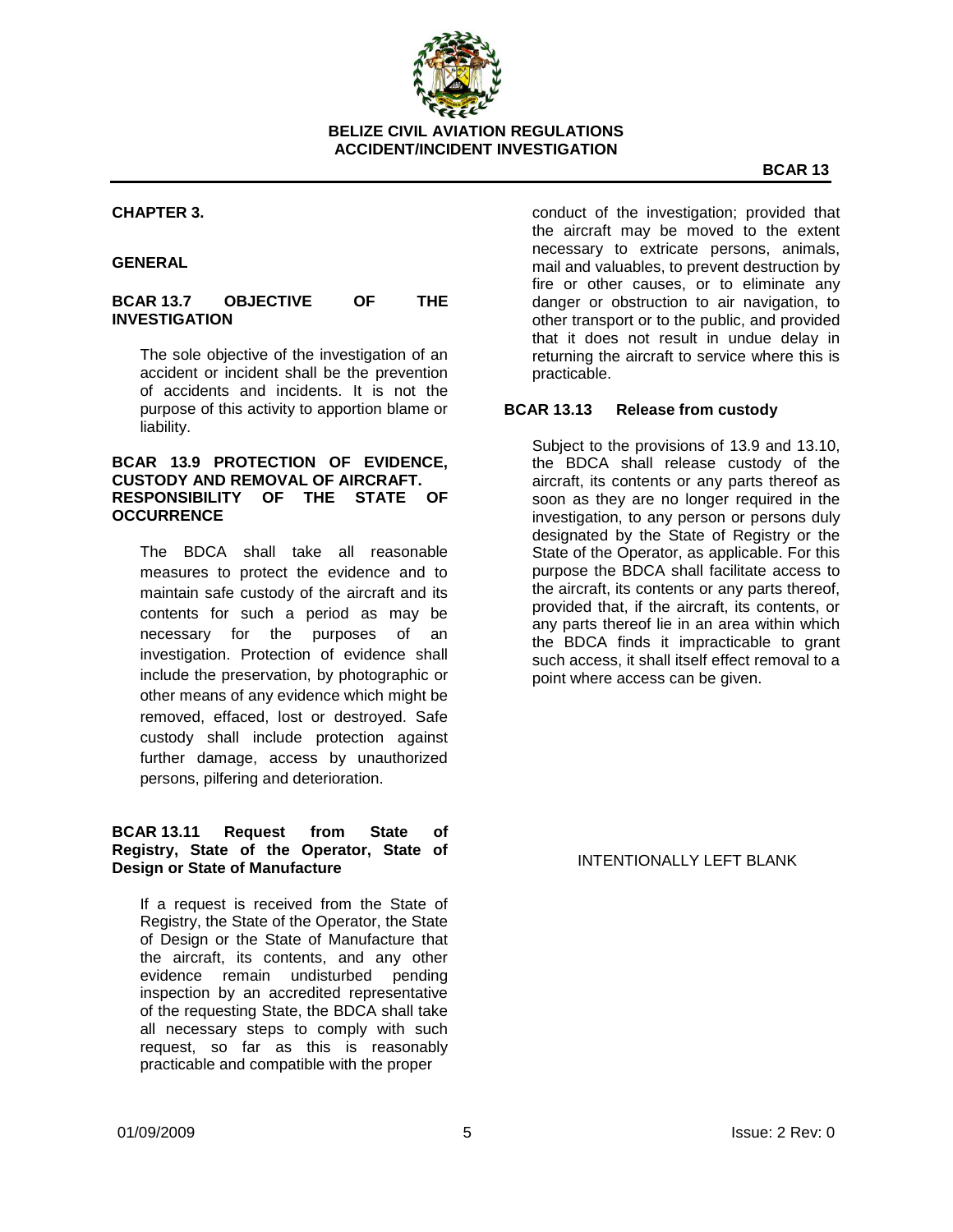

**ACCIDENT/INCIDENT INVESTIGATION**

# **CHAPTER 4.**

**NOTIFICATION OF ACCIDENTS OR SERIOUS INCIDENTS IN THE TERRITORY OF A CONTRACTING STATE TO AN AIRCRAFT OF ANOTHER CONTRACTING STATE. RESPONSIBILITY OF THE STATE OF OCCURRENCE.**

#### **BCAR 13.15 Forwarding**

- a) The BDCA shall forward a notification of an accident or serious incident with a minimum of delay and by the most suitable and quickest means available to: 1) the State of Registry;
	-
	- 2) the State of the Operator;
	- 3) the State of Design;
	- 4) the State of Manufacture; and
	- 5) the International Civil Aviation Organization, when the aircraft involved is of a maximum mass of over 2 250 kg.
- b) However, when the BDCA is not aware of a serious incident, the State of Registry or the State of the Operator, as appropriate, shall forward a notification of such an incident to the State of Design, the State of Manufacture and the State of Occurrence.

#### **BCAR 13.17 Format and content**

- a) The notification shall be in plain language and contain as much of the following information as is readily available, but its dispatch shall not be delayed due to the lack of complete information:
	- 1) for accidents the identifying abbreviation ACCID, for serious incidents INCID;
- 2) manufacturer, model, nationality and registration marks, and serial number of the aircraft;
- 3) name of owner, operator and hirer, if any, of the aircraft;
- 4) name of the pilot-in-command, and nationality of crew and passengers;
- 5) date and time (local time or UTC) of the accident or serious incident;
- 6) last point of departure and point of intended landing of the aircraft;
- 7) position of the aircraft with reference to some easily defined geographical point and latitude and longitude;
- 8) number of crew and passengers; aboard, killed and seriously injured; others, killed and seriously injured;
- 9) description of the accident or serious incident and the extent of damage to the aircraft so far as is known;
- 10) an indication to what extent the investigation will be conducted or is proposed to be delegated by the BDCA;
- 11) physical characteristics of the accident or serious incident area, as well as an indication of access difficulties or special requirements to reach the site;
- 12) identification of the originating authority and means to contact the investigator-in-charge and the accident investigation authority of the BDCA at any time; and
- 13) presence and description of dangerous goods on board the aircraft.

#### **BCAR 13.19 Language**

The notification shall be prepared in one of the working languages of ICAO, taking into account the language of the recipient(s), whenever it is possible to do so without causing undue delay.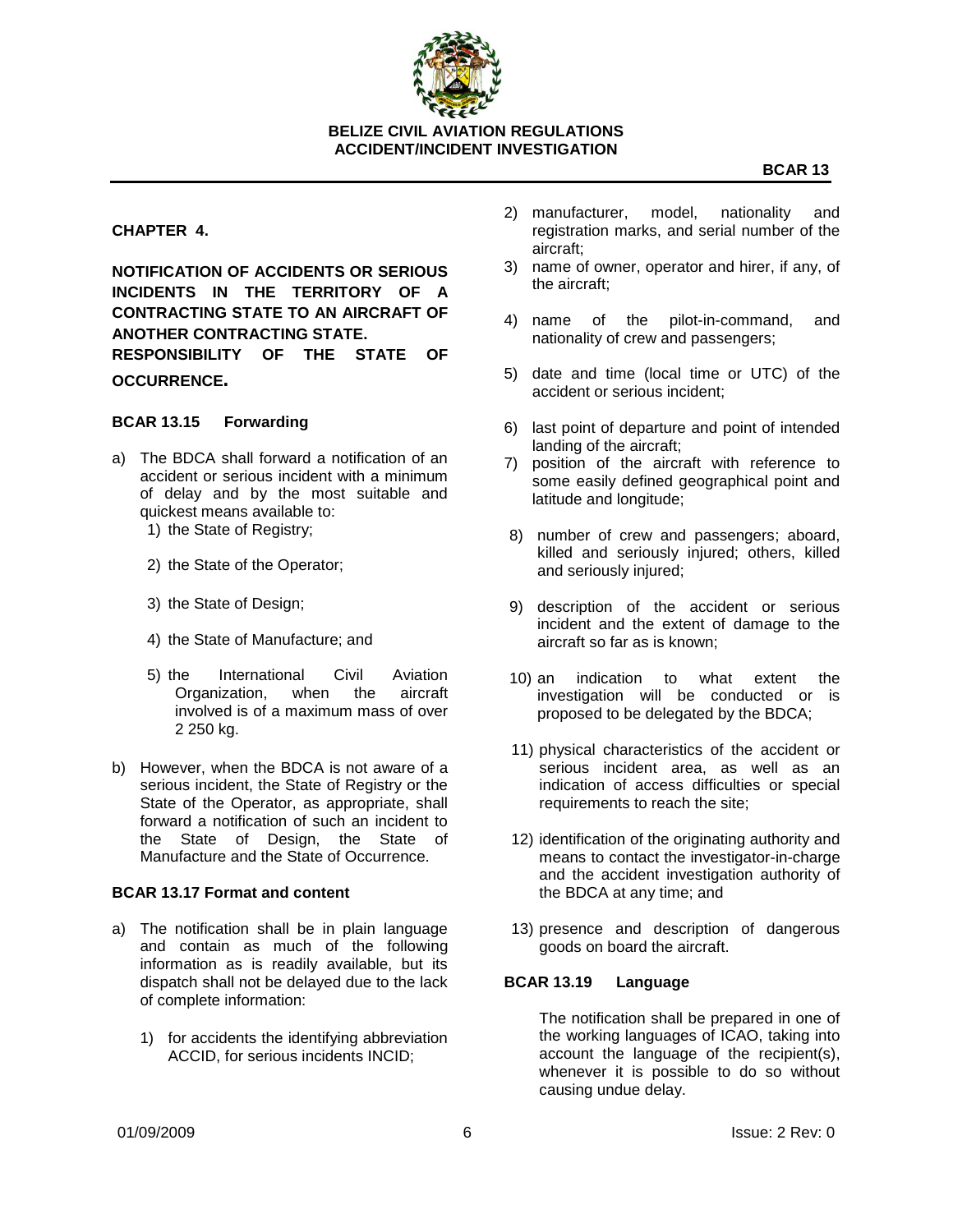

#### **BCAR 13.21 Additional information**

As soon as it is possible to do so, the BDCA shall dispatch the details omitted from the notification as well as other known relevant information.

#### **BCAR 13.23 Information — Participation**

a) The State of Registry, the State of the Operator, the State of Design and the State, of Manufacture will acknowledge receipt of the notification of an accident or serious incident.

> Upon receipt of the notification, the State of Registry, the State of the Operator, the State of Design and the State of State of Manufacture will, as soon as possible, provide the BDCA with any relevant information available to them regarding the aircraft and flight crew involved in the accident or serious incident. Each State shall also inform the BDCA whether it intends to appoint an accredited representative and if such an accredited representative is appointed, the name and contact details; as well as the expected date of arrival if the accredited representative will travel to the State of Occurrence.

b) Upon receipt of the notification, the State of the Operator shall, with a minimum of delay and by the most suitable and quickest means available, provide the State of Occurrence with details of dangerous goods on board the aircraft.

**BCAR 13.25 ACCIDENTS OR SERIOUS INCIDENTS IN THE TERRITORY OF THE STATE OF REGISTRY, IN A NON-CONTRACTING STATE OR OUTSIDE THE TERRITORY OF ANY STATE. RESPONSIBILITY OF THE STATE OF REGISTRY**

#### **Forwarding**

a) When the State of Registry institutes the investigation of an accident or serious incident, the BDCA shall forward a notification, with minimum delay and by the most suitable and quickest means available, to:

- 1) the State of the Operator;
- 2) the State of Design;
- 3) the State of Manufacture; and
- 4) the International Civil Aviation Organization, when the aircraft involved is of a maximum mass of over 2 250 kg.

#### **BCAR 13.27 RESPONSIBILITY OF THE STATE OF THE OPERATOR, THE STATE OF DESIGN AND THE STATE OF MANUFACTURE**

#### **Information — Participation**

- a) The State of the Operator, the State of Design and the State of Manufacture will acknowledge receipt of the notification of an accident or serious incident
- b) Upon receipt of the notification, the State of the Operator, the State of Design and the State of Manufacture shall, upon request, provide the State of Registry with any relevant information available to them regarding the flight crew and the aircraft involved in the accident or serious incident. Each State shall also inform the State of Registry whether it intends to appoint an accredited representative, and if such an accredited representative is appointed the name and contact details; as well as the expected date of arrival if the accredited representative will be present at the investigation.
- c) Upon receipt of the notification, the State of the Operator shall, with a minimum of delay and by the most suitable and quickest means available, provide the State of Registry with details of dangerous goods on board the aircraft.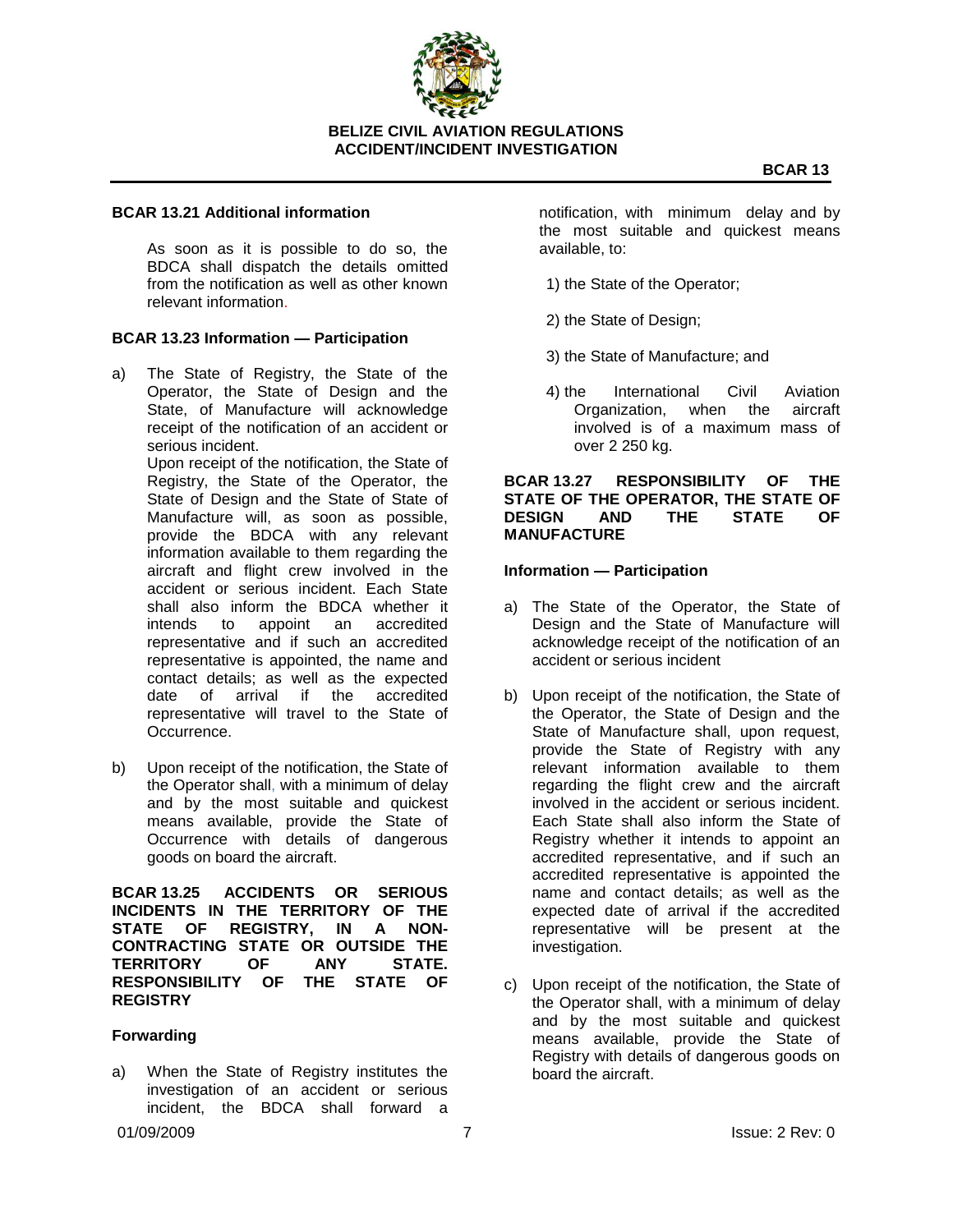

#### **BCAR 13.29 Suspension of licenses**

When an accident or incident has occurred in Belize, the licenses of the pilots of the aircraft involved in the accident shall be considered temporarily suspended for a term conveniently decided by the Director of Civil Aviation and until it has been evaluated by the medical practitioner nominated for such purpose as the case merits. It is understood that in the case of licenses of foreign pilots, the suspension shall be limited to operations in Belize.

INTENTIONALLY LEFT BLANK **INTENTIONALLY LEFT BLANK**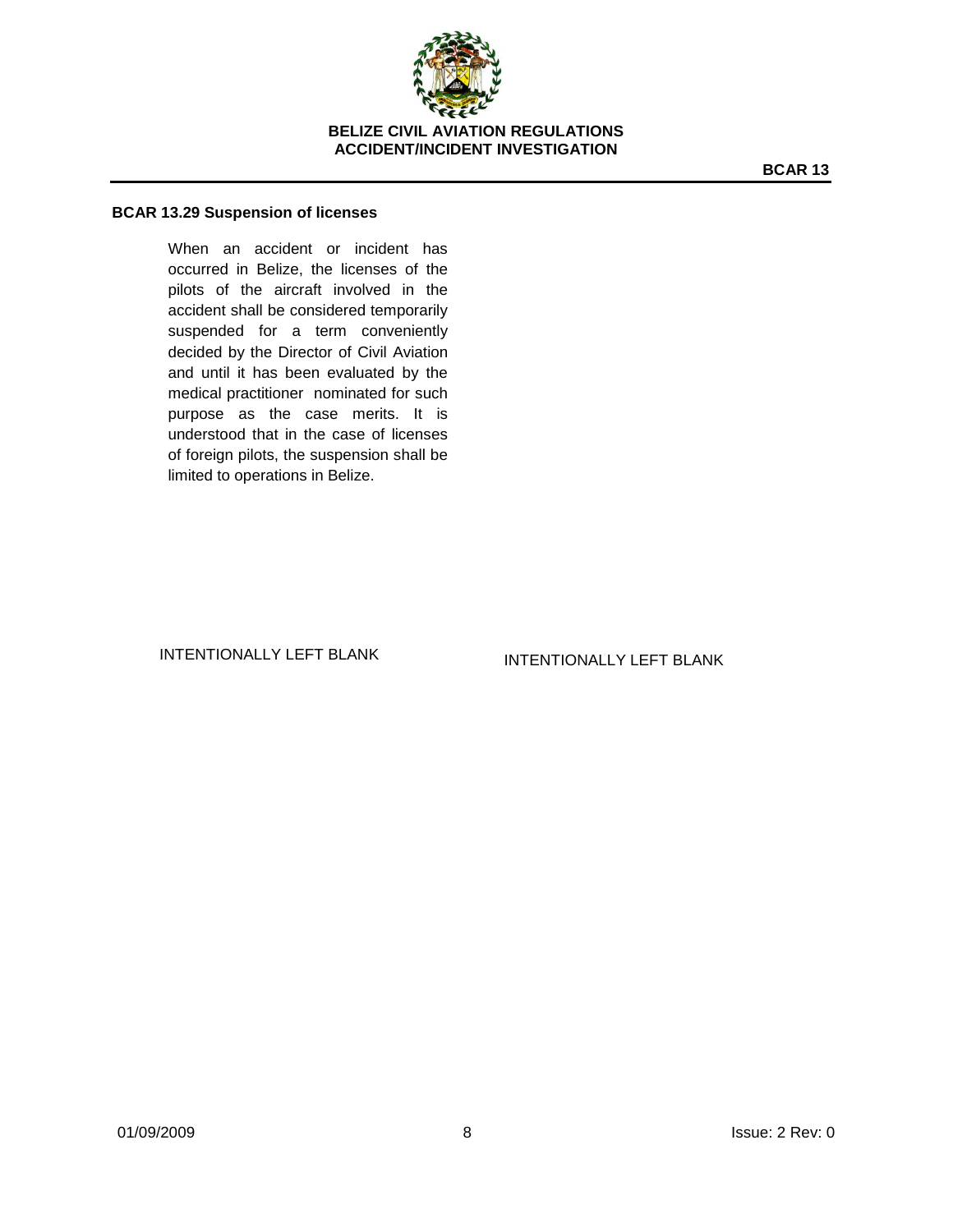

# **CHAPTER 5.**

**BCAR 13.31 RESPONSIBILITY FOR INSTITUTING AND CONDUCTING THE INVESTIGATION. ACCIDENTS OR INCIDENTS IN THE TERRITORY OF A CONTRACTING STATE**

#### **INVESTIGATION IN BELIZE**

The BDCA shall institute an investigation into the circumstances of the accident and be responsible for the conduct of the investigation, but it may delegate the whole or any part of the conducting of such investigation to another State by mutual arrangement and consent. In any event the BDCA shall use every means to facilitate the investigation.

#### **BCAR 13.33 ACCIDENTS OR INCIDENTS IN THE TERRITORY OF A NON-CONTRACTING STATE**

#### **State of Registry**

When the accident or the serious incident has occurred in the territory of a non-Contracting State which does not intend to conduct an investigation in accordance with BCAR 13, the State of Registry or, failing that, the State of the Operator, the State of Design or the State of Manufacture will endeavor to institute and conduct an investigation in cooperation with the State of Occurrence but, failing such cooperation, shall itself conduct an investigation with such information as is available.

#### **BCAR 13.35 ACCIDENTS OR INCIDENTS OUTSIDE THE TERRITORY OF ANY STATE**

#### **Outside the State of Territory**

a) When the location of the accident or the serious incident cannot definitely be established as being in the territory of any State, the State of Registry shall institute

and conduct any necessary investigation of the accident or serious incident. However, it may delegate the whole or any part of the investigation to another State by mutual arrangement and consent.

b) The States nearest to the scene of an accident in international waters shall provide such assistance as they are able and shall, likewise, respond to requests by the State of Registry.

**BCAR 13.37 ORGANIZATION AND CONDUCT OF THE INVESTIGATION RESPONSIBILITY OF THE STATE CONDUCTING THE INVESTIGATION**

#### **General**

- a) The accident investigation authority (BDCA) shall have independence in the conduct of the investigation and have unrestricted authority over its conduct, consistent with the provisions of this BCAR. The investigation shall include:
	- 1) the gathering, recording and analysis of all available information on that accident or incident;
	- 2) if appropriate, the issuance of safety recommendations;
	- 3) if possible, the determination of the causes; and
	- 4) the completion of the final report.
- b) When possible, the scene of the accident shall be visited, the wreckage examined and statements taken from witnesses.
- c) Any judicial or administrative proceedings to apportion blame or liability shall be separate from any investigation conducted under the provisions of this BCAR.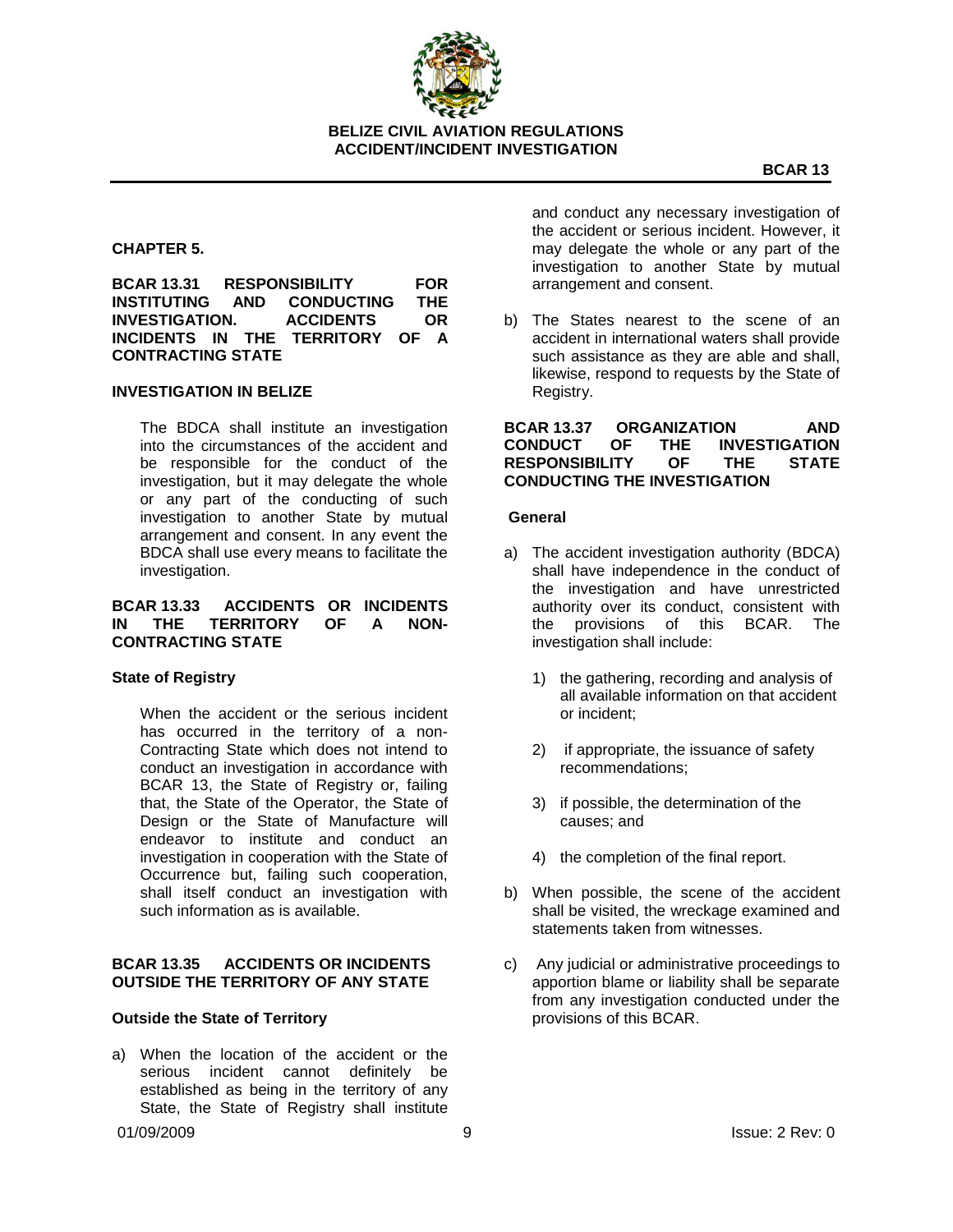

# **BCAR 13.39 Investigator-in-charge — Designation**

The BDCA, while conducting the investigation shall designate the investigator-in-charge of the investigation.

## **BCAR 13.41 Investigator-in-charge Access and control**

The investigator-in-charge shall have unhampered access to the wreckage and all relevant material, including flight recorders and ATS records, and shall have unrestricted control over it to ensure that a detailed examination can be made without delay by authorized personnel participating in the investigation.

# **BCAR 13.41 Flight recorders — Accidents and Incidents**

- a) Effective use will be made of flight recorders in the investigation of an accident or an incident. The BDCA, while conducting the investigation shall arrange for the read-out of the flight recorders without delay.
- b) In the event that the BDCA, while conducting the investigation of an accident or an incident does not have adequate facilities to read out the flight recorders, it shall use the facilities made available to it by other States, giving consideration to the following:
	- 1) the capabilities of the read-out facility;
	- 2) the timeliness of the read-out; and
	- 3) the location of the read-out facility.

#### **BCAR 13.43 Autopsy examinations**

a) The BDCA, while conducting an investigation into a fatal accident shall arrange for complete autopsy examination of fatally injured flight crew and, subject to the particular circumstances, of fatally injured passengers and cabin attendants, by a pathologist, preferably experienced in accident investigation. These examinations shall be expeditious and complete.

## **BCAR 13.45 Medical examinations**

When appropriate, the BDCA conducting an investigation shall arrange for medical examination of the crew, passengers and involved aviation personnel, by a physician, preferably experienced in accident investigation. These examinations shall be expeditious.

#### **BCAR 13.47 Coordination — Judicial authorities**

The BDCA, while conducting the investigation shall recognize the need for coordination between the investigator-in charge and the judicial authorities. Particular attention shall be given to evidence which requires prompt recording and analysis for the investigation to be successful, such as the examination and identification of victims and read-outs of flight recorder recordings.

## **BCAR 13.49 Informing aviation security authorities**

If, in the course of an investigation it becomes known, or it is suspected, that an act of unlawful interference was involved, the investigator-in-charge shall immediately initiate action to ensure that the aviation security authorities of the BDCA concerned are so informed.

#### **BCAR 13.51 Non-disclosure of records**

a) The BDCA, while conducting the investigation of an accident or incident shall not make the following records available for purposes other than accident or incident investigation, unless the appropriate authority for the administration of justice in that State determines that their disclosure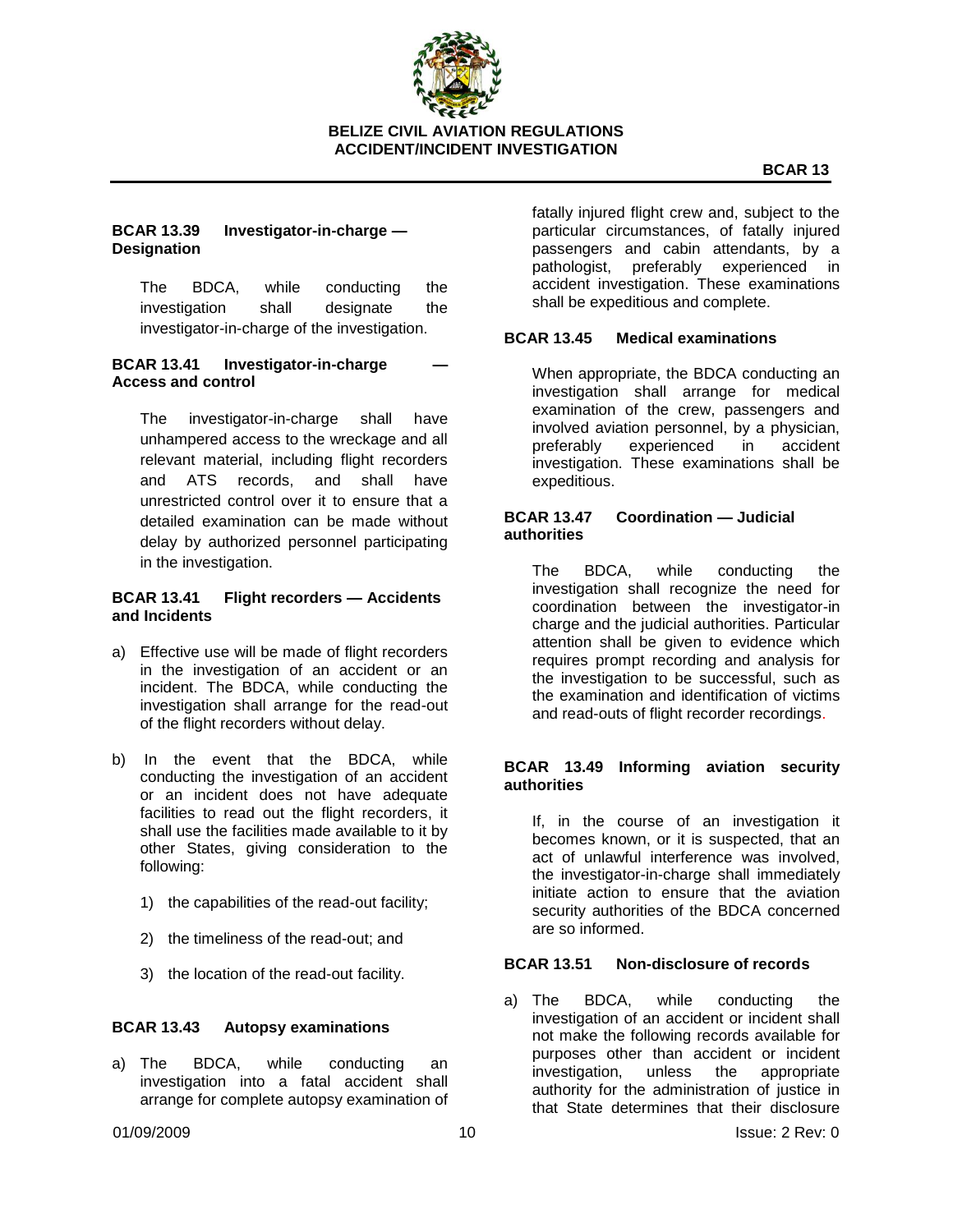

outweighs the adverse domestic and international impact such action may have on that or any future investigations:

- 1) all statements taken from persons by the investigation authorities in the course of their investigation;
- 2) all communications between persons having been involved in the operation of the aircraft;
- 3) medical or private information regarding persons involved in the accident or incident;
- 4) cockpit voice recordings and transcripts from such recordings; and
- 5) Opinions expressed in the analysis of information, including flight recorder information.
- b) These records shall be included in the final report or its appendices only when pertinent to the analysis of the accident or incident. Parts of the records not relevant to the analysis shall not be disclosed*.*

#### **BCAR 13.53 Re-opening of investigation**

If after the investigation has been closed, new and significant evidence becomes available, the BDCA conducting the investigation will re-open it.

#### **RESPONSIBILITY OF THE STATE OF REGISTRY AND THE STATE OF THE OPERATOR**

#### **BCAR 13.55 Flight recorders — Accidents and serious incidents**

When an aircraft involved in an accident or a serious incident lands in a State other than the State of Occurrence, the State of Registry or the State of the Operator shall, on request from the State conducting the investigation, furnish the latter State with the

flight recorder records and, if necessary, the associated flight recorders.

#### **BCAR 13.57 Organizational information**

The State of Registry and the State of the Operator, on request from the BDCA conducting the investigation, shall provide pertinent information on any organization whose activities may have directly or indirectly influenced the operation of the aircraft.

**PARTICIPATION IN THE INVESTIGATION PARTICIPATION OF THE STATE OF REGISTRY, THE STATE OF THE OPERATOR, THE STATE OF DESIGN AND THE STATE OF MANUFACTURE**

#### **BCARS 13.59 Rights of Participation in an Investigation**

- a) The State of Registry, the State of the Operator, the State of Design and the State of Manufacture shall each be entitled to appoint an accredited representative to participate in the investigation.
- b) The State of Registry or the State of the Operator shall appoint one or more advisers,
- c) proposed by the operator, to assist its accredited representative
- d) .When neither the State of Registry, nor the State of the Operator appoint an accredited representative, the BDCA conducting the investigation shall invite the operator to participate, subject to the procedures of the BDCA conducting the investigation.
- e) The State of Design and the State of Manufacture shall be entitled to appoint one or more advisers, proposed by the organizations responsible for the type design and the final assembly of the aircraft, to assist their accredited representatives.
- f) When neither the State of Design nor the State of Manufacture appoint an accredited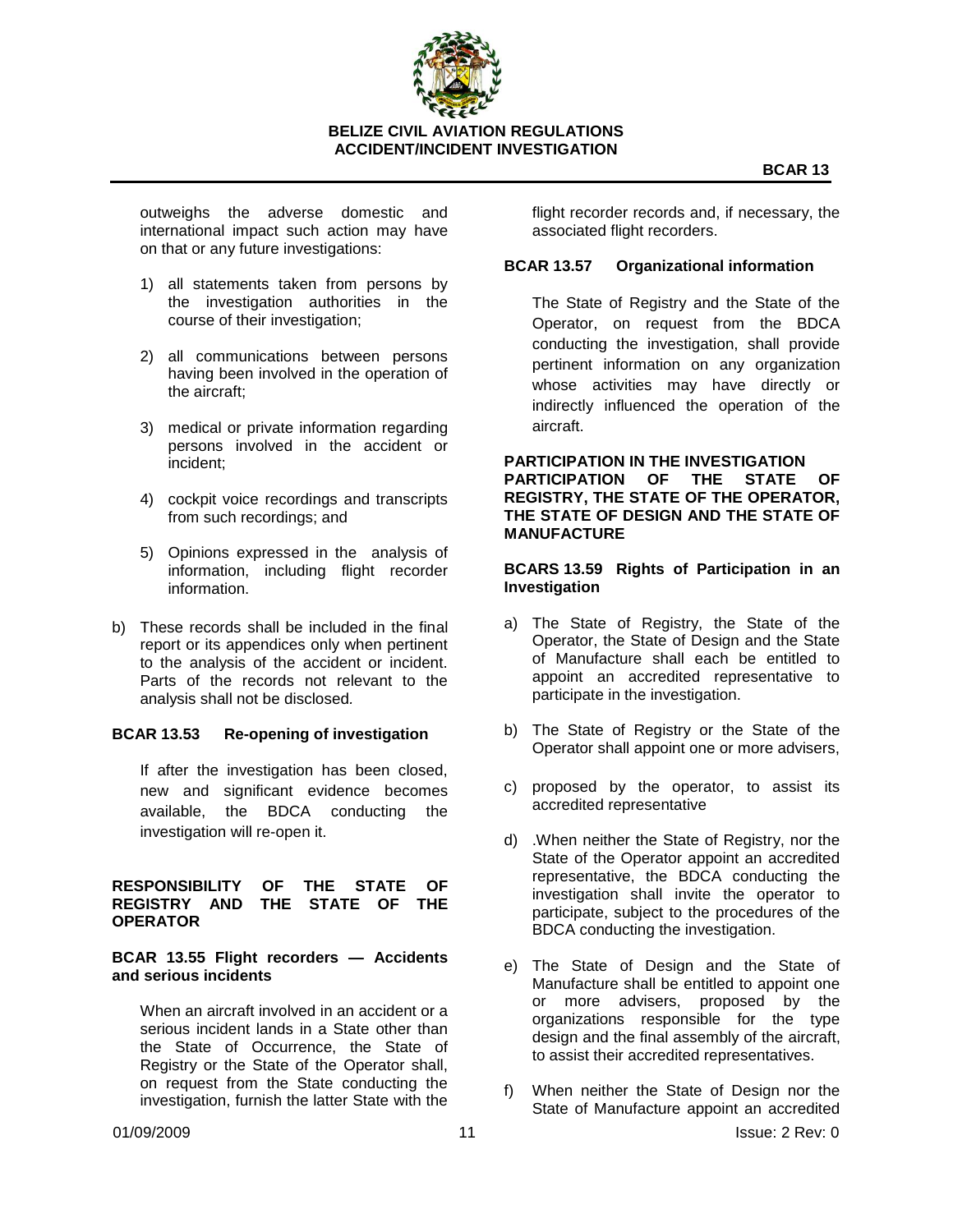

representative, the State conducting the investigation shall invite the organizations responsible for the type design and the final assembly of the aircraft to participate, subject to the procedures of the BDCA conducting the investigation.

# **BCAR 13.61 Obligations of Participants.**

When the BDCA, while conducting an investigation of an accident to an aircraft of a maximum mass of over 2 250 kg specifically requests participation by the State of Registry, the State of the Operator, the State of Design or the State of Manufacture, the State(s) concerned shall each appoint an accredited representative.

#### **BCAR 13.63 RIGHTS OF PARTICIPATION OF OTHER STATES**

Any State which on request provides information, facilities or experts to the BDCA conducting the investigation shall be entitled to appoint an accredited representative to participate in the investigation.

#### **BCAR 13.65 ENTITLEMENT OF ACCREDITED REPRESENTATIVES ADVISERS**

- a) A State entitled to appoint an accredited representative shall also be entitled to appoint one or more advisers to assist the accredited representative in the investigation.
- b) Advisers assisting accredited representatives shall be permitted, under the accredited representatives' supervision, to participate in the investigation to the extent necessary to enable the accredited representatives to make their participation effective.

#### **BCAR 13.67 Participation at The Scene of The Accident**

- a) Participation in the investigation shall confer entitlement to participate in all aspects of the investigation, under the control of the investigator-in-change, in particular to:
	- 1) visit the scene of the accident;
	- 2) examine the wreckage;
	- 3) obtain witness information and suggest areas of questioning;
	- 4) have full access to all relevant evidence as soon as possible;
	- 5) receive copies of all pertinent documents;
	- 6) participate in read-outs of recorded media;
	- 7) participate in off-scene investigative activities such as component examinations, technical briefings, tests and simulations;
	- 8) participate in investigation progress meetings including deliberations related to analysis, findings, causes and safety recommendations; and
	- 9) make submissions in respect of the various elements of the investigation.
- b) However, participation of States other than the State of Registry, the State of the Operator, the State of Design and the State of Manufacture may be limited to those matters which entitled such States to participation under BCAR 13.65.

#### **BCAR 13.69 Obligations of Accredited representatives and their advisers:**

- a) shall provide the BDCA conducting the investigation with all relevant information available to them; and
- b) shall not divulge information on the progress and the findings of the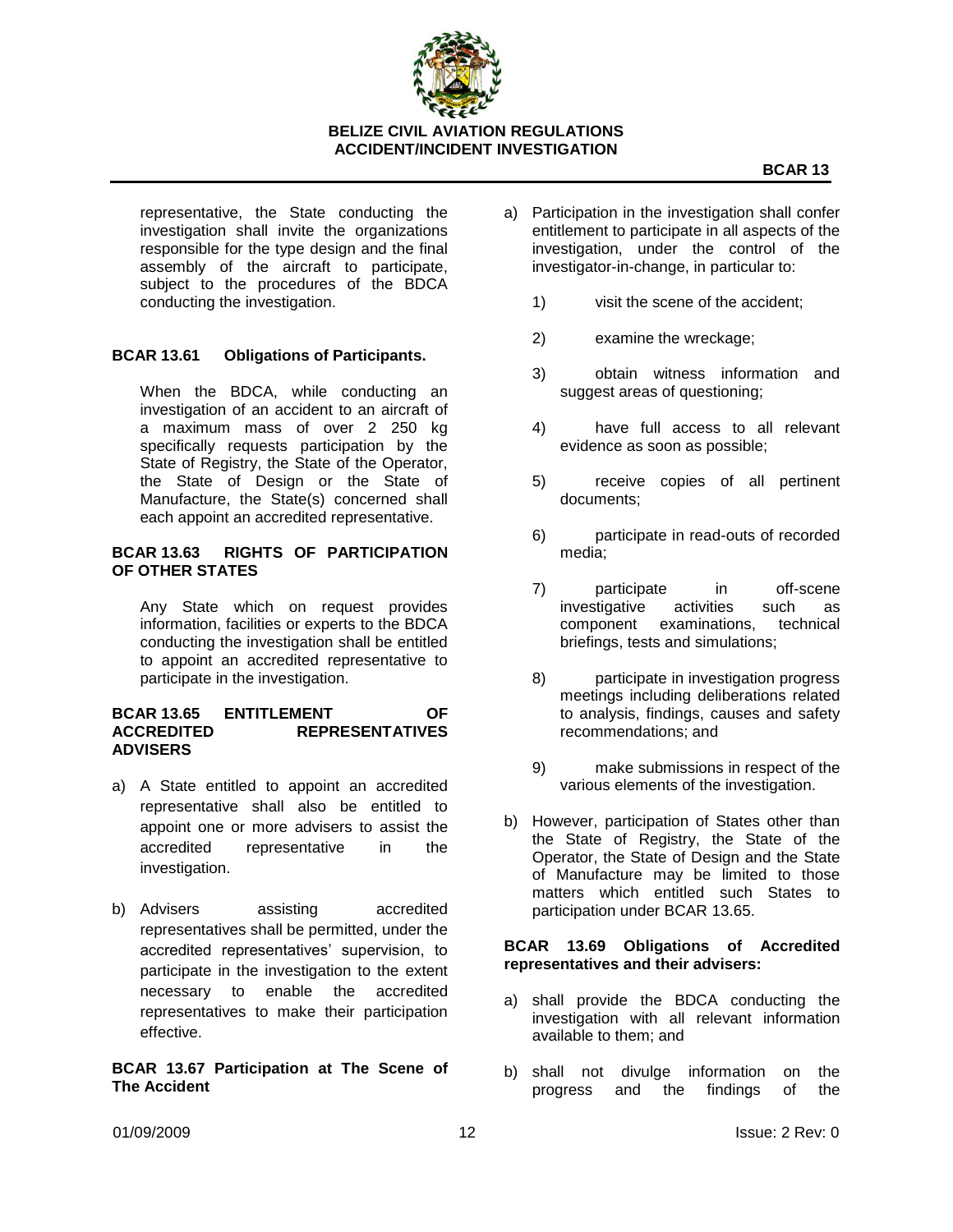

investigation without the express consent of the State conducting the investigation.

#### *.***PARTICIPATION OF STATES HAVING SUFFERED FATALITIES OR SERIOUS INJURIES TO ITS CITIZENS**

**BCAR 13.71 Rights and entitlement of participating States**

- a) Whenever the BDCA has a special interest in an accident by virtue of fatalities or serious injuries to its citizens shall, upon making a request to do so, be permitted by the State conducting the investigation to appoint an expert who shall be entitled to:
	- 1) visit the scene of the accident;
	- 2) have access to the relevant factual information;
	- 3) participate in the identification of the victims;
	- 4) assist in questioning surviving passengers who are citizens of the expert's State; and
	- 5) receive a copy of the Final Report.
	- 6) participate in read-outs of recorded media;
	- 7) participate in off-scene investigative activities such as component examinations, technical briefings, tests and simulations;
	- 8) participate in investigation progress meetings including deliberations related to analysis, findings, causes and safety recommendations; and
	- 9) make submissions in respect of the various elements of the investigation.

# **BCAR 13.73 Obligations**

a) Accredited representatives and their advisers:

- 1) shall provide the BDCA, conducting the investigation with all relevant information available to them; and
- 2) shall not divulge information on the progress and the findings of the investigation without the express consent of the State conducting the investigation.

*.* **PARTICIPATION OF STATES HAVING SUFFERED FATALITIES OR SERIOUS INJURIES TO ITS CITIZENS**

#### **BCAR 13.75 Rights and entitlement**

- a) A State which has a special interest in an accident by virtue of fatalities or serious injuries to its citizens shall, upon making a request to do so, be permitted by the BDCA who will be conducting the investigation to appoint an expert who shall be entitled to:
	- 1) visit the scene of the accident;
	- 2) have access to the relevant factual information;
	- 3) participate in the identification of the victims;
	- 4) assist in questioning surviving passengers who are citizens of the expert's State; and
	- 5) receive a copy of the Final Report.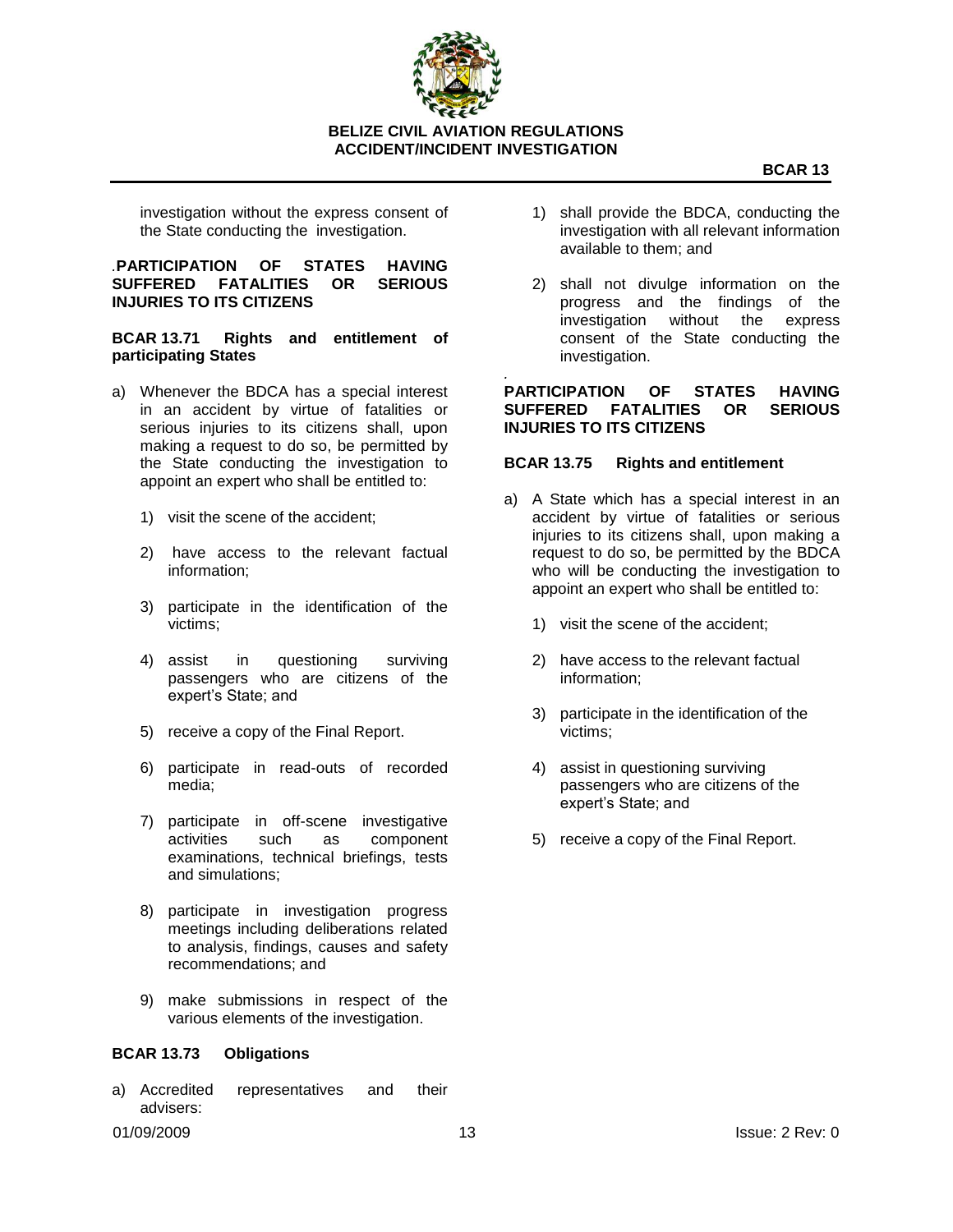

#### **CHAPTER 6. FINAL REPORT**

The format of the Final Report in the Appendix shall be used. However, it may be adapted to the circumstances of the accident or incident*.*

#### **BCAR 13.77 RESPONSIBILITY OF ANY STATE**

#### **Release of information — Consent**

Any draft report, document or any part thereof, will not be circulated, be published or give access to by the BDCA, during an investigation of an accident or incident, without the express consent of the State which conducted the investigation, unless such reports or documents have already been published or released by that latter State.

#### **BCAR 13.79 RESPONSIBILITY OF THE STATE CONDUCTING THE INVESTIGATION**

#### **Consultation**

- a) The BDCA conducting the investigation shall send a copy of the draft Final Report to the State that instituted the investigation and to all States that participated in the investigation, inviting their significant and substantiated comments on the report as soon as possible. The draft Final Report of the investigation shall be sent for comments to:
	- 1) the State of Registry;
	- 2) the State of the Operator;
	- 3) the State of Design; and
	- 4) the State of Manufacture.
- b) If the BDCA conducting the investigation receives comments within sixty days of the date of the transmittal letter, it shall either amend the draft Final Report to include the substance of the comments received or, if

desired by the State that provided comments, append the comments to the Final Report. If the BDCA receives no comments within sixty days of the date of the first transmittal letter, it shall issue the Final Report in accordance with BCAR 13.81, unless an extension of that period has been agreed by the States concerned.

- c) The BDCA while conducting an investigation shall send, through the State of the Operator, a copy of the draft Final Report to the operator to enable the operator to submit comments on the draft Final Report.
- d) The BDCA while conducting an investigation shall send, through the State of Design and the State of Manufacture, a copy of the draft Final Report to the organizations responsible for the type design and the final assembly of the aircraft to enable them to submit comments on the draft Final Report.

#### **BCAR 13.81 Recipient States**

*.*

- a) The Final Report of the investigation of an accident shall be sent with a minimum of delay by the State conducting the investigation to:
	- 1) the State that instituted the investigation;
	- 2) the State of Registry;
	- 3) the State of the Operator;
	- 4) the State of Design;
	- 5) the State of Manufacture;
	- 6) any State having suffered fatalities or serious injuries to its citizens; and
	- 7) the State of Design;
	- 8) the State of Manufacture;
	- 9) any State having suffered fatalities or serious injuries to its citizens and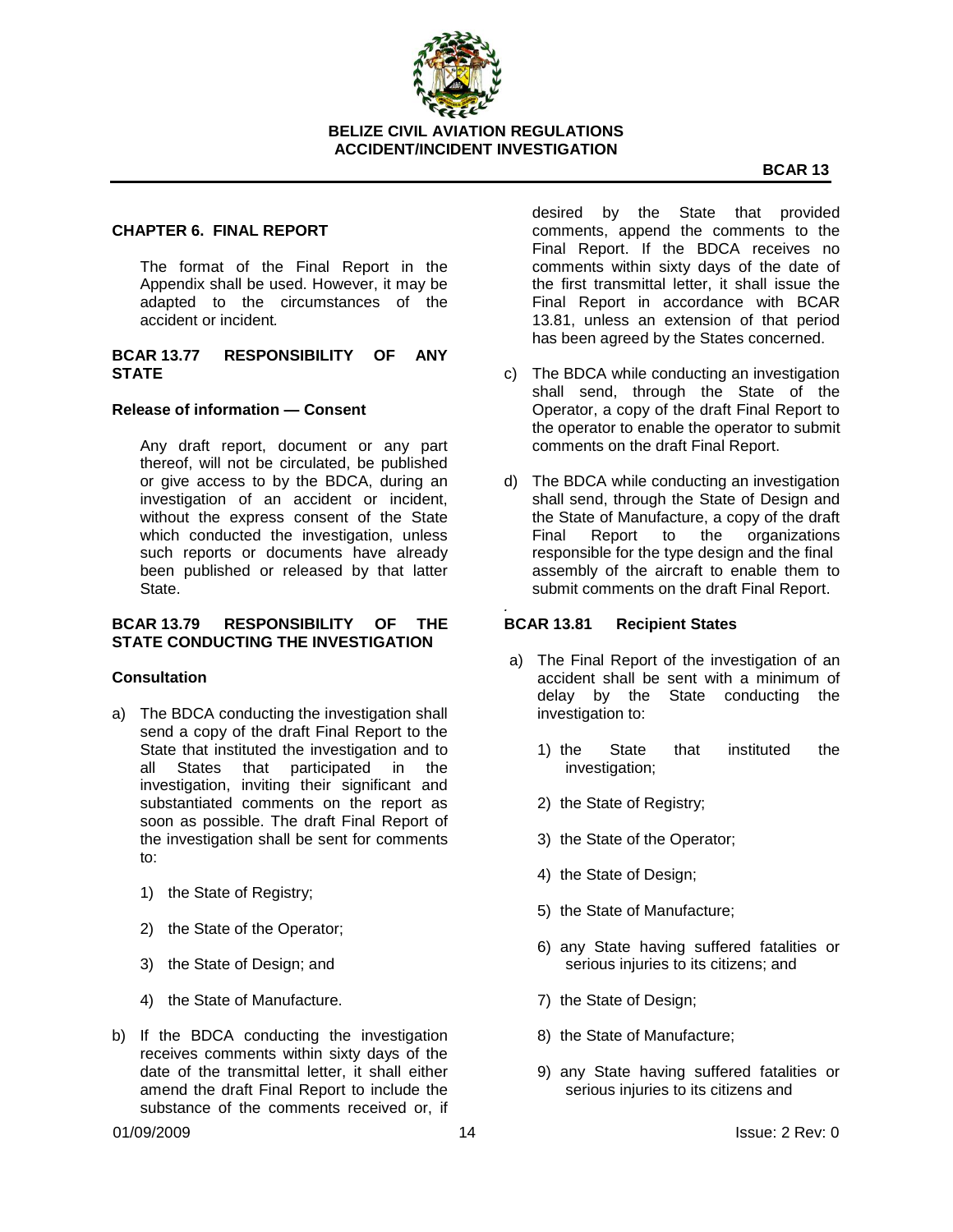

10) the State of the Operator; d) the State of Design

#### **BCAR 13.83 Release of the Final Report**

- a) In the interest of accident prevention, the BDCA conducting the investigation of an accident or incident shall release the Final Report as soon as possible.
- b) The BDCA conducting the investigation will release the Final Report in the shortest possible time and, if possible, within twelve months of the date of the occurrence. If the report cannot be released within twelve months, the BDCA conducting the investigation will release an interim report on each anniversary of the occurrence, detailing the progress of the investigation and any safety issues raised.
- c) The BDCA upon completion of an investigation into an accident or an incident involving an aircraft of a maximum mass of over 5 700 kg has released a Final Report, will send to the International Civil Aviation Organization a copy of the Final Report.

#### **BCAR 13.85 Safety recommendations**

- a) The BDCA at any stage of the investigation of an accident or incident, shall recommend to the appropriate authorities, including those in other States, any preventive action that it considers necessary to be taken promptly to enhance aviation safety.
- b) The BDCA while conducting an investigation of an accidents or incidents shall address, when appropriate, any safety recommendations arising out of its investigations to the accident investigation authorities of other State(s) concerned and, when ICAO documents are involved, to ICAO.

**BCAR 13.87 RESPONSIBILITY OF A STATE RECEIVING SAFETY RECOMMENDATIONS**

**Action on safety recommendations**

*.*

Whenever the BDCA receives any safety recommendations, it shall inform the proposing State of the preventive action taken or under consideration, or the reasons why no action will be taken.

#### INTENTIONALLY LEFT BLANK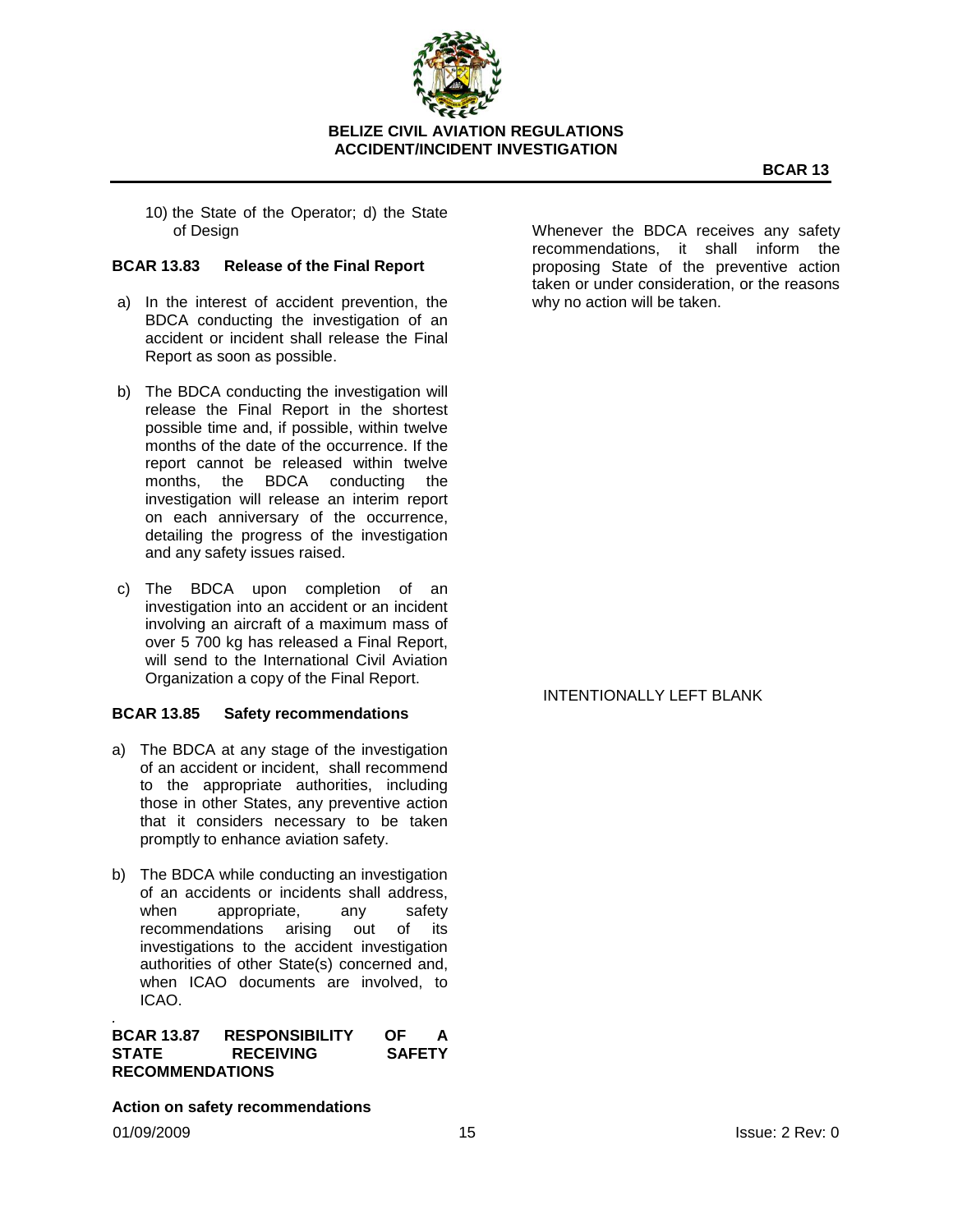

#### **CHAPTER 7.**

#### **BCAR 13.89 ADREP REPORTING**

The provisions of this chapter may require two separate reports for any one accident or incident. They are: Preliminary Report Accident/Incident Data Report

## **BCAR 13.91 PRELIMINARY REPORT**

#### **RESPONSIBILITY OF THE STATE CONDUCTING THE INVESTIGATION**

#### **Accidents to aircraft over 2 250 kg**

- a) When the aircraft involved in an accident is of a maximum mass of over 2 250 kg, the BDCA conducting the investigation, will send a Preliminary report to:
	- 1) the State of Registry or the State of Occurrence, as appropriate;
	- 2) the State of the Operator;
	- 3) the State of Design;
	- 4) the State of Manufacture;
	- 5) any State that provided relevant information, significant facilities or experts; and
	- 6) the International Civil Aviation Organization.

#### **BCAR 13.93 Accidents to aircraft of 2 250 kg or less**

- a) When an aircraft, not covered by BCAR 13.91, is involved in an accident and when airworthiness or matters considered to be of interest to other States are involved, the BDCA while conducting an investigation will forward the Preliminary Report to:
	- 1) the State of Registry or the State of Occurrence, as appropriate;
	- 2) the State of the Operator;
- 3) the State of Design
- 4) ;the State of Manufacture; and
- 5) any State that provided relevant information, significant facilities or experts.

#### **BCAR 13.95 Language**

The Preliminary Report shall be submitted to appropriate States and to the International Civil Aviation Organization in one of the working languages of ICAO.

#### **BCAR 13.97 Dispatch**

The Preliminary Report shall be sent by facsimile, e-mail, or airmail within thirty days of the date of the accident unless the Accident/Incident Data Report has been sent by that time. When matters directly affecting safety are involved, it shall be sent as soon as the information is available and by the most suitable and quickest means available.

#### **BCAR 13.99 ACCIDENT/INCIDENT DATA REPORT**

RESPONSIBILITY OF THE STATE CONDUCTING THE INVESTIGATION

#### **a) Accidents to aircraft over 2 250 kg**

1) When the aircraft involved in an accident is of a maximum mass of over 2 250 kg, the BDCA while conducting an investigation will send, as soon as practicable after the investigation, the Accident Data Report to the International Civil Aviation Organization.

#### **b) Additional information**

1) The BDCA while conducting an investigation should, provide other States with pertinent safety information, in addition to that made available in the Accident/Incident Data Report.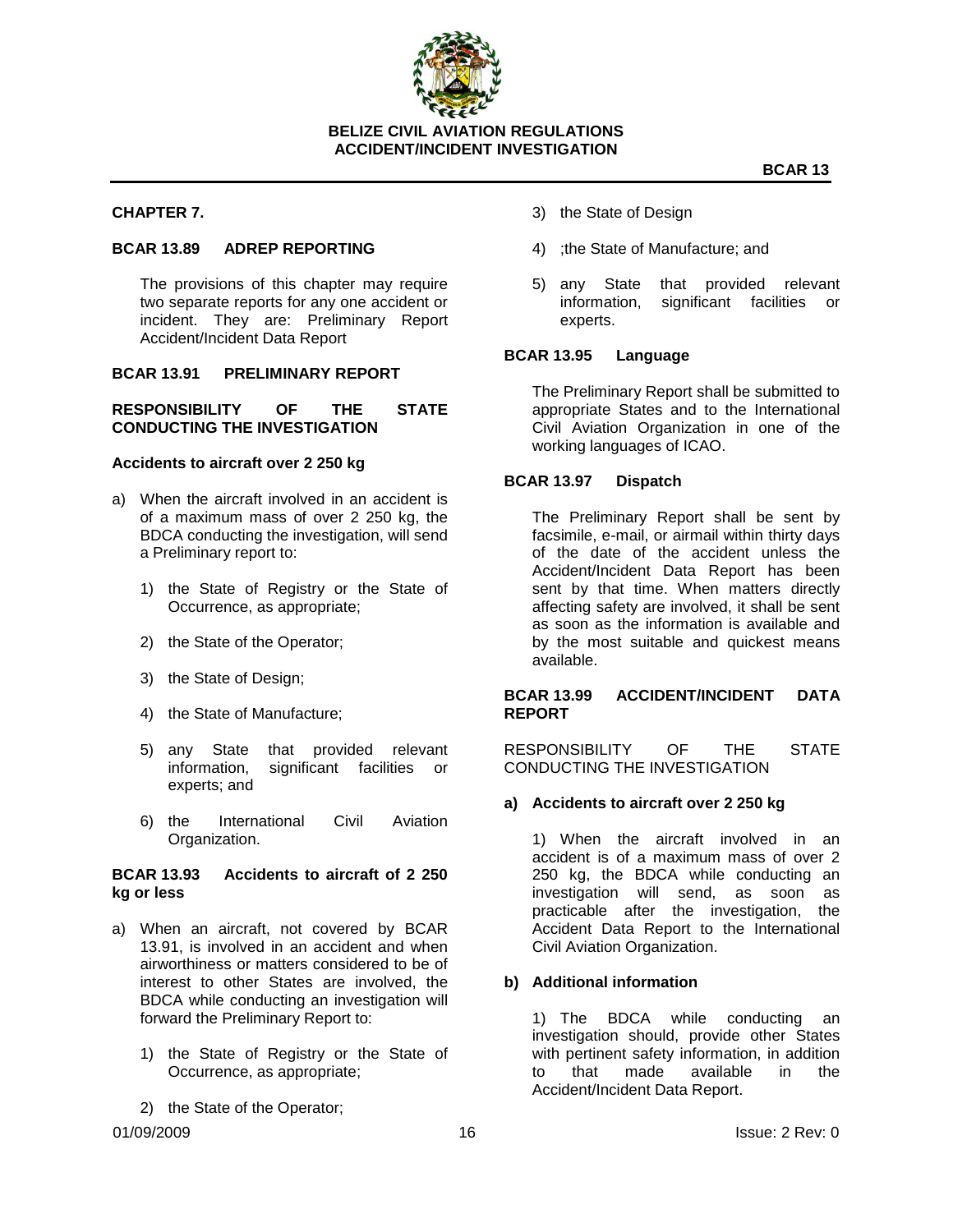

## **c) Incidents to aircraft over 5 700 kg**

1) The BDCA while conducting an investigation into an incident to an aircraft of a maximum mass of over 5 700 kg, that State shall send, as soon as is practicable after the investigation, the Incident Data Report to the International Civil Aviation Organization.

INTENTIONALLY LEFT BLANK INTENTIONALLY LEFT BLANK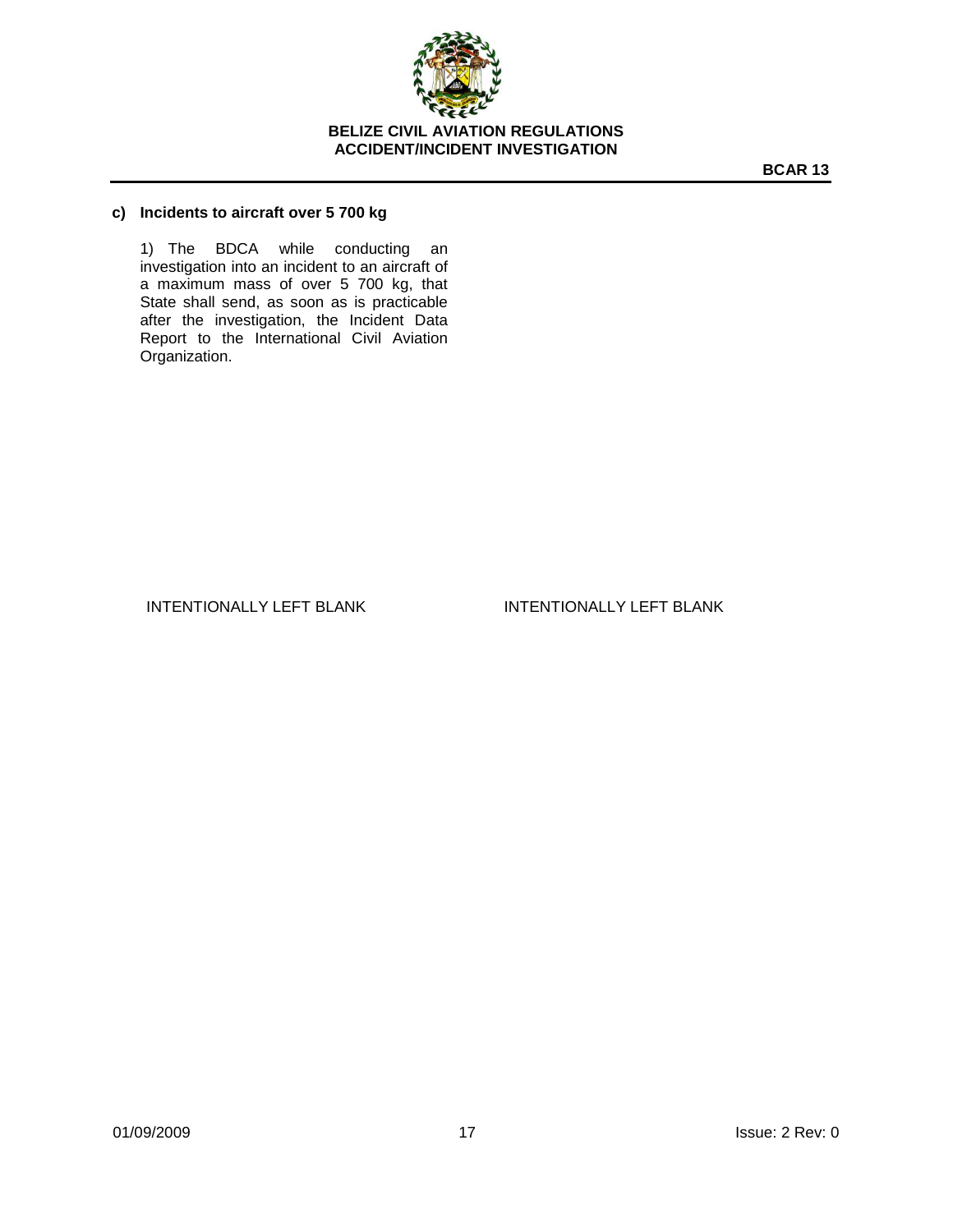

# **CHAPTER 8.**

#### **BCAR 13.101 ACCIDENT PREVENTION MEASURES**

#### **a) Incident reporting systems**

- 1) The BDCA will establish a mandatory incident reporting system to facilitate collection of information on actual or potential safety deficiencies.
- 2) A voluntary incident reporting system shall be non-punitive and afford protection to the sources of the information.
- 3) The BDCA shall establish a voluntary incident reporting system to facilitate the collection of information that may not be captured by a mandatory incident reporting system.

#### **b) Database systems**

1) The BDCA shall establish an accident and incident database to facilitate the effective analysis of information obtained, including that from its incident reporting systems. The database systems shall use standardized formats to facilitate data exchange.

#### **c) Analysis of data — Preventive actions**

- 1) The BDCA shall establish an accident and incident database and an incident reporting system in order to analyze the information contained in its accident/incident reports and the database to determine any preventive actions required.
- 2) If the BDCA, in its analysis of the information contained in its database identifies safety matters considered to be of interest to other States, shall

forward such safety information to them as soon as possible.

3) In addition to safety recommendations arising from accident and incident investigations, safety recommendations may result from diverse sources, including safety studies. If safety recommendations are addressed to an organization in another State, they shall also be transmitted to that State's investigation authority.

#### **d) Exchange of safety information**

1) The BDCA shall promote the establishment of safety information sharing networks among all users of the aviation system and shall facilitate the free exchange of information on actual and potential safety deficiencies.

-------END------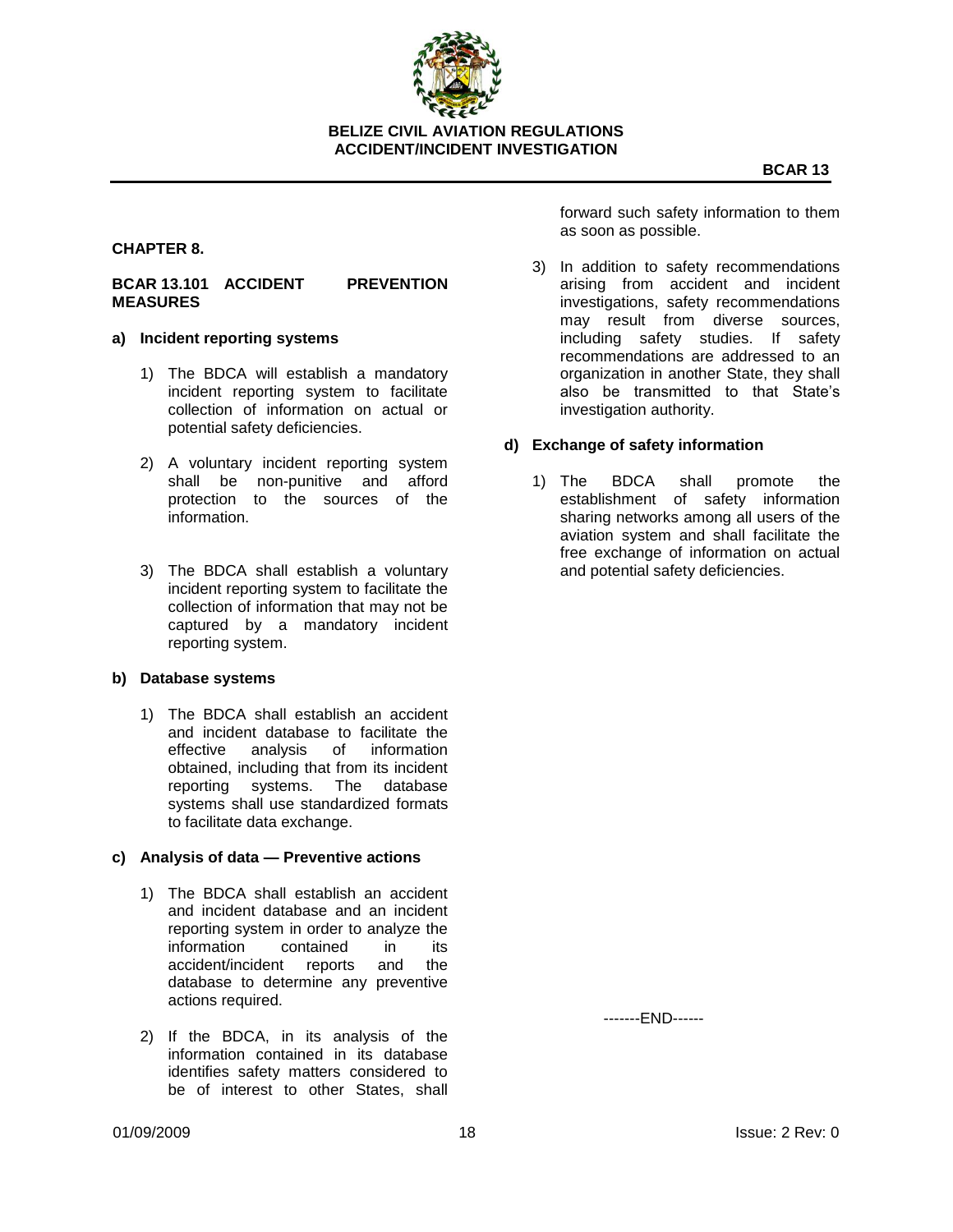

**ACCIDENT/INCIDENT INVESTIGATION**

# **Appendix 1**

## **FORMAT OF THE FINAL REPORT**

## **a) PURPOSE**

1) The purpose of this format is to present the Final Report in a convenient and uniform manner. Detailed guidance on completing each section of the Final Report is found in the *Manual of Aircraft Accident Investigation*  (Doc 6920).

#### **b) FORMAT**

- **1) Title.** The Final Report begins with a title comprising: name of the operator; manufacturer, model, nationality and registration marks of the aircraft; place and date of the accident or incident.
- **2) Synopsis.** Following the title is a synopsis describing briefly all relevant information regarding: notification of accident to national and foreign authorities; identification of the accident investigation authority and accredited representation; organization of the investigation; authority releasing the report and date of publication; and concluding with a brief résumé of the circumstances leading to the accident.
- **3) Body.** The body of the Final Report comprises the following main headings:
	- 1) Factual information
	- 2) Analysis
	- 3) Conclusions
	- 4) Safety recommendations

each heading consisting of a number of subheadings as outlined in the following.

## **c) Appendices.**

Include as appropriate.

- 1) In preparing a Final Report, using this format, ensure that:
- 2) all information relevant to an understanding of the factual information, analysis and conclusions is included under each appropriate heading;
- 3) where information in respect of any of the items in 1.—

Factual information is not available, or is irrelevant to the circumstances leading to the accident, a note to this effect is included under the appropriate sub-headings.

## **d) FACTUAL INFORMATION**

- 1) **History of the flight.** A brief narrative giving the following information:
	- i. Flight number, type of operation, last point of departure, time of departure (local time or UTC), point of intended landing.
	- ii. Flight preparation, description of the flight and events leading to the accident, including reconstruction of the significant portion of the flight path, if appropriate.
	- iii. Location (latitude, longitude, elevation), time of the accident (local time or UTC), whether day or night.
- 2) **Injuries to persons.** Completion of the following (in numbers):

| Injures | Crew | Passengers | Others |
|---------|------|------------|--------|
| Fatal   |      |            |        |
| Serious |      |            |        |
| Minor/  |      |            |        |
| none    |      |            |        |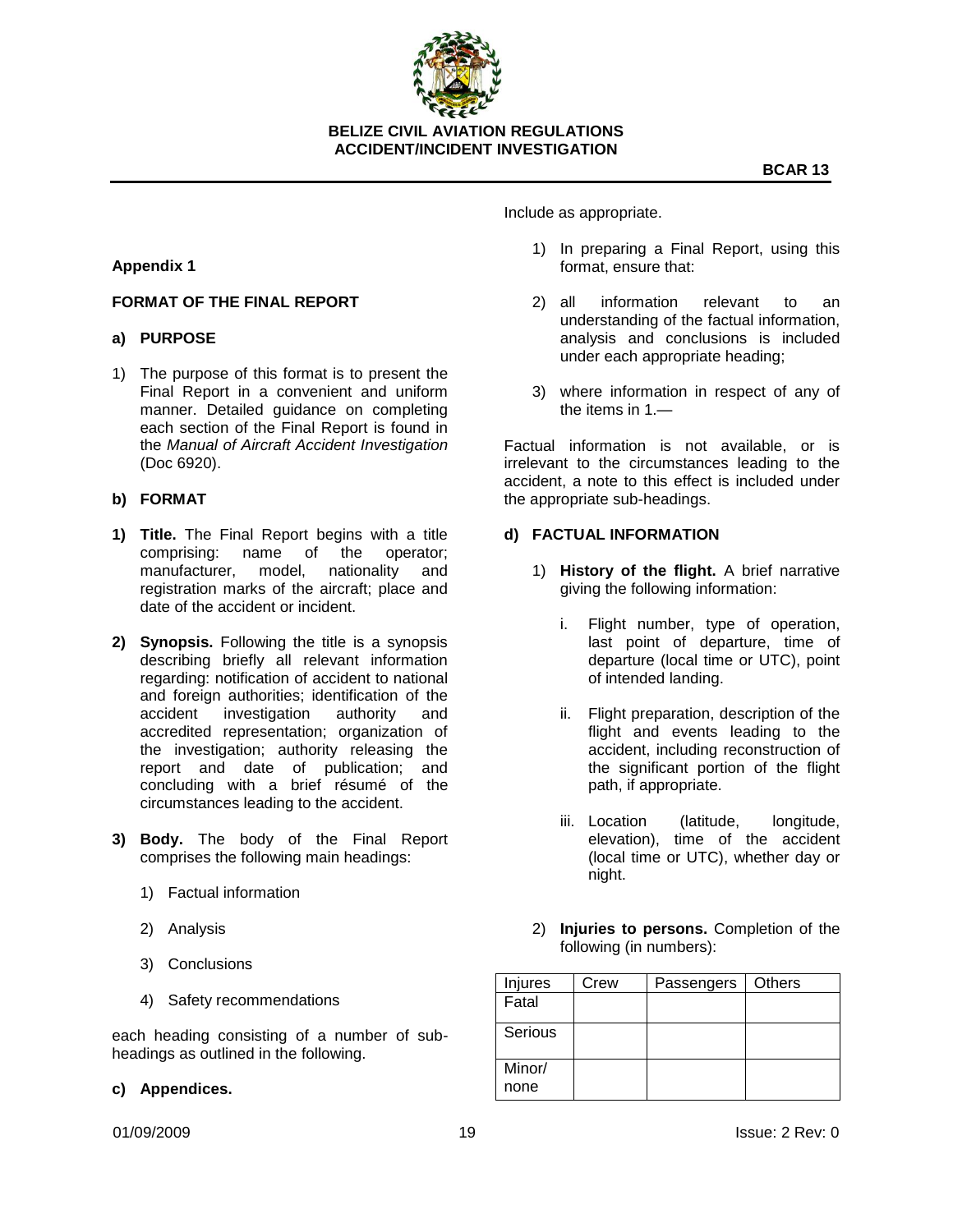

- 3) **Damage to aircraft***.* Brief statement of the damage sustained by aircraft in the accident (destroyed, substantially damaged, slightly damaged, no damage).
- 4) **Other damage***.* Brief description of damage sustained by objects other than the aircraft
- . 5) **Personnel information***:*
	- i. Pertinent information concerning each of the flight crew members including: age, validity of licenses, ratings, mandatory checks, flying experience (total and on type) and relevant information on duty time.
	- ii. Brief statement of qualifications and experience of other crew members.
	- iii. Pertinent information regarding other personnel, such as air traffic services, maintenance, etc., when relevant.
- 6) 1.6 **Aircraft information***:*
	- i. Brief statement on airworthiness and maintenance of the aircraft (indication of deficiencies known prior to and during the flight to be included, if having any bearing on the accident).
	- ii. Brief statement on performance, if relevant, and whether the mass and centre of gravity were within the prescribed limits during the phase of operation related to the accident. (If not and if of any bearing on the accident give details.)
	- iii. Type of fuel used.
- 7) **Meteorological information***:*
- i. Brief statement on the meteorological conditions appropriate to the circumstances including both forecast and actual conditions, and the availability of meteorological information to the crew.
- ii. Natural light conditions at the time of the accident (sunlight, moonlight, twilight, etc.).
- 8) **Aids to navigation***.* Pertinent information on navigation aids available, including landing aids such as ILS, MLS, NDB, PAR, VOR, visual ground aids, etc., and their effectiveness at the time.
- 9) **Communications***.* Pertinent information on aeronautical mobile and fixed service communications and their effectiveness.
- 10) **Aerodrome information***.* Pertinent information associated with the aerodrome, its facilities and condition, or with the take-off or landing area if other than an aerodrome.
- 11) **Flight recorders.** Location of the flight recorder installations in the aircraft, their condition on recovery and pertinent data available there from.
- 12) **Wreckage and impact information.**  General information on the site of the accident and the distribution pattern of the wreckage; detected material failures or component malfunctions. Details concerning the location and state of the different pieces of the wreckage are not normally required unless it is necessary to indicate a break-up of the aircraft prior to impact. Diagrams, charts and photographs may be included in this section or attached in the Appendices.
- 13) **Medical and pathological information.**  Brief description of the results of the investigation undertaken and pertinent data available there from.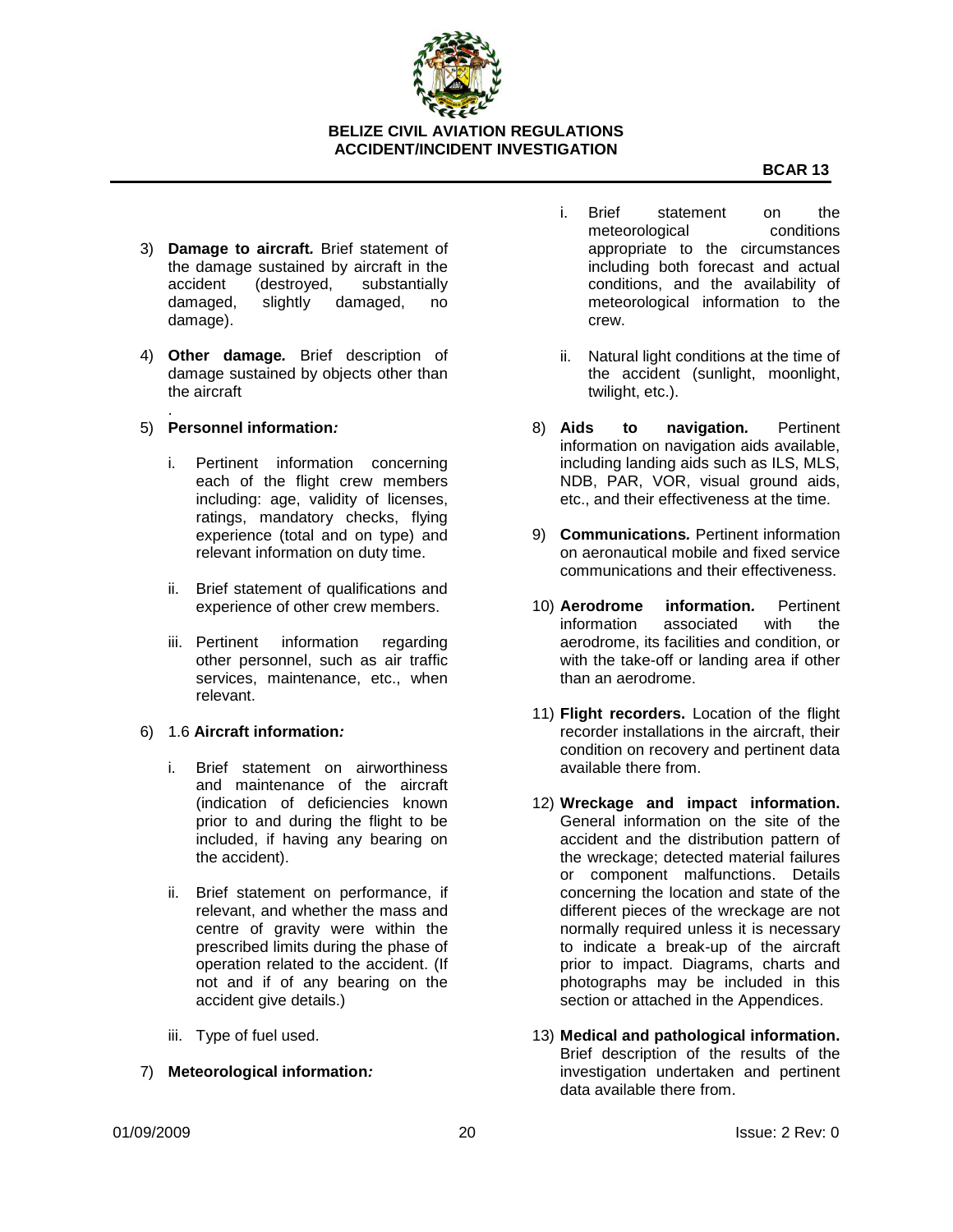

**BCAR 13**

- 14) **Fire.** If fire occurred, information on the nature of the occurrence, and of the fire fighting equipment used and its effectiveness.
- 15) **Survival aspects***.* Brief description of search, evacuation and rescue, location of crew and passengers in relation to injuries sustained, failure of structures such as seats and seatbelt attachments.
- 16) **Tests and research***.* Brief statements regarding the results of tests and research.
- 17) **Organizational and management information.** Pertinent information concerning the organizations and their management involved in influencing the operation of the aircraft. The organizations include, for example, the operator; the air traffic services, airway, aerodrome and weather service agencies; and the regulatory authority. The information could include, but not be limited to, organizational structure and functions, resources, economic status, management policies and practices, and regulatory framework.
- 18) **Additional information***.* Relevant information not already included in 1.1 to 1.17.
- 19) **Useful or effective investigation techniques.** When useful or effective investigation techniques have been used during the investigation, briefly indicate the reason for using these techniques and refer here to the main features as well as describing the results under the appropriate subheadings 1.1 to 1.18.

# **e) ANALYSIS**

1) Analyse, as appropriate, only the information documented in 1. — Factual information and which is relevant to the determination of conclusions and causes.

## **f) CONCLUSIONS**

a) List the findings and causes established in the investigation. The list of causes shall include both the immediate and the deeper systemic causes.

## **g) SAFETY RECOMMENDATIONS**

1) As appropriate, briefly state any recommendations made for the purpose of accident prevention and any resultant corrective action.

## **h) ANNEXES**

1) These Annexes do not constitute a part of BCAR 13 — Aircraft Accident and Incident Investigation. The material contained herein is intended to assist in the application of BCAR 13.

INTENTIONALLY LEFT BLANK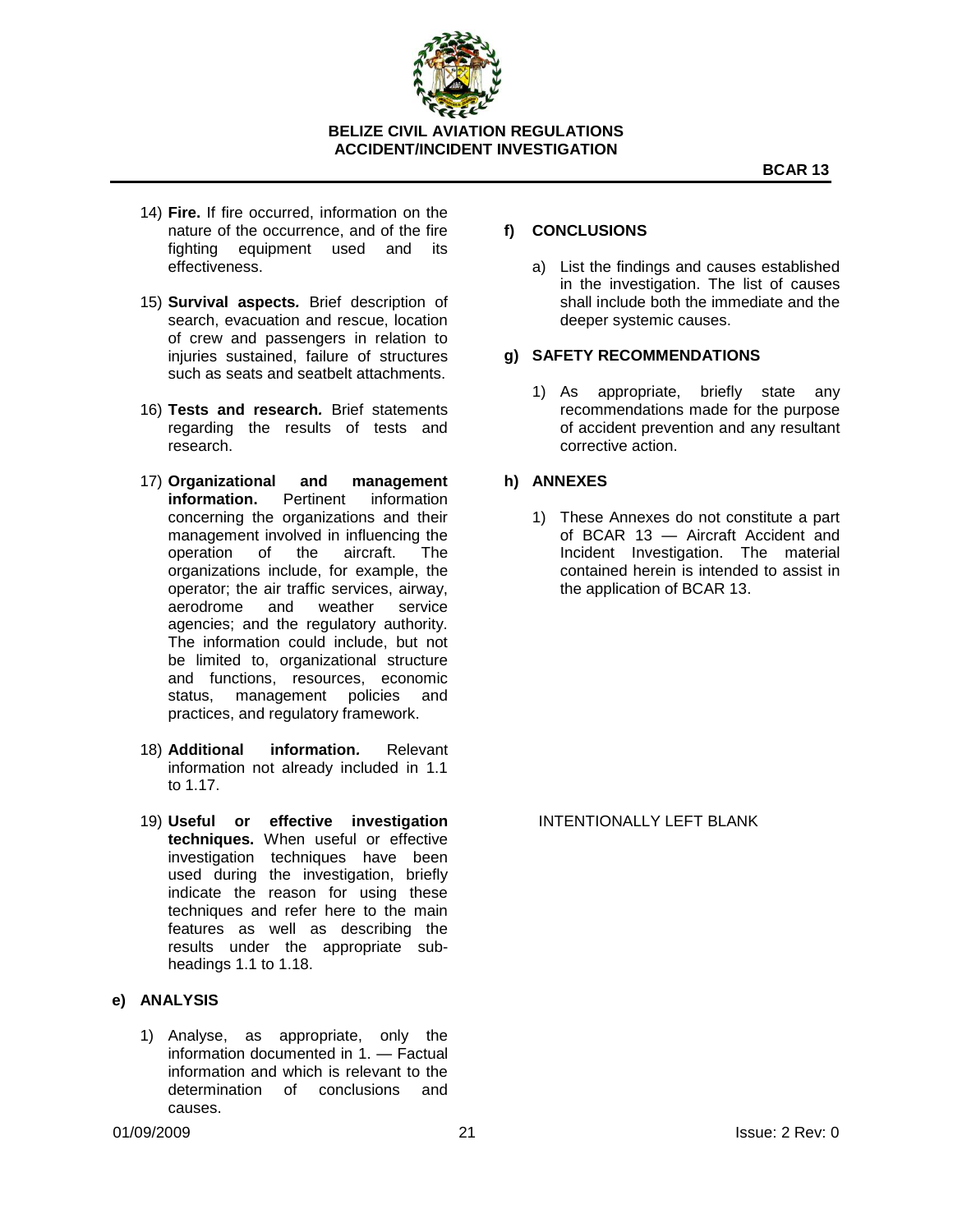

**BCAR 13**

# **ANNEX 1.**

# **RIGHTS AND OBLIGATIONS OF THE STATE OF THE OPERATOR IN RESPECT OF ACCIDENTS AND INCIDENTS INVOLVING LEASED, CHARTERED OR INTERCHANGED AIRCRAFT**

- a) The Standards and Recommended Practices of ANNEX13 *Aircraft Accident and Incident Investigation* were developed when the State of Registry and the State of the Operator normally were the same. In recent years, however, international aircraft leasing and interchanging arrangements have developed so that in many instances the State of the Operator is different from the State of Registry.
- b) Leasing or interchange arrangements sometimes include the provision of flight crews from the State of Registry. However, more often, flight crews are provided by the State of the Operator and the aircraft operated under national legislation of the State of the Operator. Similarly, a variety of arrangements for airworthiness can emerge from these arrangements. Airworthiness responsibility may rest, wholly or partly, with the State of the Operator or State of Registry. Sometimes the operator, in conformity with an airworthiness control system specified by the State of Registry, carries out maintenance and keeps records.
- c) In the event of an accident or an incident, it is important that any State which has assumed responsibility for the safety of an aircraft has the right to participate in an investigation, at least in respect of that responsibility. It is also important that the State conducting the investigation shall have speedy access to all documents and other information relevant to that investigation.
- d) When the location of an accident or an incident cannot definitely be established as being in the territory of another State, the State of the Operator, after consultation with the State of Registry, shall accept full or partial responsibility for the conduct of the investigation.

-----------------------------------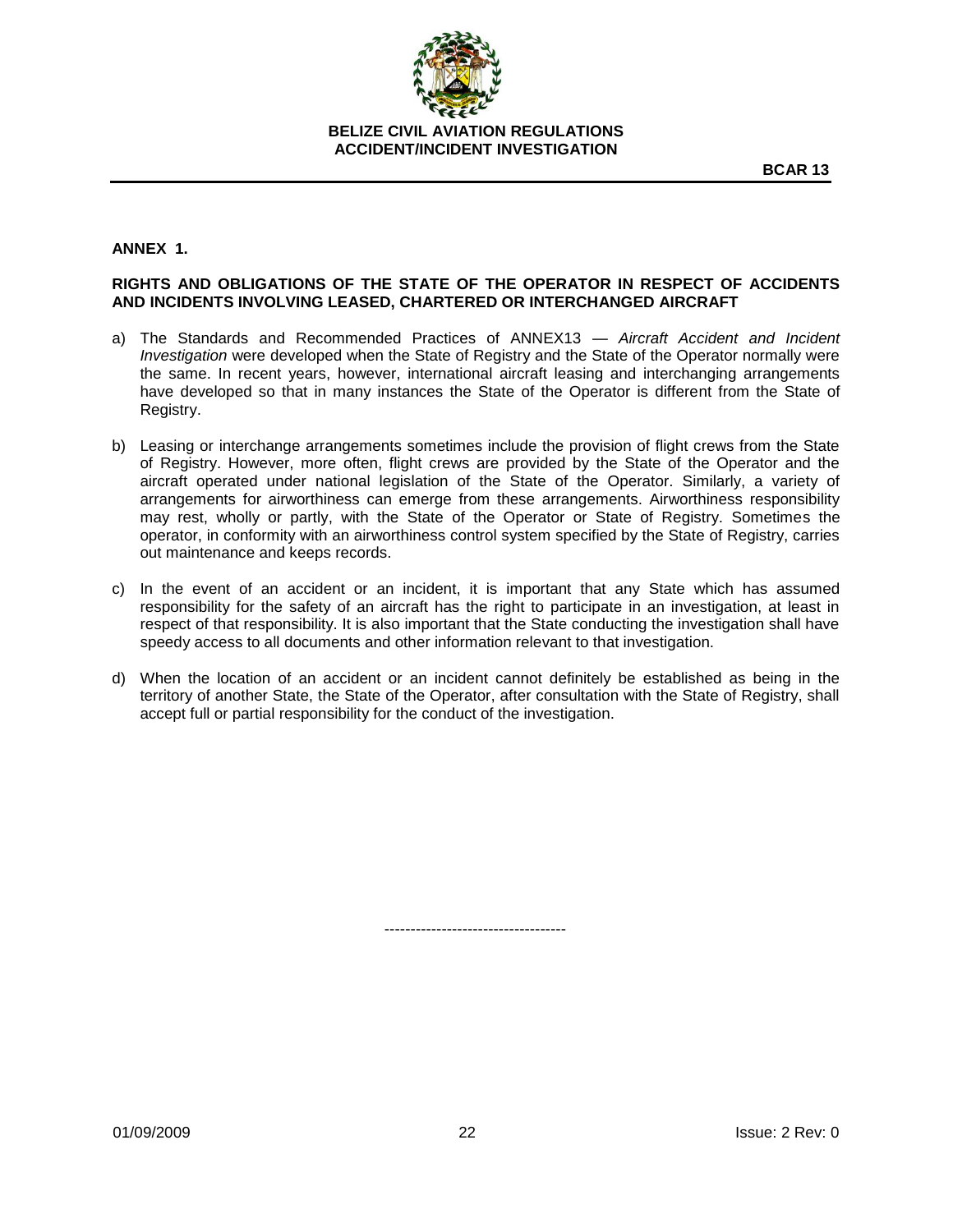

# **ANNEX 2.**

#### **LIST OF EXAMPLES OF SERIOUS INCIDENTS**

- 1) The term "serious incident" is defined in Chapter 1 as follows:
	- 1) *Serious incident.* An incident involving circumstances indicating that an accident nearly occurred.
- 2) The incidents listed are typical examples of incidents that are likely to be serious incidents. The list is not exhaustive and only serves as guidance to the definition of serious incident.
	- i. Near collisions requiring an avoidance maneuver to avoid a collision or an unsafe situation or when an avoidance action would have been appropriate.
	- ii. Controlled flight into terrain only marginally avoided.
	- iii. Aborted take-offs on a closed or engaged runway, on a taxiway or unassigned runway.
	- iv. Take-offs from a closed or engaged runway from a taxiway or unassigned runway.
	- v. Landing or attempted landings on a closed or engaged runway, on a taxiway or unassigned runway.
	- vi. Gross failures to achieve predicted performance during take-off or initial climb.
	- vii. Fires and smoke in the passenger compartment, in cargo compartments or engine fires, even though such fires were extinguished by the use of extinguishing agents.
	- viii. Events requiring the emergency use of oxygen by the flight crew.
	- ix. Aircraft structural failures or engine disintegrations not classified as an accident.
	- x. Multiple malfunctions of one or more aircraft systems seriously affecting the operation of the aircraft.
	- xi. Flight crew incapacitation in flight.
	- xii. Fuel quantity requiring the declaration of an emergency by the pilot.
	- xiii. Runway incursions classified with severity A. The manual on the Prevention of Runway Incursions (Doc 9870) contains information on the severity classifications.
	- xiv. Take-off or landing incidents. Incidents such as undershooting, overrunning or running off the side of runways.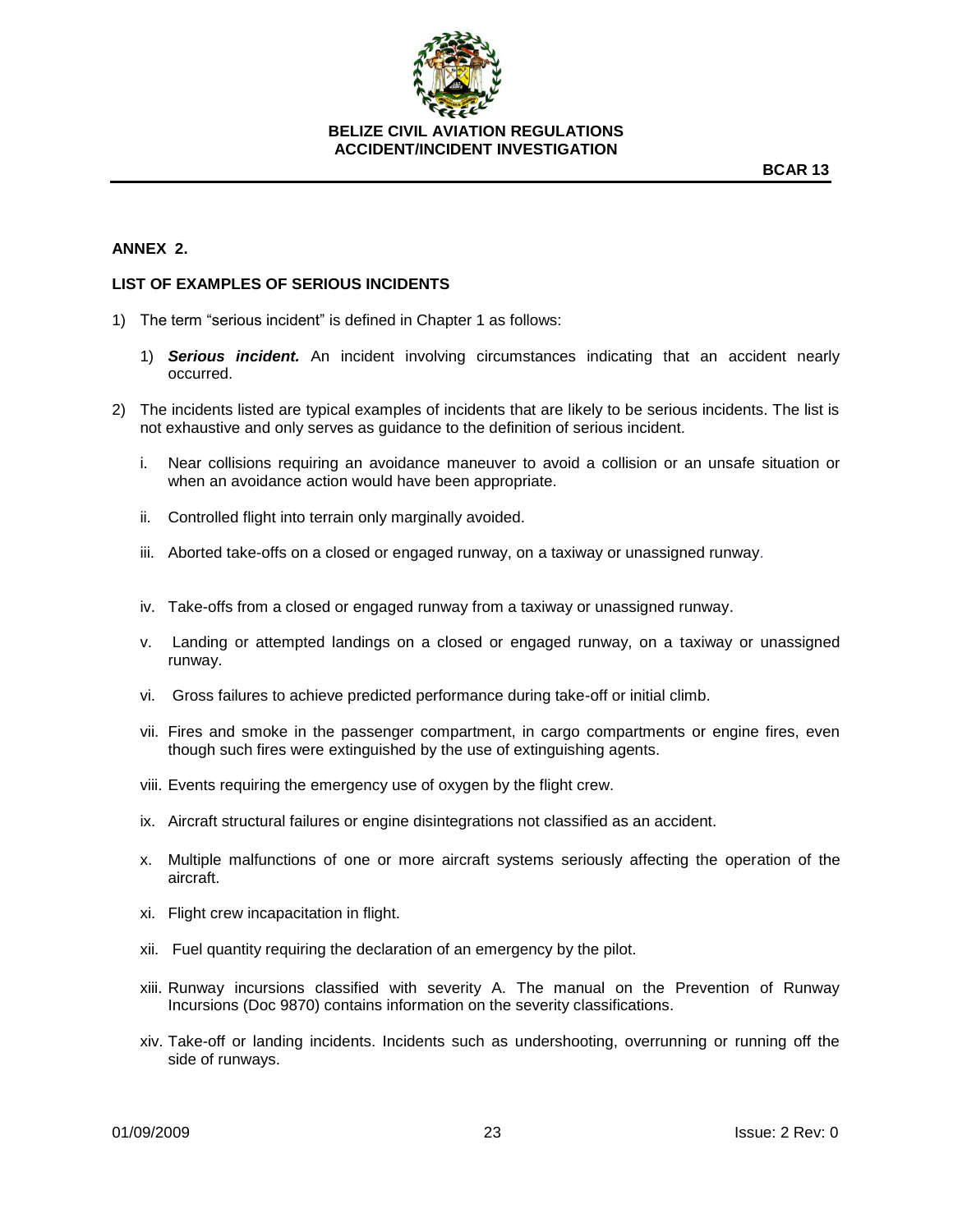

- xv. System failures, weather phenomena, operations outside the approved flight envelope or other occurrences which could have caused difficulties controlling the aircraft.
- xvi. Failures of more than one system in a redundancy system mandatory for flight guidance and navigation.

## **ANNEX 3.**

## **a) GUIDELINES FOR FLIGHT RECORDER READ-OUT AND ANALYSIS**

#### **1) Initial response**

- i. The aftermath of a major accident is a demanding time for any State's investigation authority. One of the immediate items requiring a decision is where to have the flight recorders read out and analyzed. It is essential that the flight recorders be read out as early as possible after an accident. Early identification of problem areas can affect the investigation at the accident site where evidence is sometimes transient. Early identification of problem areas may also result in urgent safety recommendations which may be necessary to prevent a similar occurrence.
- ii. Many States do not have their own facilities for the playback and analysis of flight recorder information (both voice and data) and consequently request assistance from other States. It is essential, therefore, that the accident investigation authority of the State conducting the investigation makes timely arrangements to read out the flight recorders at a suitable readout facility.

#### **2) Choice of facility**

- i. The investigating State may request assistance from any State that, in its opinion, can best serve the investigation. The manufacturer's standard replay equipment and playback software, which is typically used by airlines and maintenance facilities, is not considered adequate for investigation purposes. Special recovery and analysis techniques are usually required if the recorders have been damaged.
- ii. Facilities for the read-out of flight recorders shall have the following capabilities:
	- A. the ability to disassemble and read out recorders that have sustained substantial damage;
	- B. the ability to play back the original recording/memory module without the need for the use of a manufacturer's copy device or the recorder housing that was involved in the accident or incident;
	- C. the ability to manually analyze the raw binary waveform from digital tape flight data recorders;
	- D. the ability to enhance and filter voice recordings digitally by means of suitable software; and
	- E. the capability to graphically analyze data, to derive additional parameters not explicitly recorded, to validate the data by cross-checking and other analytical methods to determine data accuracy and limitations.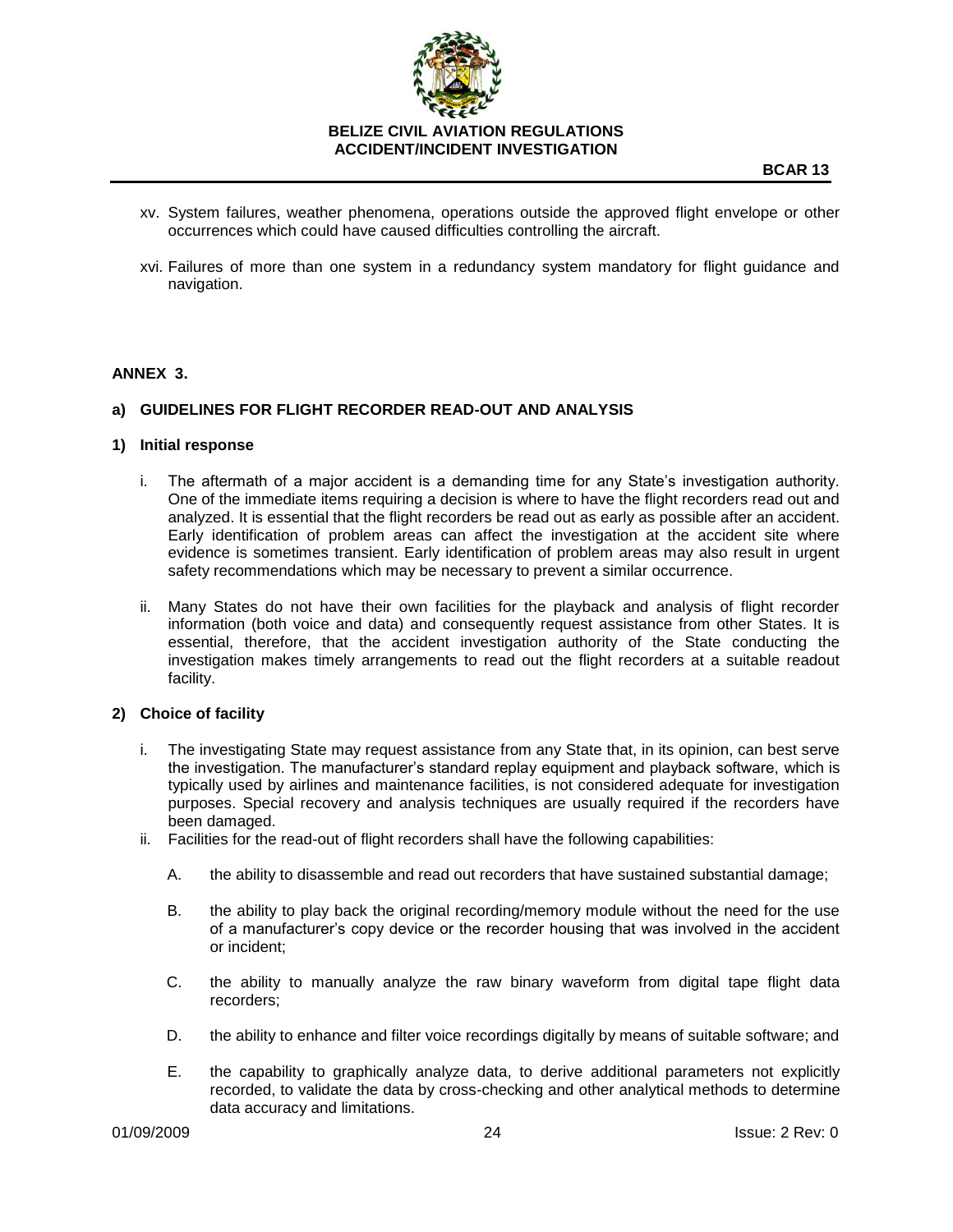

## **3) Participation by the State of Manufacture (or Design) and the State of the Operator**

- i. The State of Manufacture (or Design) has airworthiness responsibilities and the expertise normally required to read out and analyze flight recorder information. Since flight recorder information can often reveal airworthiness problems, the State of Manufacture (or Design) shall have a representative present when the flight recorder read-out and analysis are being conducted in a State other than the State of Manufacture (or Design).
- ii. The State of the Operator has regulatory responsibilities regarding the flight operation and can provide insights into operational issues which may be specific to the operator. Since flight recorder information can reveal operational problems, the State of the Operator shall also have a representative present when the flight recorder read-out and analysis are being conducted.

#### 4) **Recommended procedures**

- i. The flight data recorder and the cockpit voice recorder shall be read out by the same facility, because they contain complementary data which can help validate each recording and aid in determining timing and synchronization.
- ii. Flight recorders shall not be opened or powered up and original recordings shall not be copied (particularly not by high-speed copy devices) prior to the read-out because of the risk of damage to the recordings.
- iii. The facility at which the flight recorders are read out for another State shall be given an opportunity to comment on the Final Report in order to ensure that the characteristics of the flight recorder analysis have been taken into account
- . iv. The facility at which the flight recorders are read out may require the expertise of the aircraft manufacturer and the operator in order to verify the calibration data and validate the recorded information.
- v. The State conducting the investigation may leave the original recordings, or a copy of them, with the read-out facility until the investigation is completed, in order to facilitate the timely resolution of additional requests or clarifications, providing that the facility has adequate security procedures to safeguard the recordings.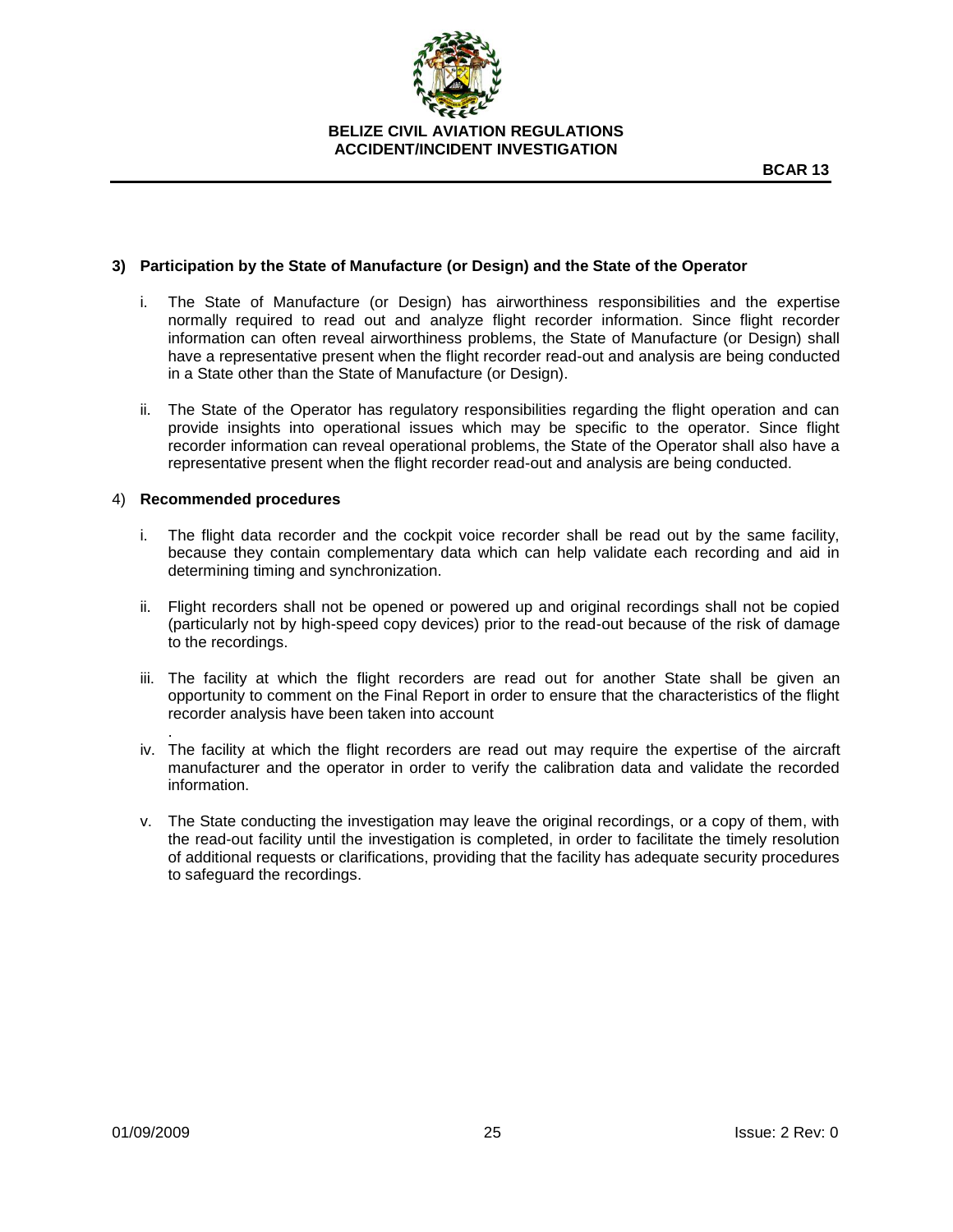

**BCAR 13**

## ANNEX 4

# **a) LEGAL GUIDANCE FOR THE PROTECTION OF INFORMATION FROM SAFETY DATA COLLECTION AND PROCESSING SYSTEMS**

#### **1) INTRODUCTION**

- I. The protection of safety information from inappropriate use is essential to ensure its continued availability, since the use of safety information for other than safety-related purposes may inhibit the future availability of such information, with an adverse effect on safety. This fact was recognized by the 35th Assembly of ICAO, which noted that existing national laws and regulations in many States may not adequately address the manner in which safety information is protected from inappropriate use.
- II. The guidance contained in this Annex is therefore aimed at assisting States enact national laws and regulations to protect information gathered from safety data collection and processing systems (SDCPS), while allowing for the proper administration of justice. The objective is to prevent the inappropriate use of information collected solely for the purpose of improving aviation safety.
- III. Because of the different legal systems in States, the legal guidance must allow States the flexibility to draft their laws and regulations in accordance with their national policies and practices.
- IV. The guidance contained in this Annex, therefore, takes the form of a series of principles that have been distilled from examples of national laws and regulations provided by States. The concepts described in these principles could be adapted or modified to meet the particular needs of the State enacting laws and regulations to protect safety information.
- V. Throughout this Annex:
	- A. Safety information refers to information contained in SDCPS established for the sole purpose of improving aviation safety, and qualified for protection under specified conditions in accordance with (3.i) below;
	- B. An operational *personnel refers* to personnel involved in aviation operations who are in a position to report safety information to SDCPS. Such personnel include, but are not limited to, flight crews, air traffic controllers, aeronautical station operators, maintenance technicians, cabin crews, flight dispatchers and apron personnel:
	- C. Inappropriate use refers to the use of safety information for purposes different from the purposes for which it was collected, namely, use of the information for disciplinary, civil,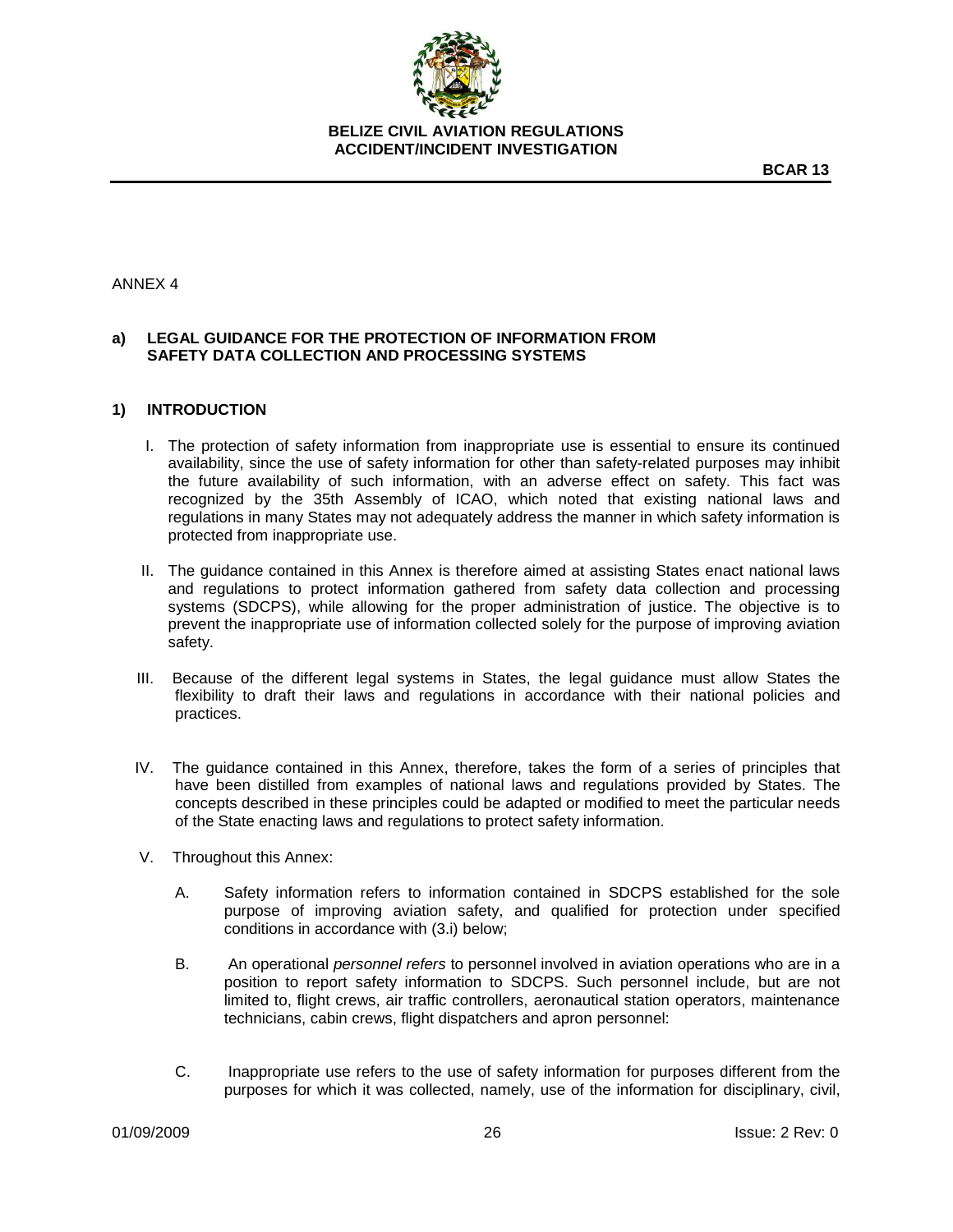

administrative and criminal proceedings against operational personnel, and/or disclosure of the information to the public;

- D. SDCPS refers to processing and reporting systems, databases, schemes for exchange of information, and recorded information and include:
	- records pertaining to accident and incident investigations, as described in Chapter 5;

- mandatory incident reporting systems, as described in Chapter 8;

-voluntary incident reporting systems, as described in Chapter 8; and

- self-disclosure reporting systems, including automatic data capture systems, as described in Annex 6, Part I, Chapter 3, as well as manual data capture systems.

## **2. GENERAL PRINCIPLES**

- I. The sole purpose of protecting safety information from inappropriate use is to ensure its continued availability so that proper and timely preventive actions can be taken and aviation safety improved.
- II. It is not the purpose of protecting safety information to interfere with the proper administration of justice in States.
- III. National laws and regulations protecting safety information should ensure that a balance is struck between the need for the protection of safety information in order to improve aviation safety, and the need for the proper administration of justice.
- IV. National laws and regulations protecting safety information should prevent its inappropriate use.
- V. Providing protection to qualified safety information under specified conditions is part of a BDCA safety responsibilities.

#### **3. PRINCIPLES OF PROTECTION**

- I. Safety information should qualify for protection from inappropriate use according to specified conditions that should include, but not necessarily be limited to: the collection of information was for explicit safety purposes and the disclosure of the information would inhibit its continued availability.
- II. The protection should be specific for each SDCPS, based upon the nature of the safety information it contains.
- III. A formal procedure should be established to provide protection to qualified safety information, in accordance with specified conditions.
- IV. Safety information should not be used in a way different from the purposes for which it was collected.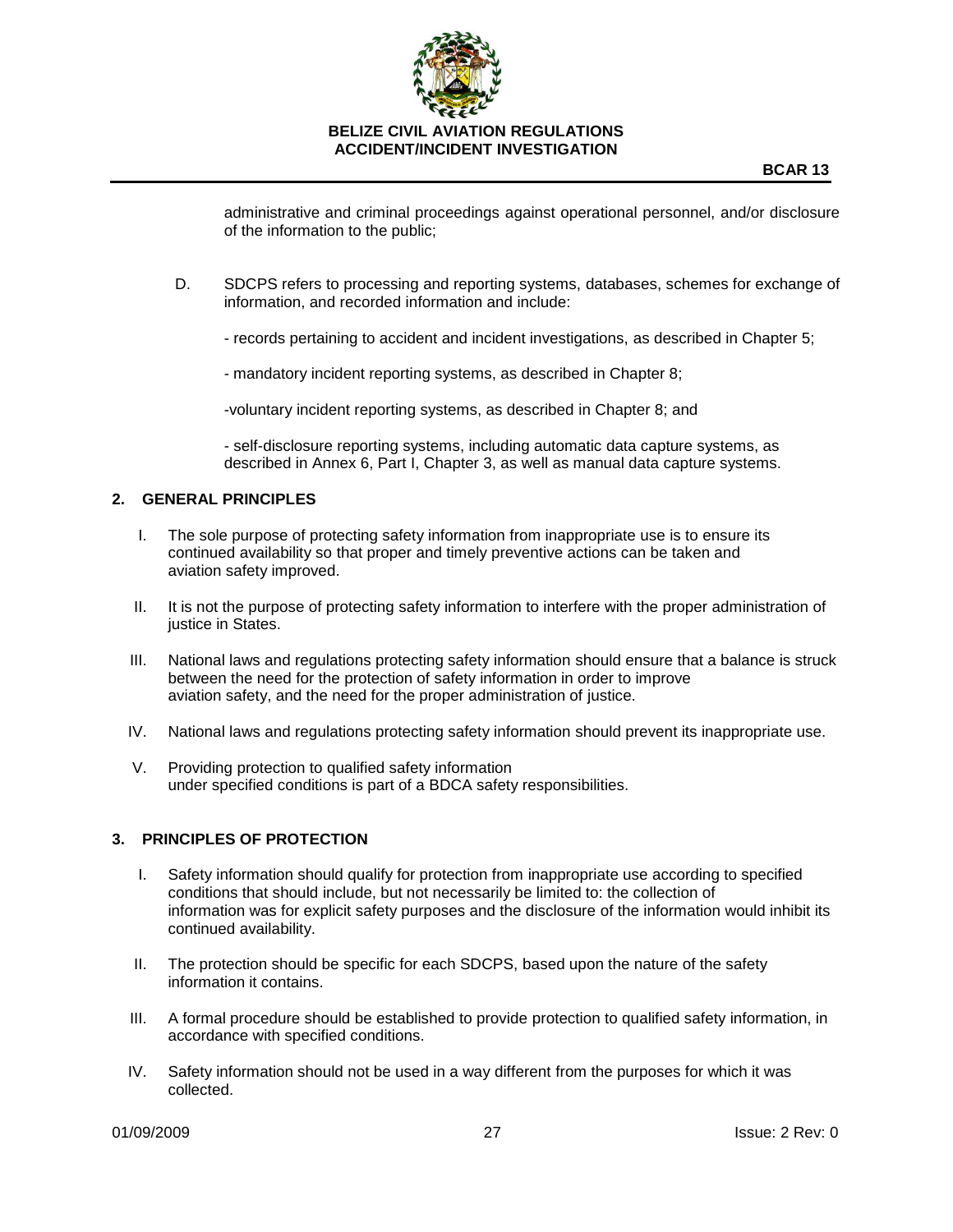

V. The use of safety information in disciplinary, civil, administrative and criminal proceedings should be carried out only under suitable safeguards provided by national law.

#### **4. PRINCIPLES OF EXCEPTION**

Exceptions to the protection of safety information should only be granted by national laws and regulations when:

- i. there is evidence that the occurrence was caused by an act considered, in accordance with the law, to be conduct with intent to cause damage, or conduct with knowledge that damage would probably result, equivalent to reckless conduct, gross negligence or willful misconduct;
- ii. an appropriate authority considers that circumstances reasonably indicate that the occurrence may have been caused by conduct with intent to cause damage, or conduct with knowledge that damage would probably result, equivalent to reckless conduct, gross negligence or wilful misconduct; or
- iii. A review by an appropriate authority determines that the release of the safety information is necessary for the proper administration of justice, and that its release outweighs the adverse domestic and international impact such release may have on the future availability of safety information.

#### **5. PUBLIC DISCLOSURE**

- I. Subject to the principles of protection and exception outlined above, any person seeking disclosure of safety information should justify its release.
- II. Formal criteria for disclosure of safety information should be established and should include, but not necessarily be limited to, the following:
- III. Disclosure of the safety information is necessary to correct conditions that compromise safety and/or to change policies and regulations;
- IV. Disclosure of the safety information does not inhibit its future availability in order to improve safety;
- V. Disclosure of relevant personal information included in the safety information complies with applicable privacy laws; and
- VI. Disclosure of the safety information is made in a de-identified, summarized or aggregate form.

#### **6. RESPONSIBILITY OF THE CUSTODIAN OF SAFETY INFORMATION**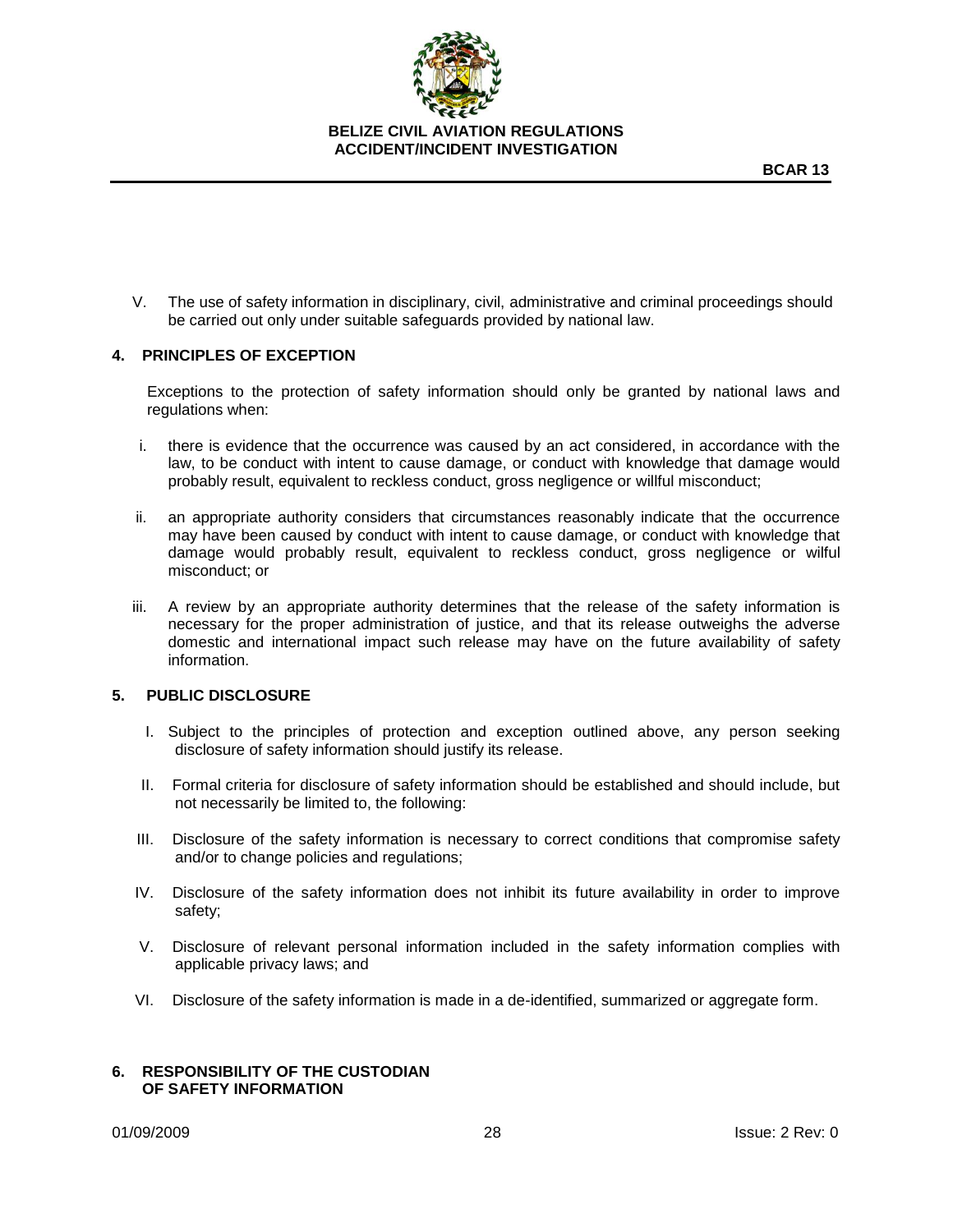

- a) Each SDCPS should have a designated custodian. It is the responsibility of the custodian of safety information to apply all possible protection regarding the disclosure of the information, unless:
	- i. The custodian of the safety information has the consent of the originator of the information for disclosure; or
- ii. The custodian of the safety information is satisfied that the release of the safety information is in accordance with the principles of exception.

#### **7. PROTECTION OF RECORDED INFORMATION**

-------------------------------------------

- a) Considering that ambient workplace recordings required by legislation, such as cockpit voice recorders (CVRs), may be perceived as constituting an invasion of privacy for operational personnel that other professions are not exposed to:
- b) subject to the principles of protection and exception above, national laws and regulations should consider ambient workplace recordings required by legislation as privileged protected information, i.e. information deserving enhanced protection; and
- c) national laws and regulations should provide specific measures of protection to such recordings as to their confidentiality and access by the public. Such specific measures of protection of workplace recordings required by legislation may include the issuance of orders of non-public disclosure.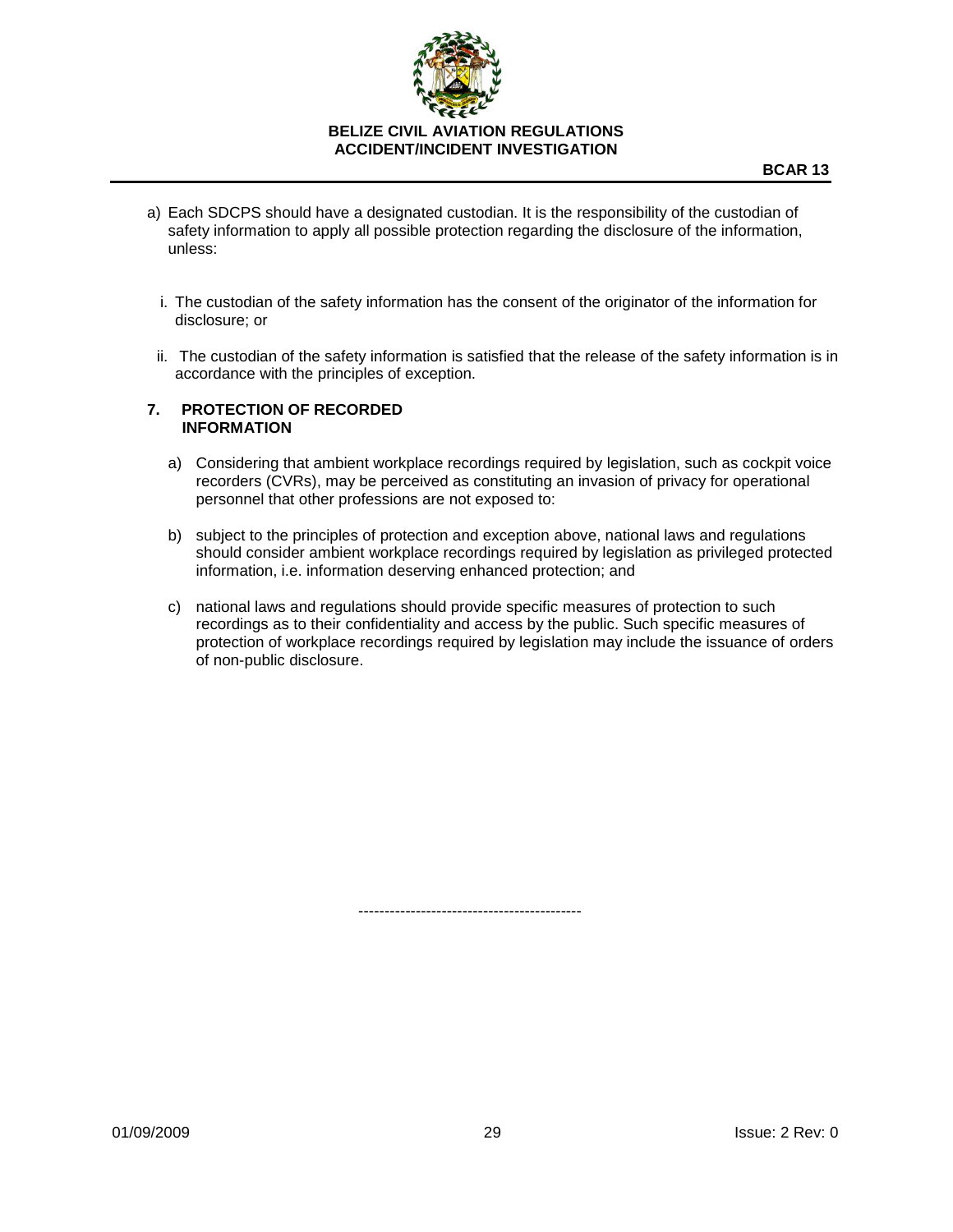

**BCAR 13**

# BELIZE DEPARTMENT OF CIVIL AVIATION



# SECTION 2 JOINT STANDING OPERATING PROCEDURE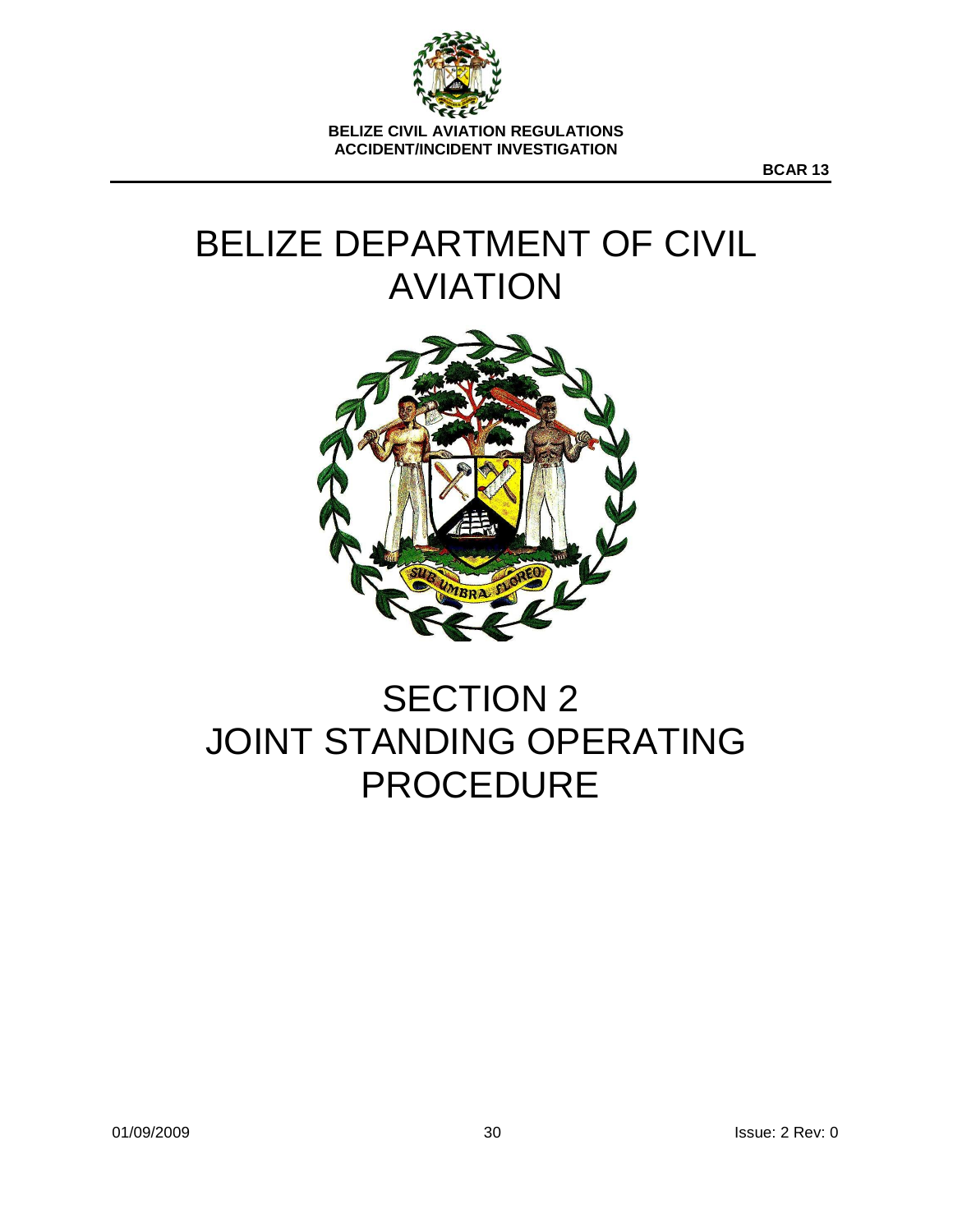

# **STANDING OPERATING PROCEDURE FOR CIVIL AIRCRAFT ACCIDENT INVESTIGATION IN BELIZE**

# **INTRODUCTION**

- a) Civil aircraft involvement in accidents anywhere in Belize and its surrounding waters. Fortunately major accidents do not occur very often, but when they do, those concerned are expected to work with promptness and efficiency. The Joint Standing Operating Procedures are hereby promulgated in an effort to assist Civil Aviation, Police and other emergency agencies in order to conduct inquiries, investigations and response so as to determine the circumstances and causes of the accident. They also supplement the International Civil Aviation Organization's (ICAO) Standards and Recommended Practices of Annex 13, BCARs 13 and the Manual of Aircraft Accident Investigation.
- b) Accidents that occur at Philip Goldson International Airport will be handled in accordance with existing Airport Emergency Orders.

# **MEMORANDUM ON THE INVESTIGATION OF CIVIL AIRCRAFT ACCIDENTS**

#### **a) The Investigator In-Charge of Accidents**

- 1) The Investigator In-Charge of Accidents is an officer directly responsible to the Director of Civil Aviation. To assist in the investigation, the Director will appoint an Investigator In-Charge and Two specialist officers (Flight Operations and aircraft Airworthiness) assigned to the Department of Civil Aviation to make up the investigation team.
- 2) In the event of a major air accident the Director will request further assistance of foreign investigators drawn from the countries of manufacture of the aircraft involved, the country of registration of the aircraft and the countries of whom large numbers of casualties are their nationals. These larger countries, which have the technical and pathological resources necessary for a large scale investigation, which a smaller country cannot possess will, in meeting the Director's request, be meeting their own obligations to the International Civil Aviation Organization (ICAO).
- 3) The foreign investigators will form part of the Belize investigating team and assist in preparing the report to the Director. Accordingly these foreign nationals will be given the same assistance and facilities as the BDCA members.

#### **b) The authority to investigate aircraft accidents**

1) The authority of the Director to investigate aircraft accidents is contained in the Civil Aviation Act. The current statutes defining the procedures to be followed in the investigation of aircraft accidents and the powers of The Investigator In-Charge of Accidents are in the Civil Aviation (Investigation of Accidents)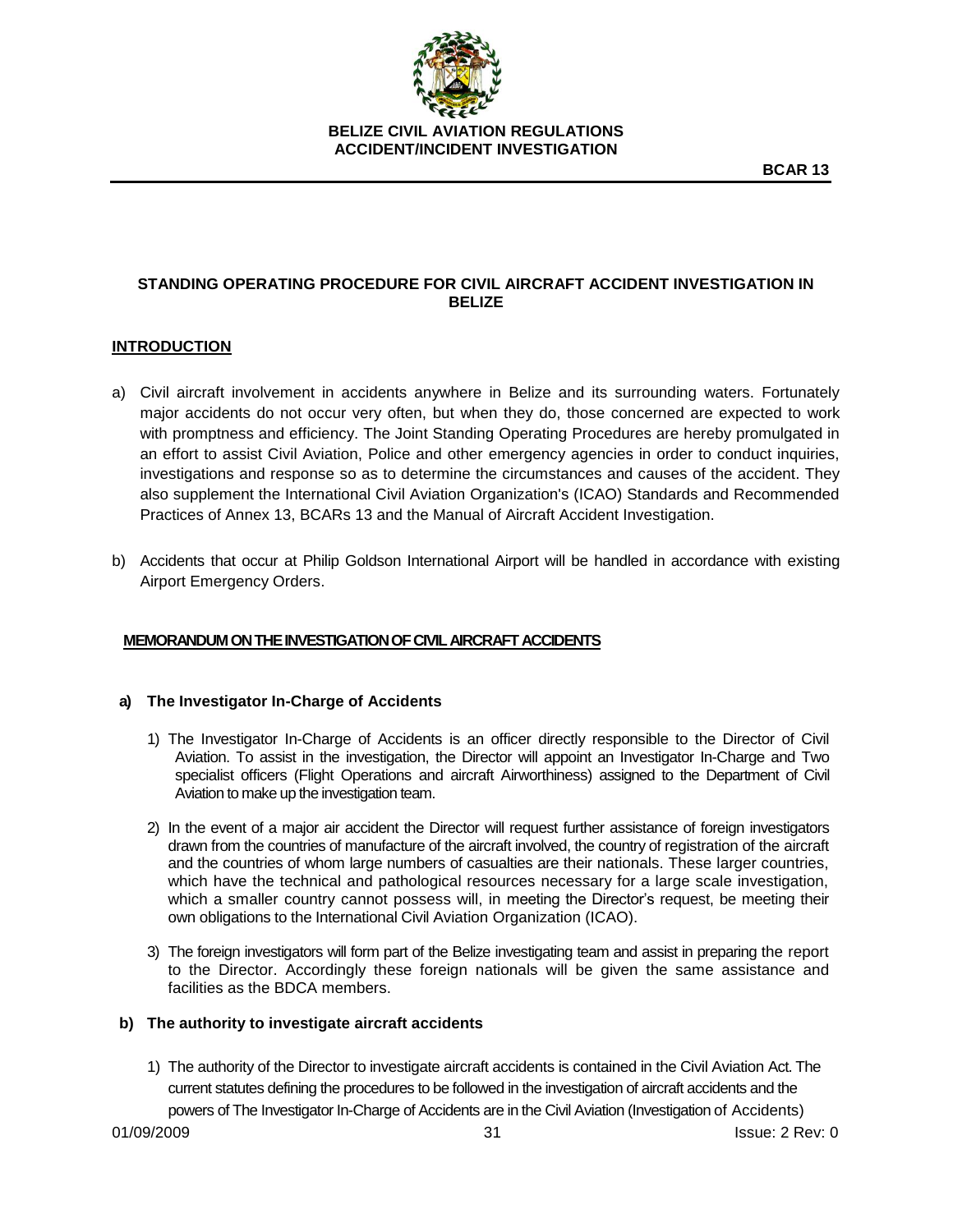

Regulations presently in force.

#### **c) Definition of an accident**

In this context an aircraft accident has the following meaning:

- 1) An occurrence associated with the operation of an aircraft which takes place between the time any person boards the aircraft with the intention of flight until such time as all such persons have disembarked, in which:
	- i. a person is fatally or seriously injured as a result of
	- ii. being in the aircraft, or
	- iii. direct contact with any part of the aircraft, including parts which have become detached from the aircraft or
	- iv. direct exposure to jet blast

except when the injuries are from natural causes, self-inflicted or inflicted by other persons, or when the injuries are to a stowaways hiding outside the areas normally available to the passengers and crew, or

- 2) the aircraft sustains damage or structural failure which;
	- i. adversely affects the structural strength, performance or flight characteristics of the aircraft, and
	- ii. would normally require major repair or replacement of the affected component

except for engine failure or damage, when the damage is limited to the engine, its cowlings or accessories; or for damage limited to propellers, wing tips, antennas, tires, brakes, fairings, small dents or puncture holes in the aircraft skin; or

3) the aircraft is missing or is completely inaccessible

**"Serious injury" means an injury which is sustained by a person in an accident and which-**

- i. requires hospitalization for more than 48 hours commencing within seven days from the date the injury was received; or
- ii. results in a fracture of any bone (except simple fractures of fingers, toes or nose); or
- iii. involves lacerations which cause severe hemorrhage, nerve, muscle or tendon damage; or
- iv. involves injury to any internal organ; or
- v. involves second or third degree bums or any bums affecting more than five percent of the body surface; or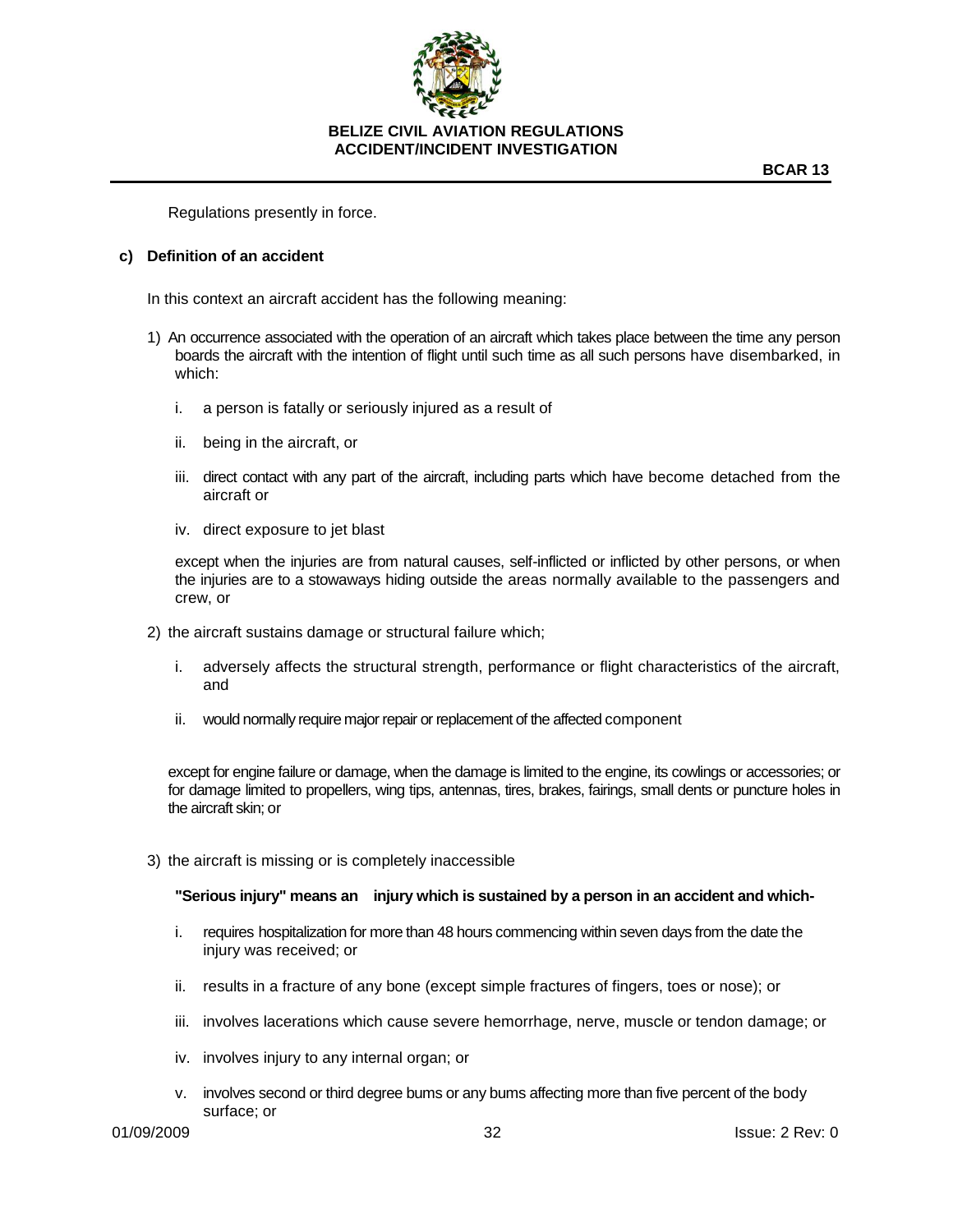

- vi. involves verified exposure to infectious substances or injurious radiation.
- 4) Notification of accidents
	- i. All accidents are required to be notified to the BDCA or the Director of Civil Aviation.
	- ii. The legal responsibility for notification of an accident rests first with the commander of the aircraft or, if he be killed or incapacitated, then the operator. If the accident occurs on or adjacent to an aerodrome, then the aerodrome authority is also required to notify the accident. In practice the first information is often provided by the police department in that area.
	- iii. The notification is required to be passed to the AIG Group of Experts at the Department of Civil Aviation by the quickest means and giving, as far as possible, the following information:
		- A. the type, model, nationality and registration marks of the aircraft;
		- B. the name of the owner, operator and hirer (if any) of the aircraft;
		- C. the person in command;
		- D. the date and time (local) of the accident;
		- E. the last point of departure and the next point of intended landing of the aircraft involved;
		- F. the position of the accident in relation to some easily defined geographical location;
		- G. the number of persons on board and the number killed or seriously injured;
		- H. the nature of the accident as far as it is known;
		- I. brief particulars of damage to the aircraft.
	- iv. The person reporting the accident to the Inspector (Investigator) is also required to inform the local police of the accident and the place where it occurred. This may be the first information received by the police, although it is more likely it will have already come to them through an emergency call from a member of the public. The police should immediately telephone at JICC who will in turn inform AIG Investigator's or any Senior Officer at the Department of Civil Aviation at the Philip S.W. Goldson International
	- v. Airport on telephones 225 2014 or 225 2052, and pass on as much information as is available, or in their absence, the Senior Air Traffic Control Officer on duty on telephone 225 2153.
	- vi. In the event of an aircraft being reported missing or overdue, the police may be alerted by other sources. When this happens it is essential that the closest liaison is established with the Department of Civil Aviation.
- 5) Response to aircraft accidents
	- i. The notification of an accident is passed to the Director of Civil Aviation, who has to decide whether or not to order a Field Investigation into the accident.
	- ii. If the accident involves fatalities, a team of Accident Inspectors will be assigned to carry out preliminary inquiries (called a Field Investigation) whether or not a formal Investigation Inspector's are ultimately decided upon. The Inspectors have powers to require evidence to be produced and to retain it. In the case of an accident to a large public transport aircraft with many fatalities the Minister may order a Public Inquiry in which case, although the Inspector's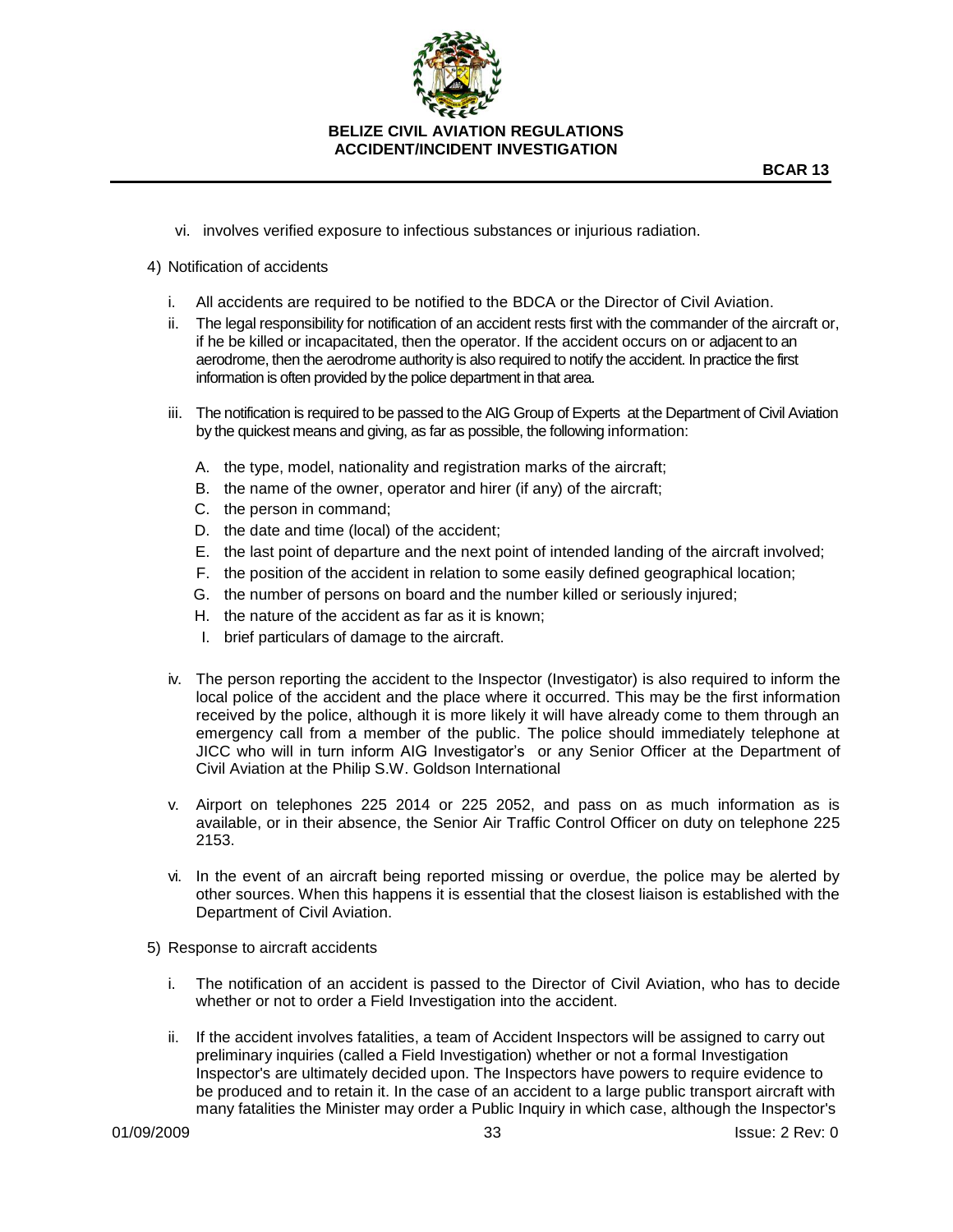

Investigation formally ceases, the team of Inspectors continues work under the authority of the Government's legal department

- iii. Accident Investigator's appointed to investigate an accident set off as soon as possible
- iv. After notification, however their time of arrival at the scene of the accident may be dependant on the distance they have to travel. There will usually be a period of several hours after the initial notification before the Investigator's can reach the scene. It is most important that the site is kept secure prior to the arrival of the Investigators and continued until the wreckage has been removed under the authority of the Inspector either to some other place for detailed examination to continue, or is released to the owners
- 6) Purpose of the inquiry
	- i. The fundamental purpose of inquiring into an aircraft accident is to determine the circumstances and causes with a view to the preservation of life and the avoidance of accidents in the future. The nature of the inquiry into an aircraft accident is inquisitorial rather than accusatorial; the object being to take remedial rather than punitive action. The apportionment of blame or liability is not included amongst the duties of the Aircraft Accident Inspectors. Reduced to simple terms, the Investigator has to determine what happened, how it happened and why it happened; to seek out, record and analyze the facts; to draw conclusions and, where appropriate, make recommendations
	- . ii. If prior to, during or after the aircraft investigations there is evidence of criminal liability, or terrorist act, the Police in turn will lead the criminal investigations.
- 7) Organization of the investigation
	- i. With the increasing complexity of the aviation environment, e.g. flight operations, aircraft systems, air traffic control, it has become necessary for Aircraft Accident Inspectors to call on outside specialists to assist them in particular aspects of specific investigations. These personnel can be co-opted from the airline operator involved, the manufacturers of the aircraft, its engine and equipment, or other regional or government agencies. They are formed into working groups under the direction of the Investigator In-Charge of Accidents. The number and scope of the groups depends on the size and complexity of the particular accident. The Investigator In-Charge of Accidents is responsible for the overall organization, conduct, and control of an accident investigation. The Investigator In-Charge of Accidents will decide what specialist working groups are required and will co-ordinate and direct the efforts of the groups with the Director of Civil Aviation.
	- ii. The Investigator In-Charge of Accidents will act as the co-ordinating authority and should be kept continually informed as to the progress made by the groups. Regular meetings of all group leaders will be held by the Investigator In-Charge of Accidents so that there can be a free interchange of facts and ideas between the various groups. He will also be the main link with the Police.
- 8) Accident sites.
	- i. It is vital that an accident site be identified and sealed off as soon as .possible people required for rescue and fire-fighting is allowed access to the wreckage. The number of people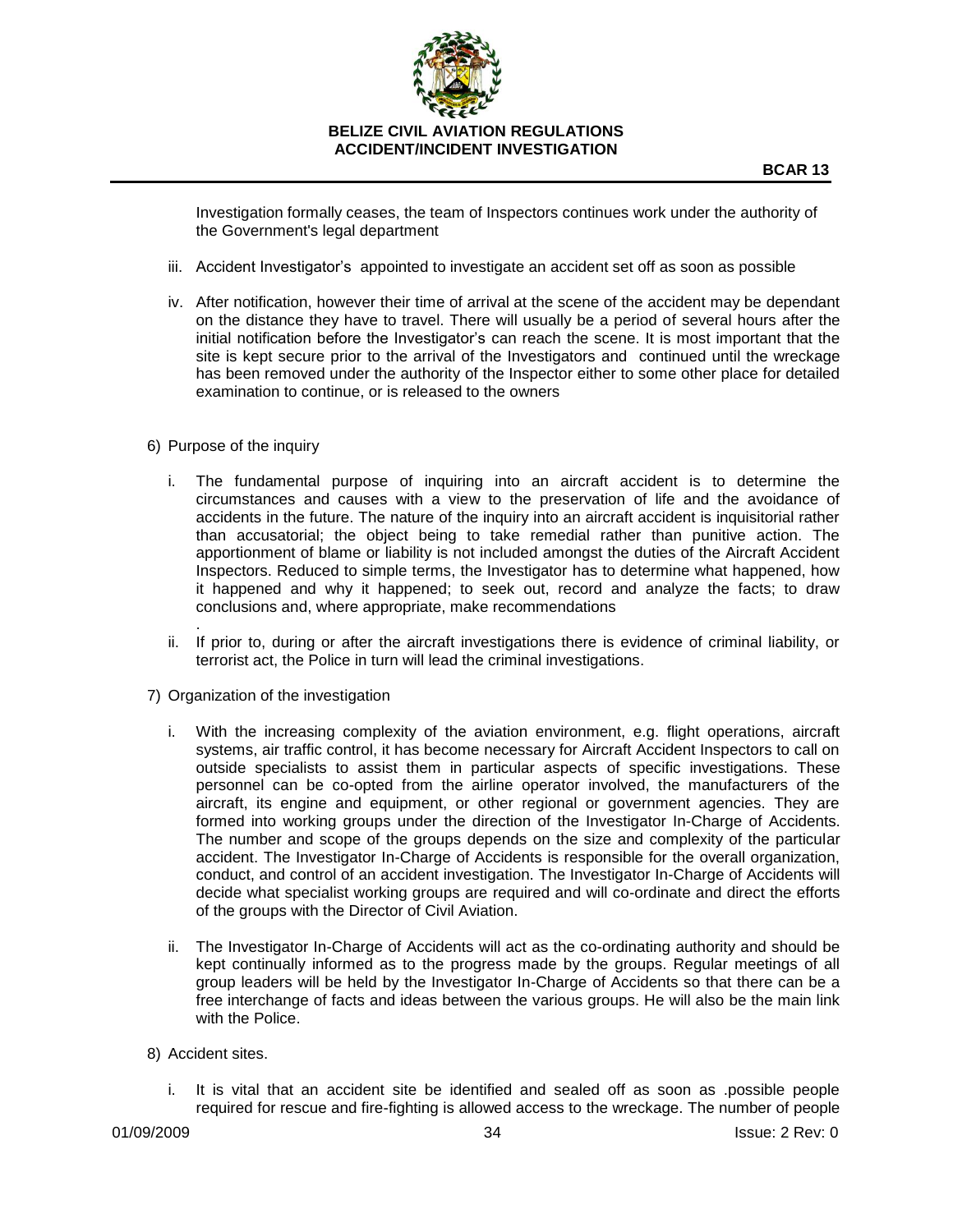

**BCAR 13**

in and around the wreckage needs to be kept to an absolute minimum and vital evidence is retained.

- ii. The Regulations specify that "when an accident occurs in or over Belize, of which notification is required no person other than an authorized person shall have access to the aircraft involved in the accident and the aircraft shall not, under the authority of the Minister be removed or otherwise interfered with". Apart from the Inspectors, authorized persons include any Police Constable or any Customs Officer.
- iii. The probability of looting from the wreckage and bodies is high. Apart from the crime of theft, the removal or destruction of vital evidence as to the cause of the accident is almost certain. Looters apprehended may be more readily charged with interfering with wreckage than on proof of theft.
- iv. It is the responsibility of the Police to guard the wreckage and provide security for the accident site. The Investigator In-Charge of Accidents attempts to keep the period during which the accident site needs to be guarded to a minimum. However, it must be appreciated that the plotting of a wreckage trail and on the spot examinations of instruments, engines, and the like can take some time, particularly in the case of a large aircraft.
- 9) Photographs, videos, sketches
	- i. It is often necessary for wreckage to be moved for the purpose of rescue or removal of bodies before accident inspectors arrive. It is therefore, very important that, wherever practicable, a comprehensive record be made of the original situation by photograph, video and sketch. Coverage should include an overall view of the site and close-up of the wreckage, especially the pilot's flight deck area and of the bodies. In these circumstances, the cost of film is of no consequence and over-recording is far more valuable to the investigation, than saving money under-recording.
- 10) Eye-witnesses
	- i. The Police can assist the Inspectors a great deal by compiling lists of witnesses and taking their initial statements. Officers taking statements must emphasize to witnesses the importance that statements are strictly confined to a record of the facts as seen by the witnesses, they must not include opinions. Although the Police may need these statements for their own purposes, it is important that they be made available to the Inspectors. In cases where it is necessary to try and establish the final flight path of an aircraft, the number of witnesses and their position at the time of their observations can be more important than the individual quality of their evidence. Special aviation knowledge on the part of a witness is no guarantee of accuracy. It is important that the Police are kept fully aware of the locations of survivors, particularly the crew, and to ensure they are protected from interrogation by the news media.
- 11) Documents
	- i. A large number of documents and papers are carried by aircraft, and the recovery and preservation of these is vital. All papers associated with an aircraft accident should be carefully collected and held, with a minimum of handling of damaged or burnt specimens. The documents carried will include the Certificate of Airworthiness, Certificate of Registration, Certificate of Maintenance, Technical Log, Load and Balance Sheets, Passenger and Freight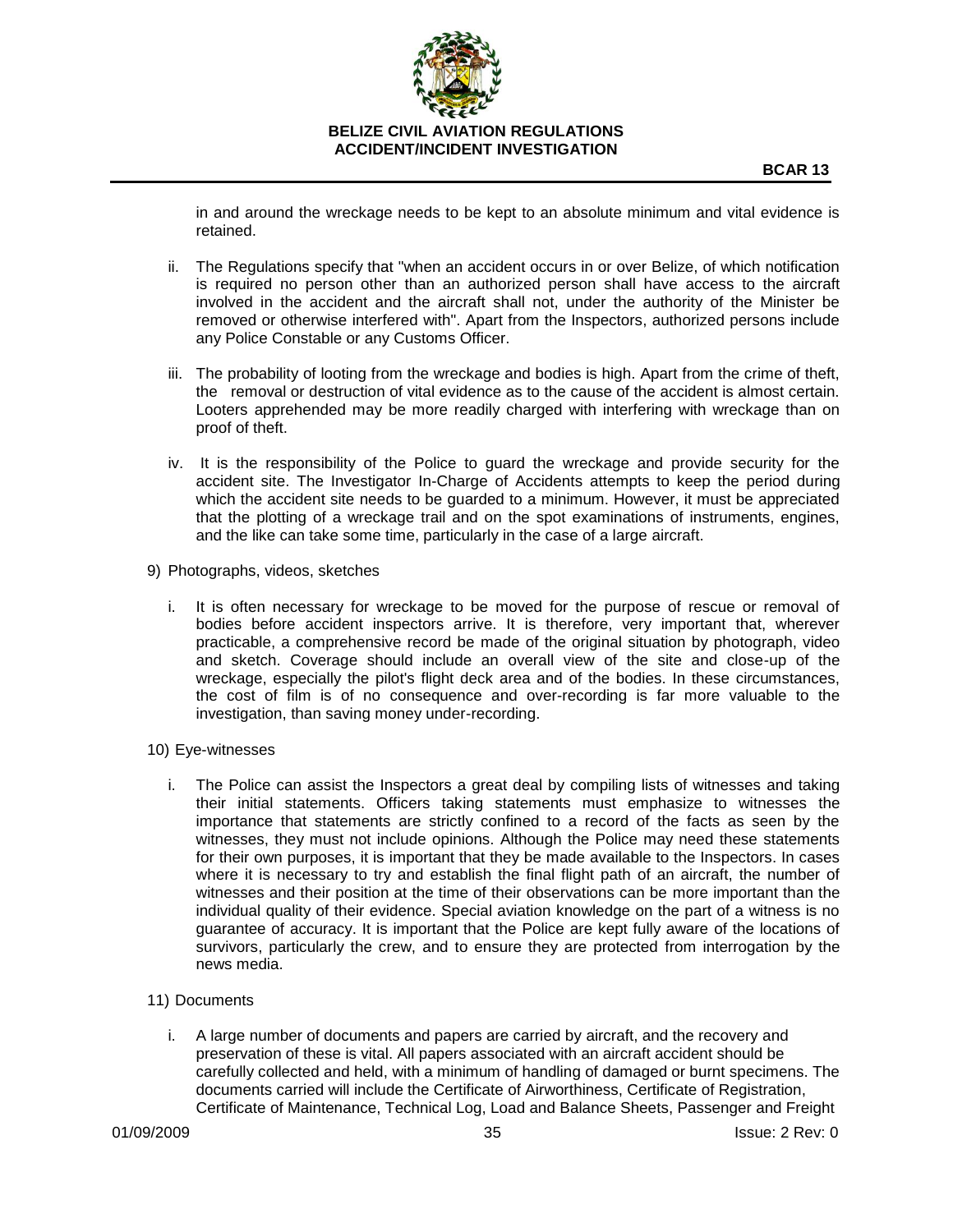

Manifests, Crew Licences, Log Books, Navigation Log Sheets, Aircraft and Operations Manuals, maps, notes, etc. In the past the examination of documents and analysis of the information contained in them has proved vital evidence for investigators.

## 12) Flight recorders

i. Large passenger aircraft carry flight data recorders (FUR) and cockpit voice recorders (CVR), most of which work on an electromagnetic principle. After an accident, the location of the recorders is of prime importance but they should not be searched for with metal detectors because they can erase everything on the record. Flight recorders are usually painted red and are designed to be resistant to crash forces and fire. Once a flight recorder has been located, it is preferable that its position should be noted and that it should be handled as little as possible before being retrieved by the accident specialists. Unskilled handling after a crash can cause unnecessary damage which might lead to loss of information and delay in reading out the recording.

#### 13) Communications

- i. A further service that the police can provide to assist accident personnel in the field is in the area of communications. Use of police radio and telephone links for passing and recording messages, and the fact that Police Information Room is available and manned 24 hours a day can be very useful to Inspectors of Accidents during the on-site stage of the investigation. At the sites of large accidents accident personnel may have their own radio links for on-site communications with a main control station.
- 14) Liaison with the Coroner
	- i. A coroner is required to inquire into all the circumstances of a sudden, violent or unnatural death, which includes aircraft fatalities. Whilst the Accident Investigator is strictly concerned with the cause of the accident, the two aspects of a fatality are inseparable. In practice, the Coroner's Officer and Accident Investigator collaborate in the investigation.
- 15) Aviation pathology
	- i. It is important for the pathologist dealing with an air accident to have knowledge of aviation and aviation medicine. The answer to many of the questions raised may well depend on a comparison of accidents in which the specialist knowledge of the aviation pathologist will be invaluable. Whilst the cause of death following an aircraft accident is generally obvious in the broad sense, the standard autopsy report may not meet the requirements of the aircraft accident investigation. In some cases the Investigator needs and expects as much information from the pathologist's examination of the bodies of the occupants of the aircraft as he does from the engineering examination of the aircraft structure. Information which might reasonably be required of a pathologist is:
		- A. Evidence of the cause of the accident
		- B. Mechanical failure in the aircraft (from body injury evidence)
		- C. Physical. Who was controlling the aircraft? Was there disease which could influence the function of the crew or incapacitate them?